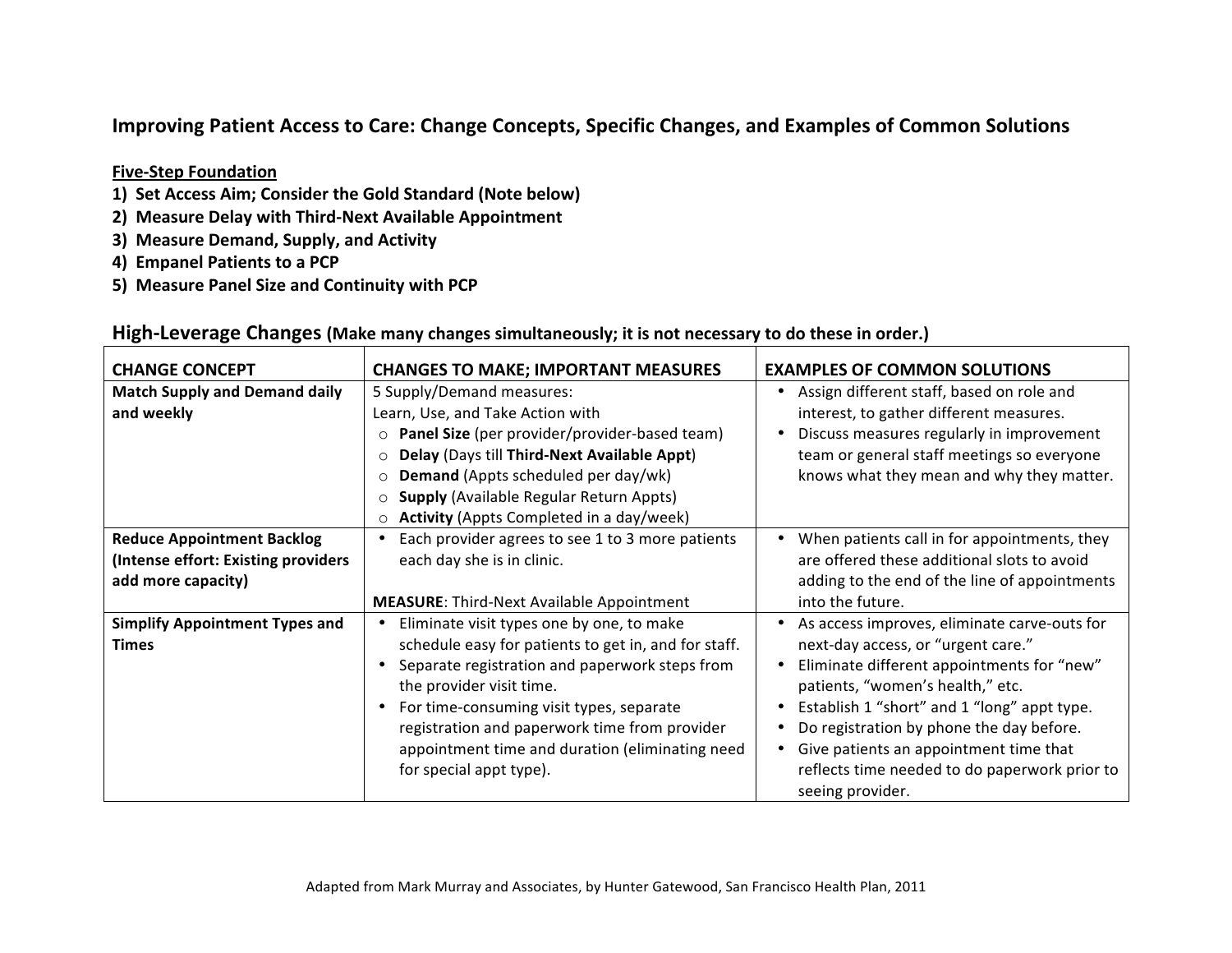| <b>Contingency Planning</b>             | Plan for Supply Contingencies (provider<br>$\bullet$<br>vacations, medical leaves)<br>Plan for Demand Contingencies (flu season,<br>$\bullet$<br>pediatrician school sports physicals) | Have a plan for sharing work between<br>providers when someone is out. e.g. who will<br>do what for complex patients, who will cover<br>urgent care needs of this panel<br>Block a few days AFTER provider vacation,<br>$\bullet$<br>open these days while provider is out, to fill<br>while she is gone.<br>Host drop-in hours for school sports physicals<br>$\bullet$ |
|-----------------------------------------|----------------------------------------------------------------------------------------------------------------------------------------------------------------------------------------|--------------------------------------------------------------------------------------------------------------------------------------------------------------------------------------------------------------------------------------------------------------------------------------------------------------------------------------------------------------------------|
| <b>Reduce Demand for Unnecessary</b>    | <b>Extend Visit Intervals</b><br>$\bullet$                                                                                                                                             | Extend visit intervals based on clinical                                                                                                                                                                                                                                                                                                                                 |
| <b>Visits</b>                           | Max-pack visits: Handle urgent and preventive<br>٠                                                                                                                                     | guidelines.                                                                                                                                                                                                                                                                                                                                                              |
|                                         | care tasks in one visit                                                                                                                                                                | Do phone visits/check-ins with patients to                                                                                                                                                                                                                                                                                                                               |
|                                         | Comb schedules to eliminate non-necessary<br>$\bullet$                                                                                                                                 | save their time and your schedule.                                                                                                                                                                                                                                                                                                                                       |
|                                         | appointments                                                                                                                                                                           | Do lab result notifications by phone.                                                                                                                                                                                                                                                                                                                                    |
|                                         | Handle lab results and other information by<br>$\bullet$                                                                                                                               | If you have care teams, schedule patients                                                                                                                                                                                                                                                                                                                                |
|                                         | phone, or with non-provider visits                                                                                                                                                     | with non-provider care team members.                                                                                                                                                                                                                                                                                                                                     |
|                                         |                                                                                                                                                                                        | Use group visits, including all-in-one chronic                                                                                                                                                                                                                                                                                                                           |
|                                         | <b>MEASURES: Internal Demand, External Demand</b>                                                                                                                                      | illness visits, drop-in group medical appts.                                                                                                                                                                                                                                                                                                                             |
| <b>Optimize the Care Team</b>           | • Spread work across team members                                                                                                                                                      | Establish a set process for handling patient<br>$\bullet$                                                                                                                                                                                                                                                                                                                |
|                                         | Break a delay-causing visit step down into actions<br>$\bullet$                                                                                                                        | forms, patient phone calls, refills, and other                                                                                                                                                                                                                                                                                                                           |
|                                         | o divide them up across all clinic staff                                                                                                                                               | regular tasks, include the "who" for each step.                                                                                                                                                                                                                                                                                                                          |
|                                         | o test different solutions and steps                                                                                                                                                   | List all activities for one appointment, and                                                                                                                                                                                                                                                                                                                             |
|                                         | Standardize all appointment work<br>$\bullet$                                                                                                                                          | decide as a team who is ideal person to                                                                                                                                                                                                                                                                                                                                  |
|                                         | Standardize all non-appointment work                                                                                                                                                   | handle this task; change tasks around to                                                                                                                                                                                                                                                                                                                                 |
|                                         |                                                                                                                                                                                        | support the ideal person doing each thing.                                                                                                                                                                                                                                                                                                                               |
|                                         | <b>MEASURES:</b> Cycle Time, Minutes Behind for Provider                                                                                                                               |                                                                                                                                                                                                                                                                                                                                                                          |
| <b>Assign and Manage Patient Panels</b> | Each patient is assigned to a specific provider.<br>$\bullet$                                                                                                                          | Use four-cut method to assign all patients.<br>$\bullet$                                                                                                                                                                                                                                                                                                                 |
|                                         | Each provider-based team sees own patients<br>$\bullet$                                                                                                                                | Use supply numbers in the schedule template                                                                                                                                                                                                                                                                                                                              |
|                                         | Monitor panel capacity monthly, by provider (use                                                                                                                                       | to establish panel capacity.                                                                                                                                                                                                                                                                                                                                             |
|                                         | demand numbers).                                                                                                                                                                       | Analyze panel sizes monthly for each                                                                                                                                                                                                                                                                                                                                     |
|                                         | Assign staff to partner with providers in regular                                                                                                                                      | provider, to know who needs more/less.                                                                                                                                                                                                                                                                                                                                   |
|                                         | care teams.                                                                                                                                                                            | Front desk staff ask "who is your provider?"                                                                                                                                                                                                                                                                                                                             |
|                                         | <b>MEASURES: Panel capacity per provider FTE</b>                                                                                                                                       | of patients, steers them to their own.                                                                                                                                                                                                                                                                                                                                   |
| <b>Manage (Maximize) Supply</b>         | • Schedule providers to fit what patients need.                                                                                                                                        | For patients who don't need frequent return<br>$\bullet$                                                                                                                                                                                                                                                                                                                 |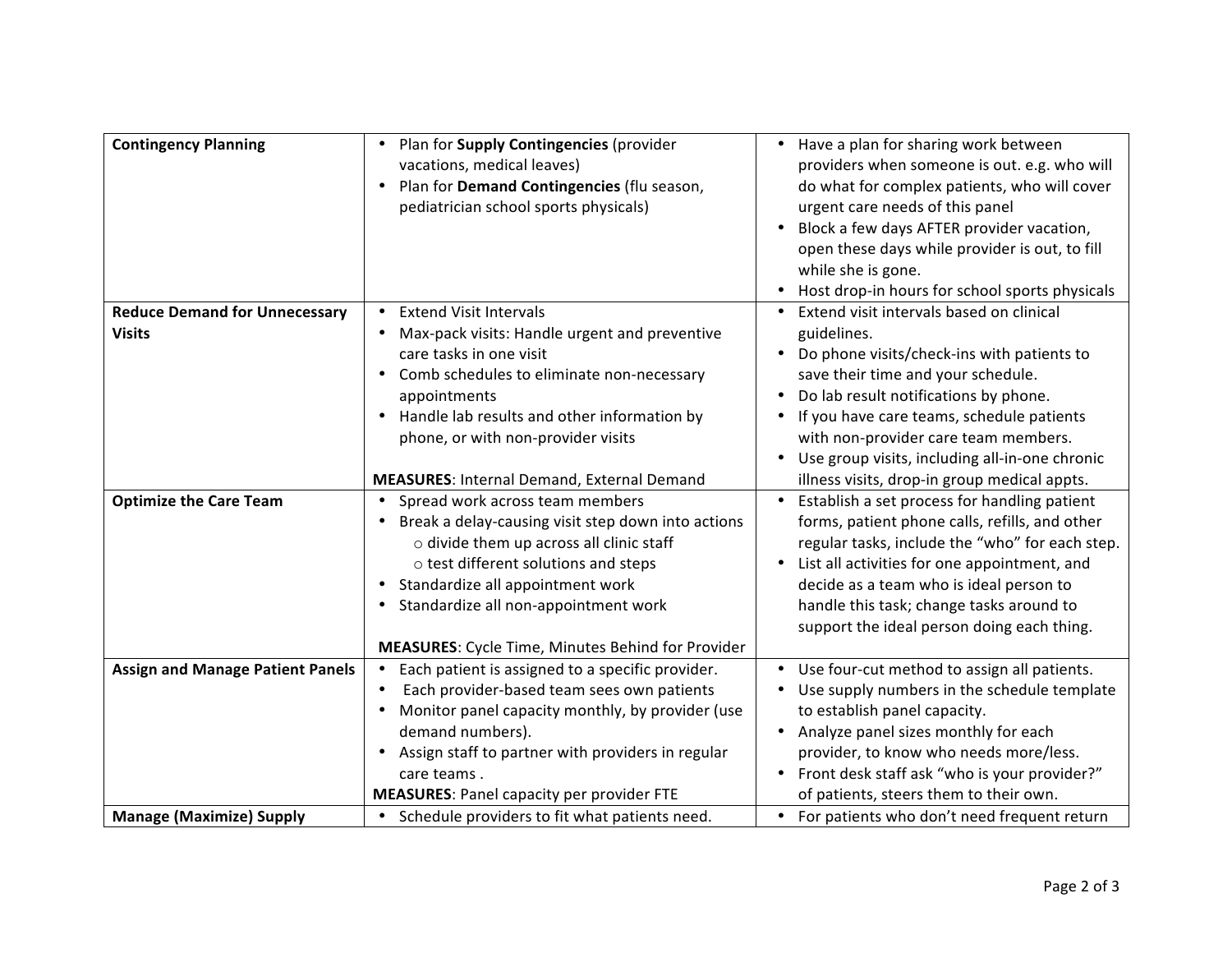|                                                         | Don't park patients in the schedule just to keep<br>tabs on them.<br>Don't give far-future appointments to people who<br>won't or can't keep them.<br><b>MEASURES:</b> Supply, Activity, No-Show Rate      | visits, or who fail to show, develop panel<br>management tasks to keep track of them<br>without parking them in the schedule.<br>Deploy provider supply to match demand<br>patterns daily and weekly.<br>Do confirmation and troubleshooting calls<br>with patients prior to visit. Help them attend. |
|---------------------------------------------------------|------------------------------------------------------------------------------------------------------------------------------------------------------------------------------------------------------------|-------------------------------------------------------------------------------------------------------------------------------------------------------------------------------------------------------------------------------------------------------------------------------------------------------|
| <b>Look Before You Book:</b><br><b>Smart Scheduling</b> | Prebook appointments in a way that preserves<br>same-day access once you get there.<br>Use data to see what your demand trends are, by<br>day and by week.<br><b>MEASURES: Daily Demand, Weekly Demand</b> | Schedule future appointments in the<br>morning, to allow travel time for same-day<br>visits in late morning or afternoon.<br>Unless the patient needs a certain day,<br>schedule future appointments as much as<br>possible on your practice's least-busy days.                                       |

#### A note about the Golden Standard Access Aim:

The benefits of ideal access can't be realized with simply a better-than-before delay, e.g. if we go from 20 days to 5 days. To end the days of triage, front-desk negotiations for overbooks, and saying "no, sorry, not today, and no, not tomorrow either" and other chaos we put patients and ourselves through, a practice must work hard to achieve and stay as close as possible to a 0-day delay. Here are two examples of ways to phrase this Golden Aim:

"We will offer an appointment today to any of our patients for any reason, with his or her own primary provider or a team member." "We will offer an appointment today, or on the next day the provider is in, to any patients for any reason with her or her own provider."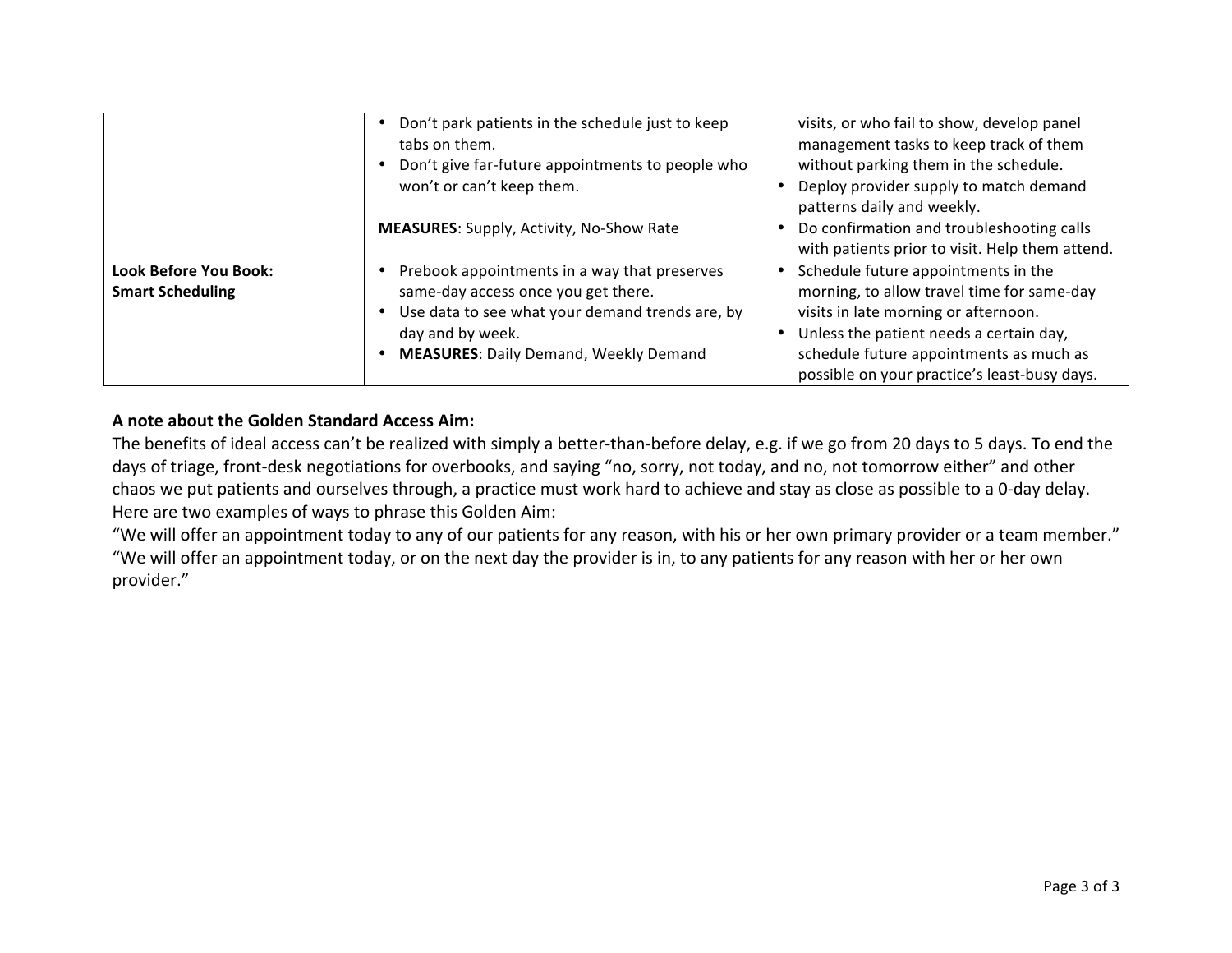#### **Clinica Action Plan for Managing Demand During Cold/Flu Season**

- 1. Master Schedule all afternoon appts. each Monday.
- 2. Limit number of new patients entering the Clinic (Note: OB, COLA, Medicaid, Medicare, CHP+ are not considered new pts and should be provided an appt when they call).
- 3. When possible, schedule new pts with the providers that are not fully paneled.
- 4. Hold a Cold/Flu Cluster Visit the end of each day.
- 5. Train all staff involved in the cold/flu cluster on the flow of the cold/flu cluster prior to holding the first session.
- 6. Get all chronic patients in for their routine appt before January.
- 7. Get in as many WCC and Adults Well Exams as possible prior to January
- 8. Postpone the scheduling of annual adult and child well exams between January and March.
- 9. Be aware not to limit new pts and annual well exams until the demand for visits increases (this will keep backlog to a minimum).
- 10. Create posting to put out prior to cold/flu season telling patients to get in for well care before **January**
- 11. Coordinate a provider all staff education with all staff on "How to stay healthy during the cold/flu season".
- 12. Encourage staff to get flu shots and post the Kaiser flu shot schedule.
- 13. Train nurses on how to do cold/flu assessment and documentation, so they can bring patients in for nurse assessment and then flip into a provider consult billable visit.
- 14. Train front desk staff on how to fill out and distribute back to work/school slip that indicates when the pt can go back to work (this process to include a pt education flyer that will be given to the pt at the time the back to work slip is handed out).
- 15. Put out Kleenex, face masks and hand sanitizer at front desk and on pods to deter the spread of germs and train staff on how to tell a pt that they need to put on a mask if the pt is coughing.
- 16. Add a message to the phone tree that informs pts on the signs/symptoms/treatment of cold/flu.
- 17. Create a poster, for the waiting/exam/group rooms and elevators, that reviews the symptoms of cold/flu, describes what pt can do to take care for self, and when pt should call to make an appt with a provider.
- 18. Manage patients needing birth control pills, so they don't need to come in for a well exam during cold/flu season
- 19. Post the "Wash your Hands" posting in all staff/pt bathrooms and break rooms.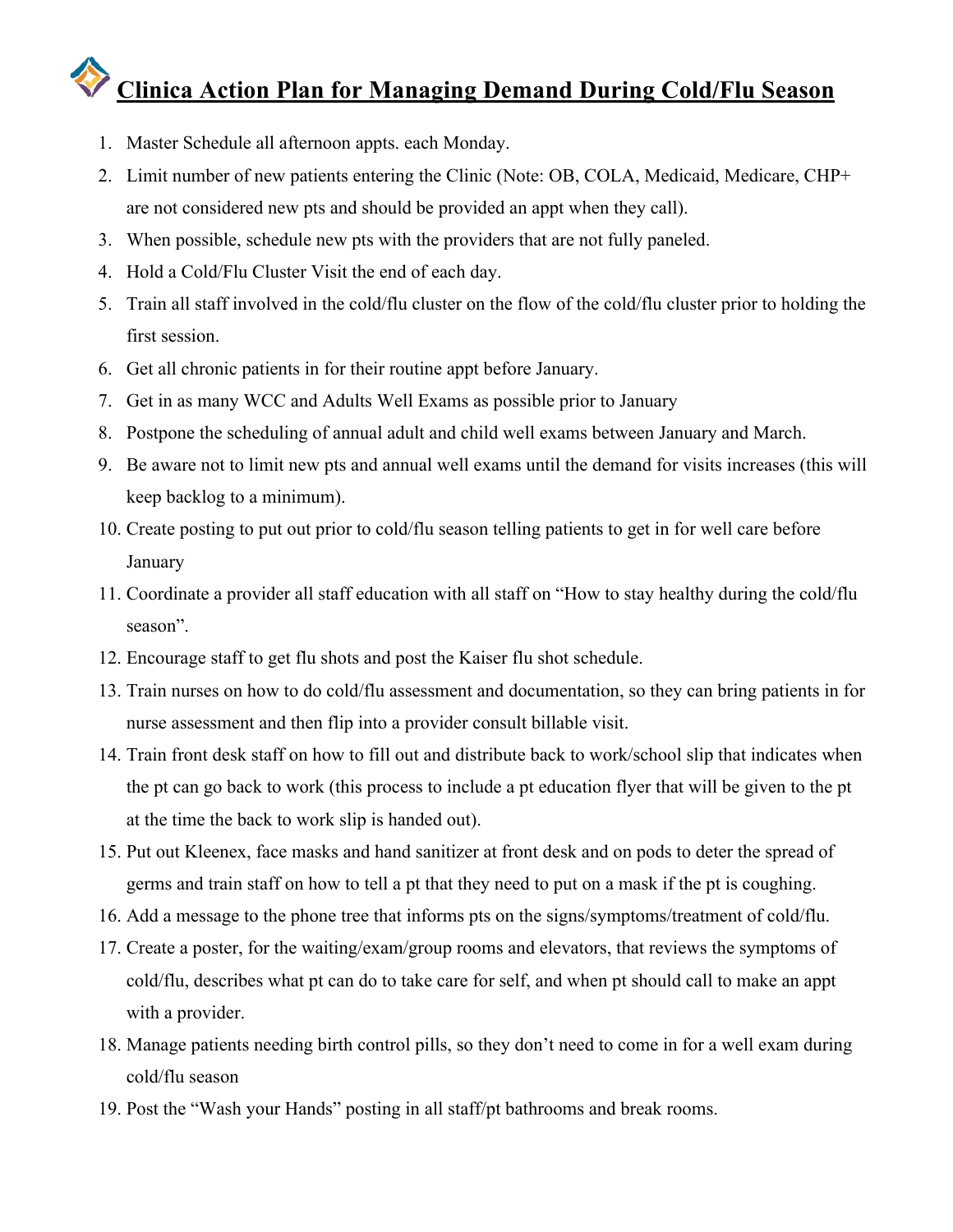- 20. Do flu shot walk in clinics and immunize as many pts as possible (consider Saturday shot clinics if need). Start walk in clinics in October each year.
- 21. Check with clinical team to determine what medical supplies we need to stock up on to be prepared for the increased demand during cold flu season.
- 22. Order extra medical supplies needed for cold and flu season
- 23. Do refresher training with staff on how to manage an infant in the clinic that is awaiting transport to the hospital (RSV).
- 24. Have a script for what staff should say to pts when they get upset that we wont test for H1N1
- 25. Post that we will not be testing for H1N1 unless warranted.
- 26. Get all staff that have direct pt contact fitted for face masks.
- 27. Retrain on EHR Quick visits for URI and Flu.
- 28. Add appropriate antivirals to medication module favorites.

Revised 9/15/10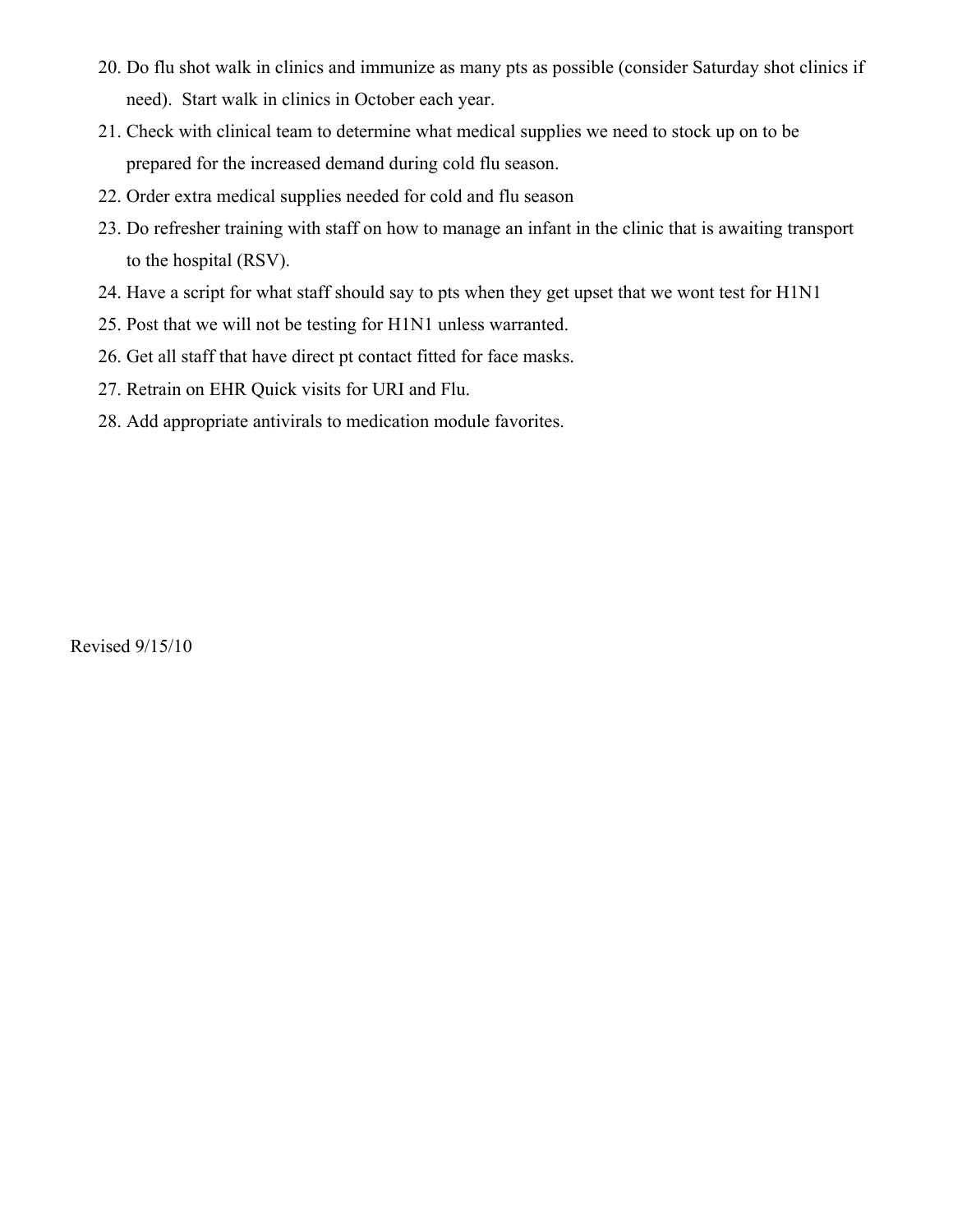Sustaining Advanced Access Carolyn Shepherd

- p. **Initial time to follow up appointment 4-5 weeks**
- $\blacksquare$  Time to well exam 6 weeks
- **No-show rates 36%**
- Started Advanced Access in 2000 in one clinic
- $\mathbb{R}^n$ ■ Spread to other clinics over 1 year
- $\mathbb{R}^n$ **Current time to 3<sup>rd</sup> any visit in flu season: 3 d**
- Current no show rate 9%

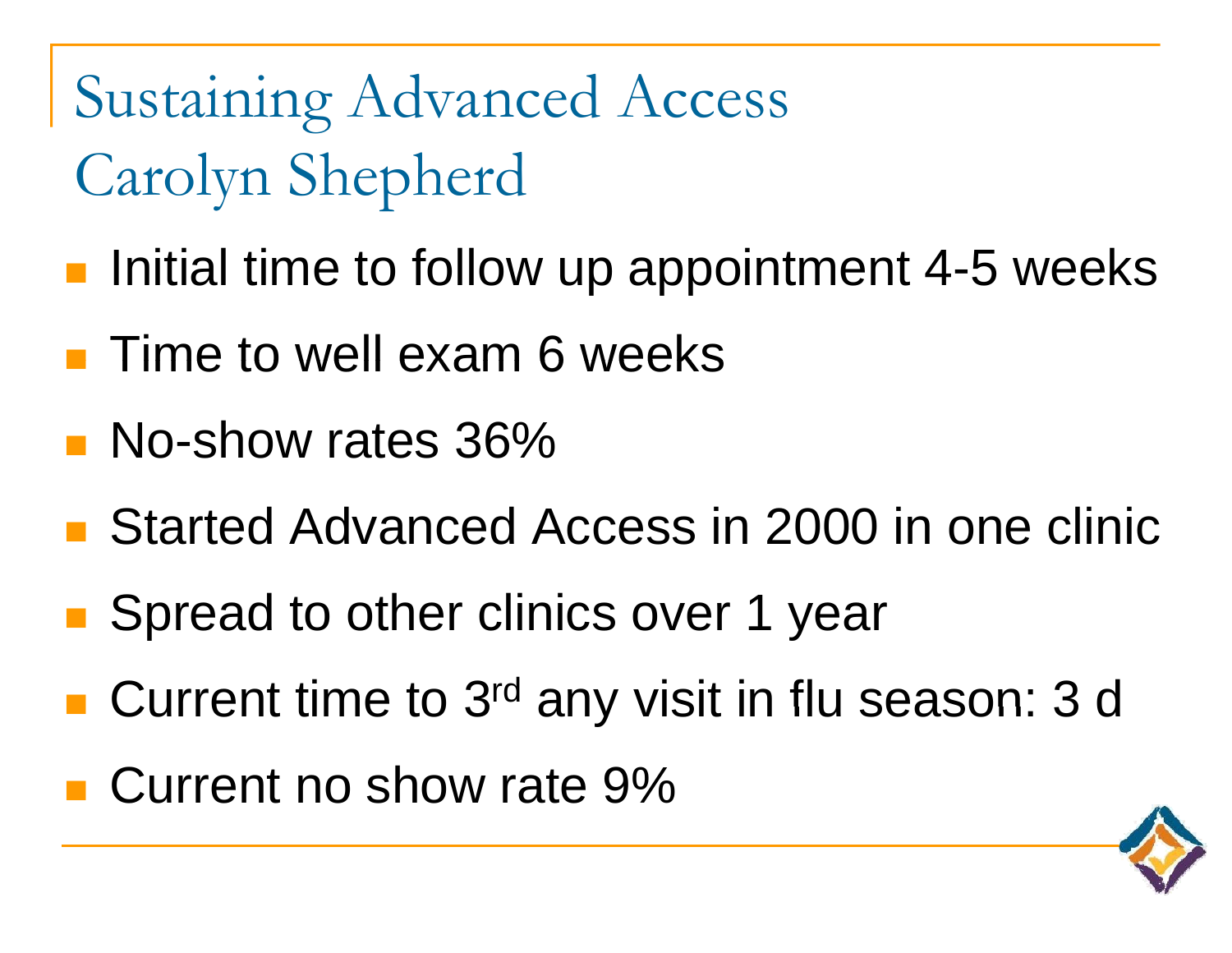### Key Success Factors

- **Engaged leadership**
- **Critical mass of engaged staff**
- **Plan for training and re-training**
- $\mathcal{L}_{\mathcal{A}}$ Managing supply and demand
- Data, data, data

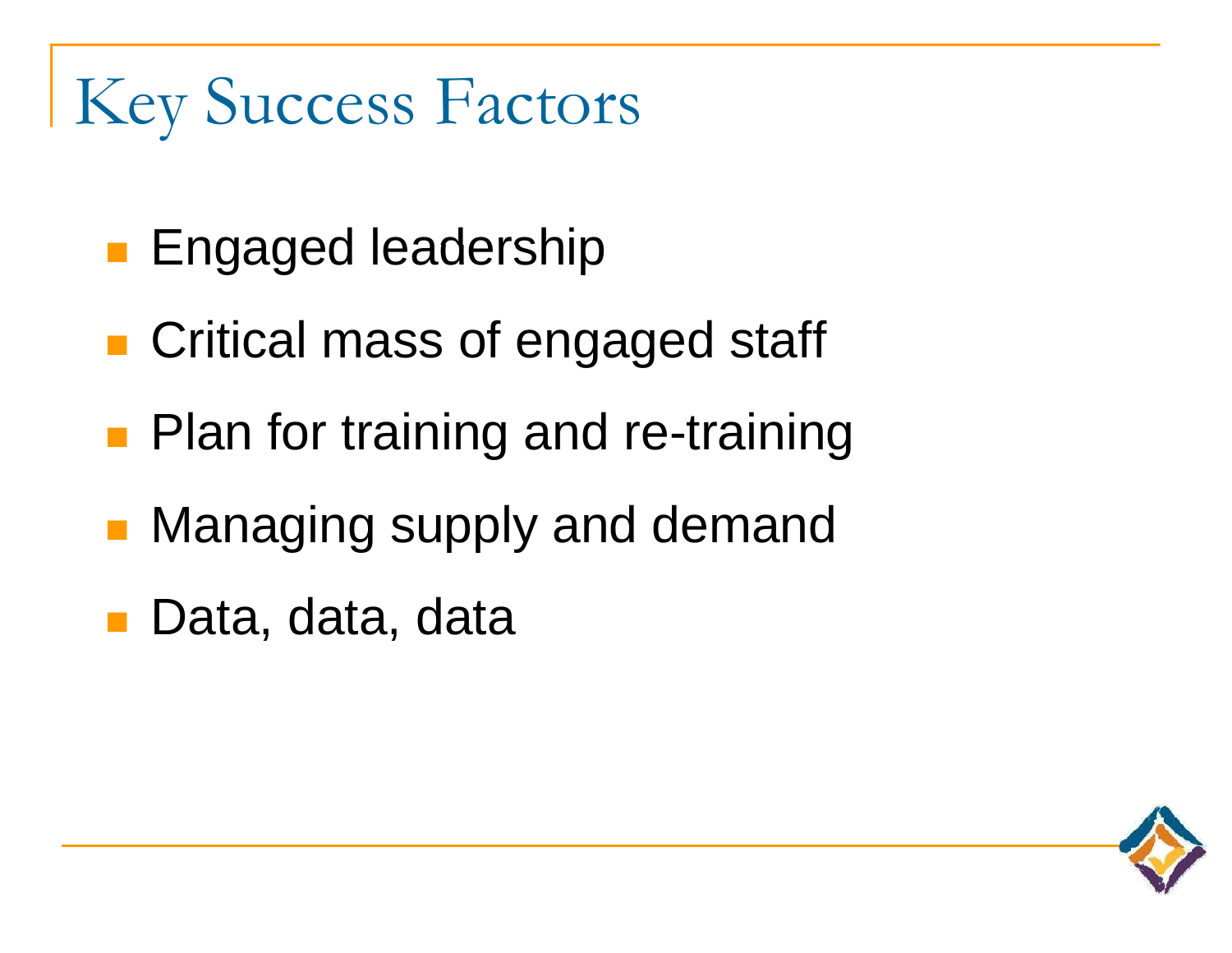### Engaged Leadership

- **These concepts are not easy**
- Panic is common
- **Document and refer to your baseline data**
- Remind people there is no return to the old scheduling strategy
- CEO, CFO, COO, CMO need to be on board
- Get the patient to help

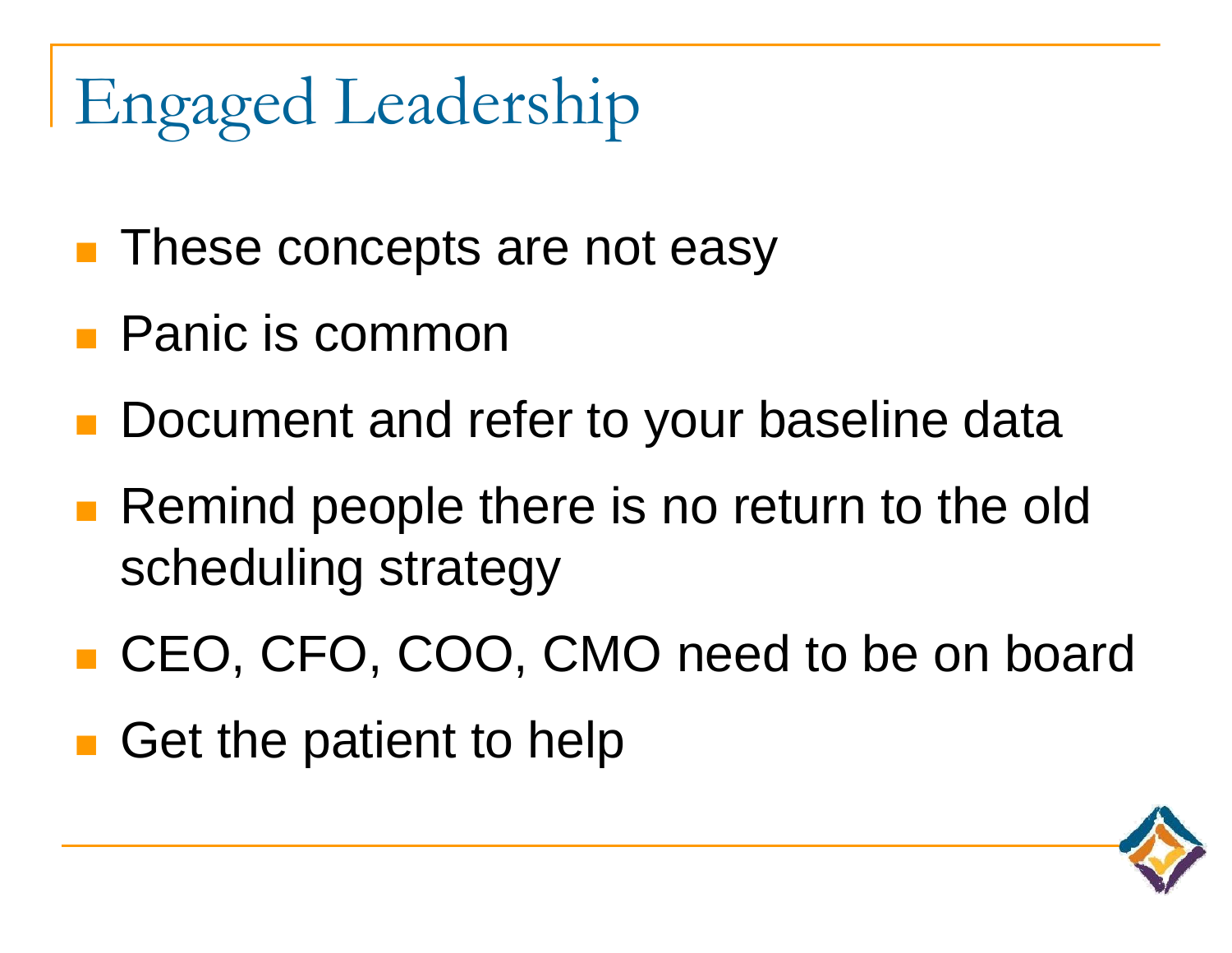#### Critical Mass of En gaged Staff

- **This is not a one person job**
- **Operations and clinical are critical**
- **The concepts are difficult for staff**
- **There are cycles that demand steady on line** leadership
- **If there is only one champion, they get weary**
- **E** Great place for a patient on your committee

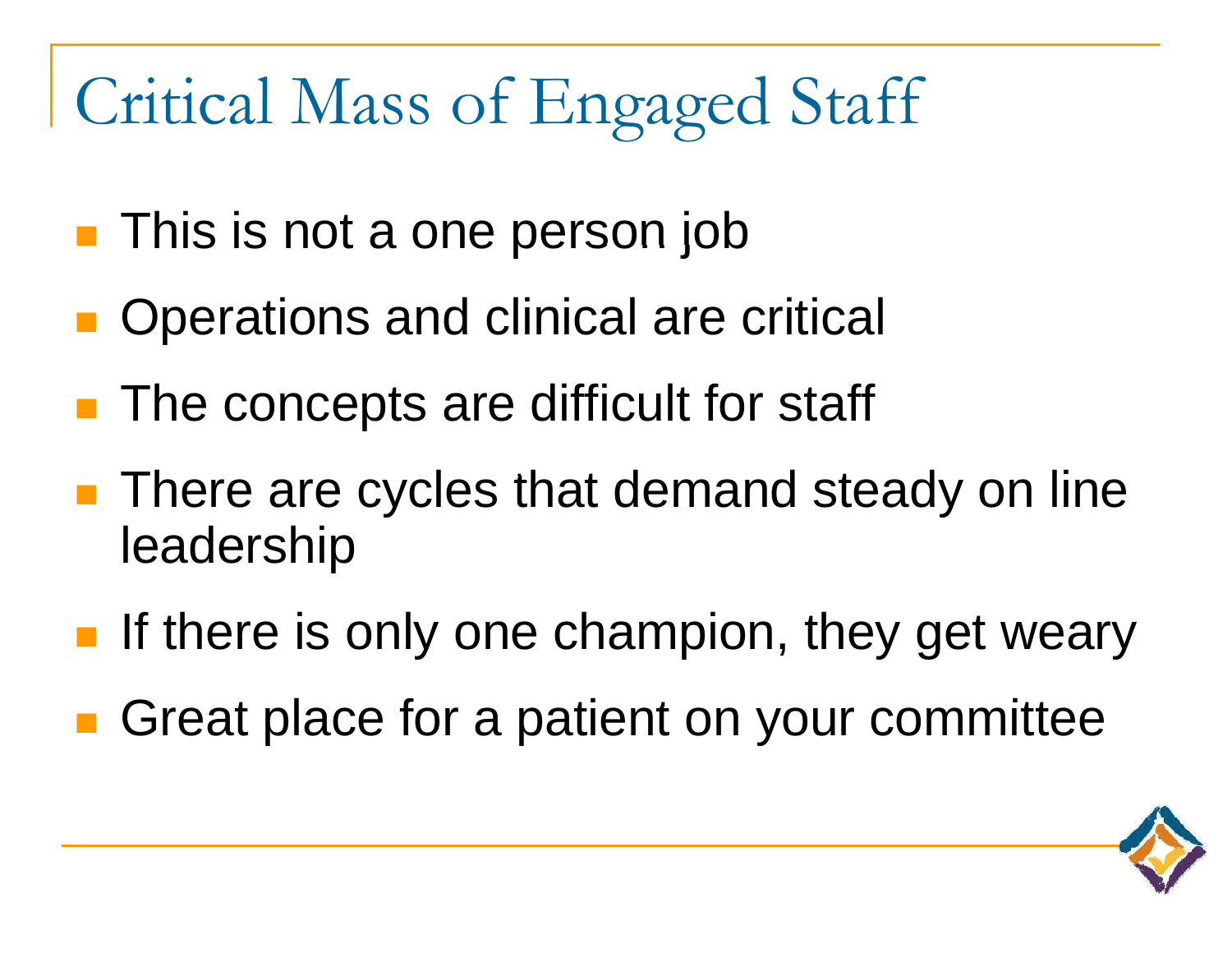### Plan for Training and Retraining

- p. **New employees think we are crazy** 
	- □ Full training as standard orientation
- $\mathbb{R}^n$ **Old employees forget the imperative** 
	- Share outcomes
	- □ Share patient satisfaction data
	- Forecast expected variation
	- □ Celebrate gains

| Fraining Presentations                               |
|------------------------------------------------------|
| aa sched tips.ppt                                    |
| AA Scheduling for Top of the Line Staff-Complete.ppt |
| <b>AA Scheduling Training.ppt</b>                    |
| Advanced Access Scheduling PP.ppt                    |
| Demand PPT 6-21 Clinicians-Minutes.ppt               |
| Scheduling Guidelines PP.ppt                         |
| Shortcut to Advanvced Access Review.ppt              |
| Shortcut to TEMPLATE Site Plan for Improving Access  |
| Smart Scheduling Tips.ppt                            |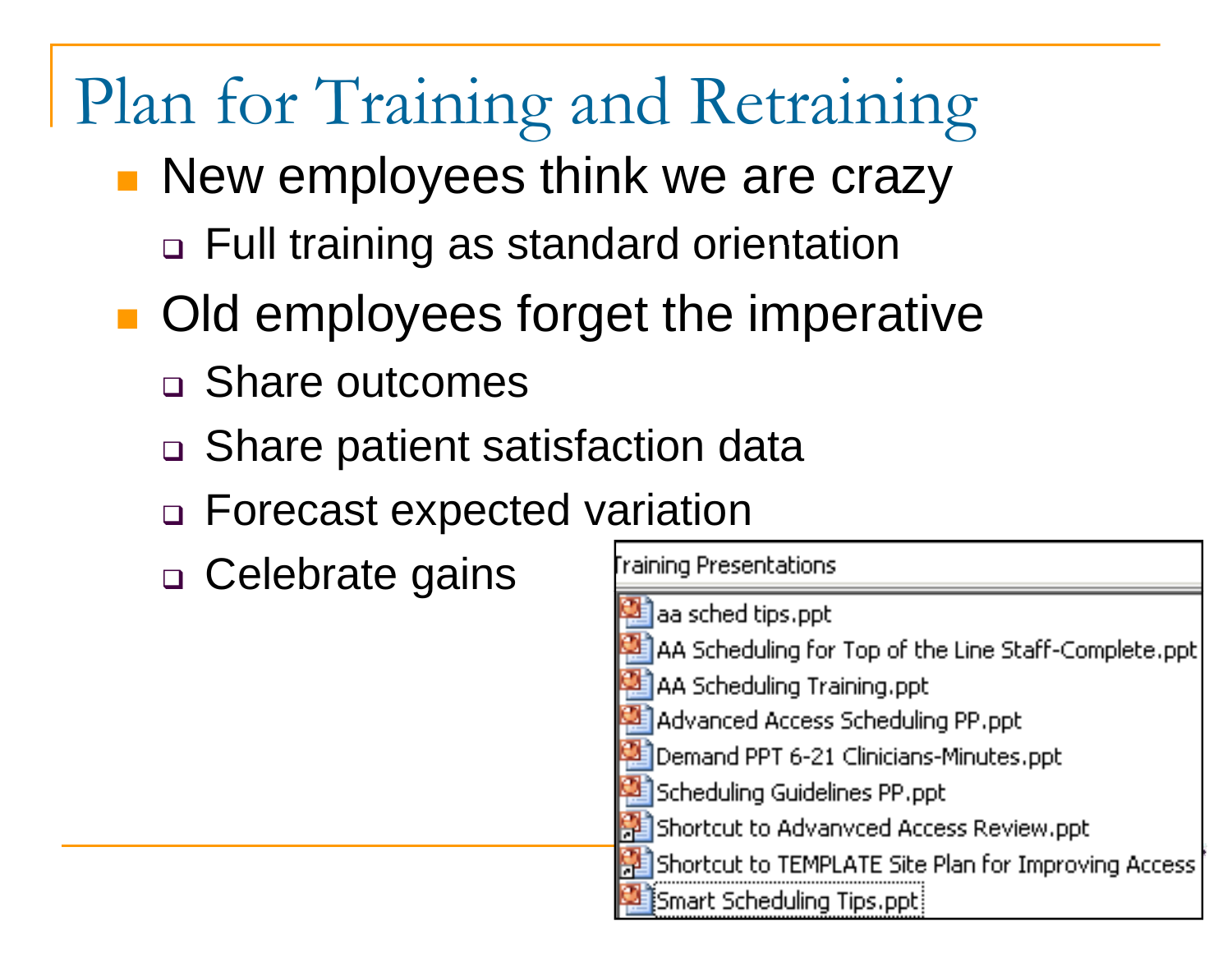- **n** Control high demand vacation times
	- Flu Season, Holidays and August back to school
- **Schedule leave coordinated by team and site**
- **Adjust meeting schedules**
- Increase nurse time for co-visits
- Scheduling FMLA when possible

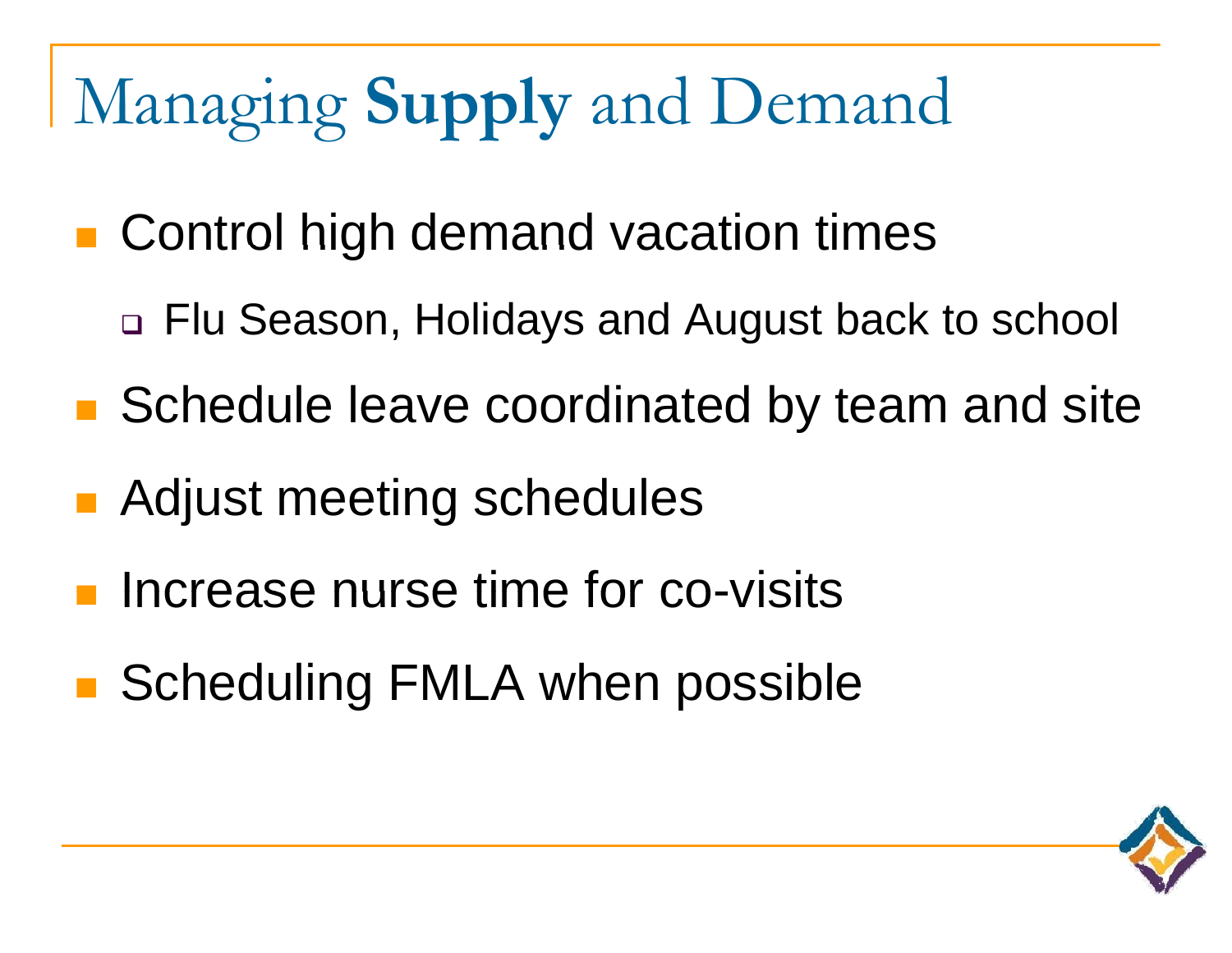- **Hiring in early so trained and ready**
- **Providers and nurses get flu vaccines**
- Master schedule Mondays
- **DIGMAs or Cluster visits on each pod in** heavy seasons
- Accept 4<sup>th</sup> year medical students for rotations

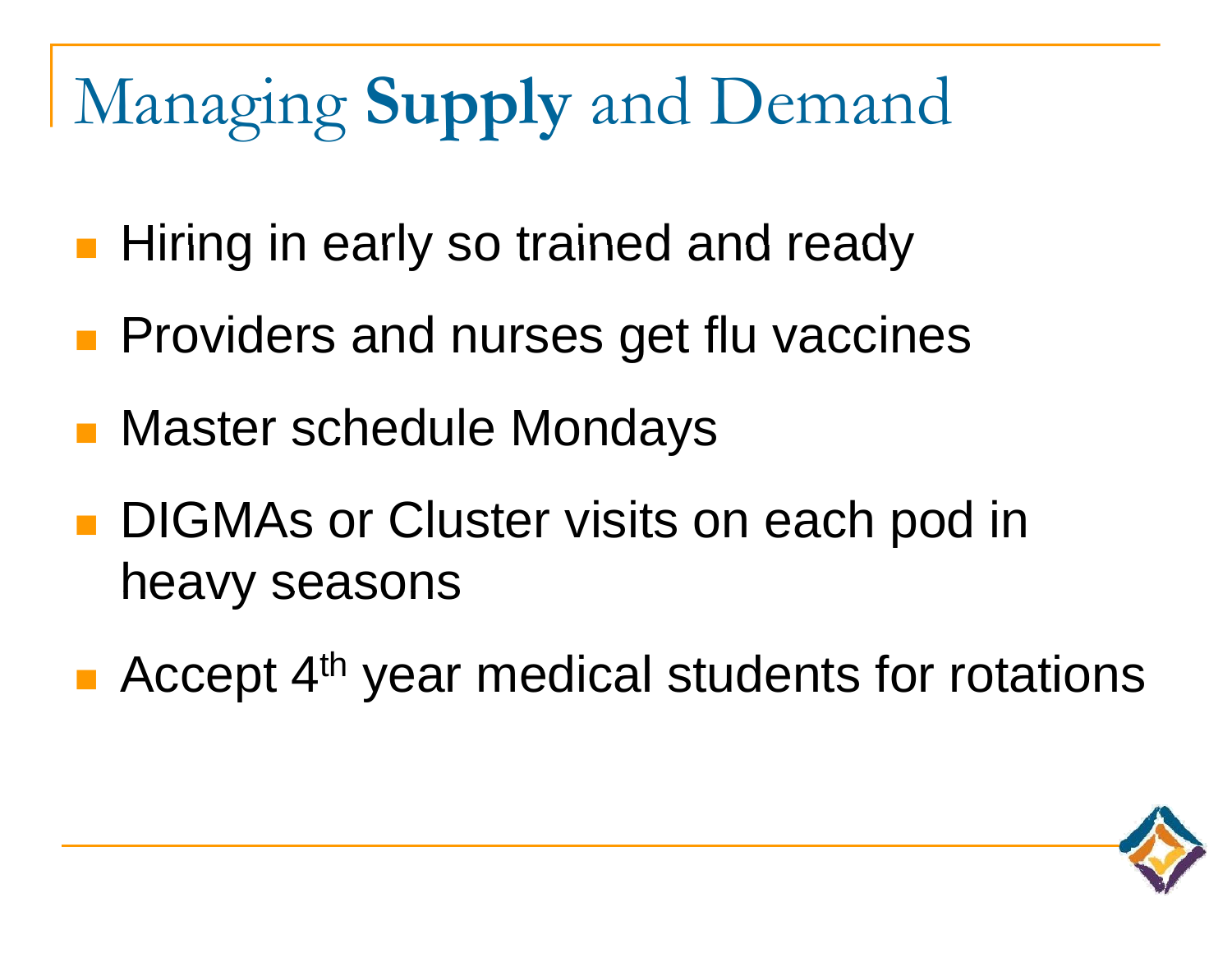- $\mathbb{R}^n$ **Give as many flu shots as possible**
- p. ■ Adjust chronic care intervals
- p. **Decrease unnecessary provider visits-excuses**
- р.<br>По Insured patients get lab work done off-site
- p. **• Adjust periodic care to miss high season** 
	- □ Depo, PAPs, give extra birth control pills

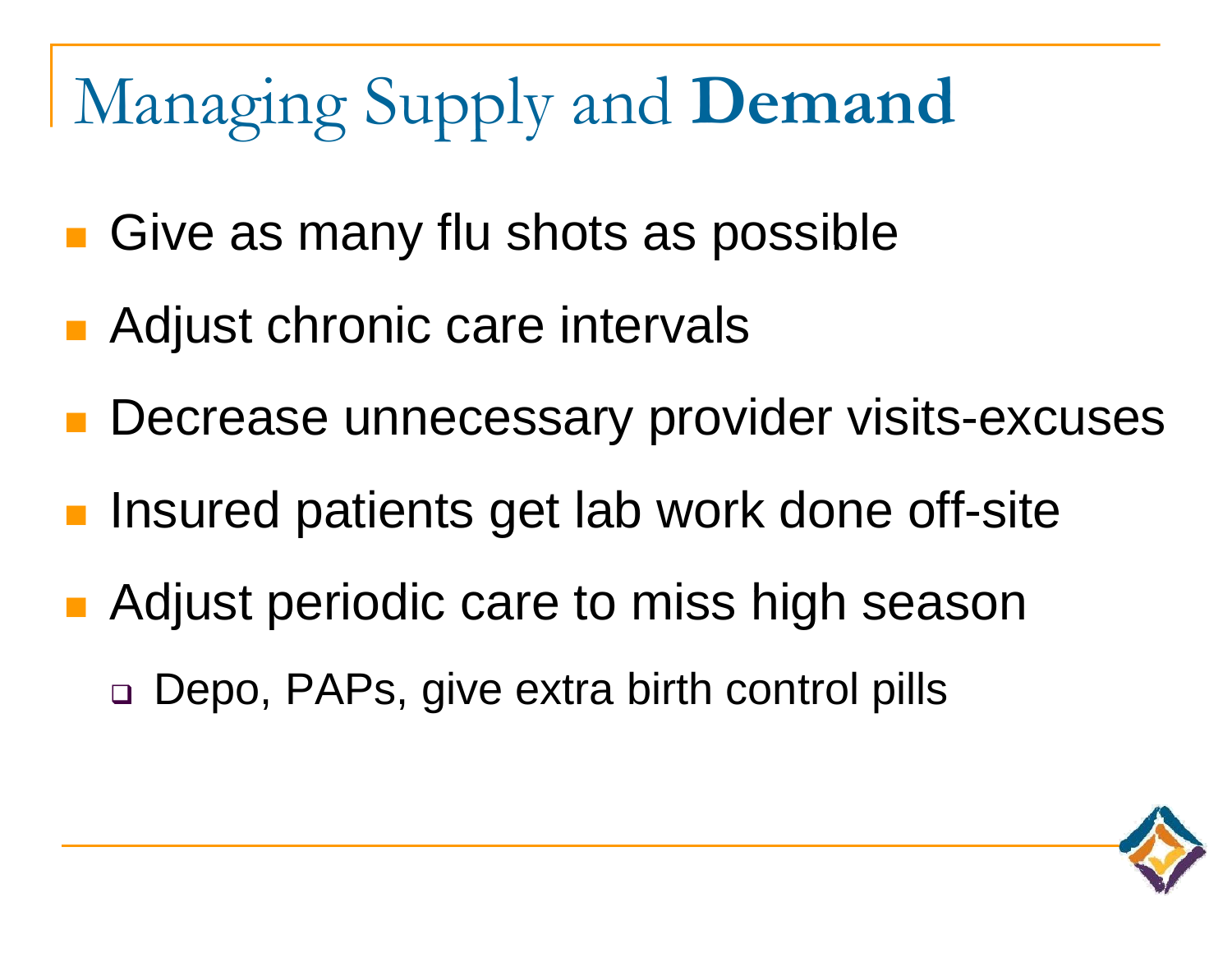- Stagger flu post cards
- **Posters, flyers, phone care**
- **No routine OBs, WCC or newborns on Mondays**
- Automatically create 4 and 5 y/o list March
- Do 4 and 5 year old well child checks in Apr/May/June

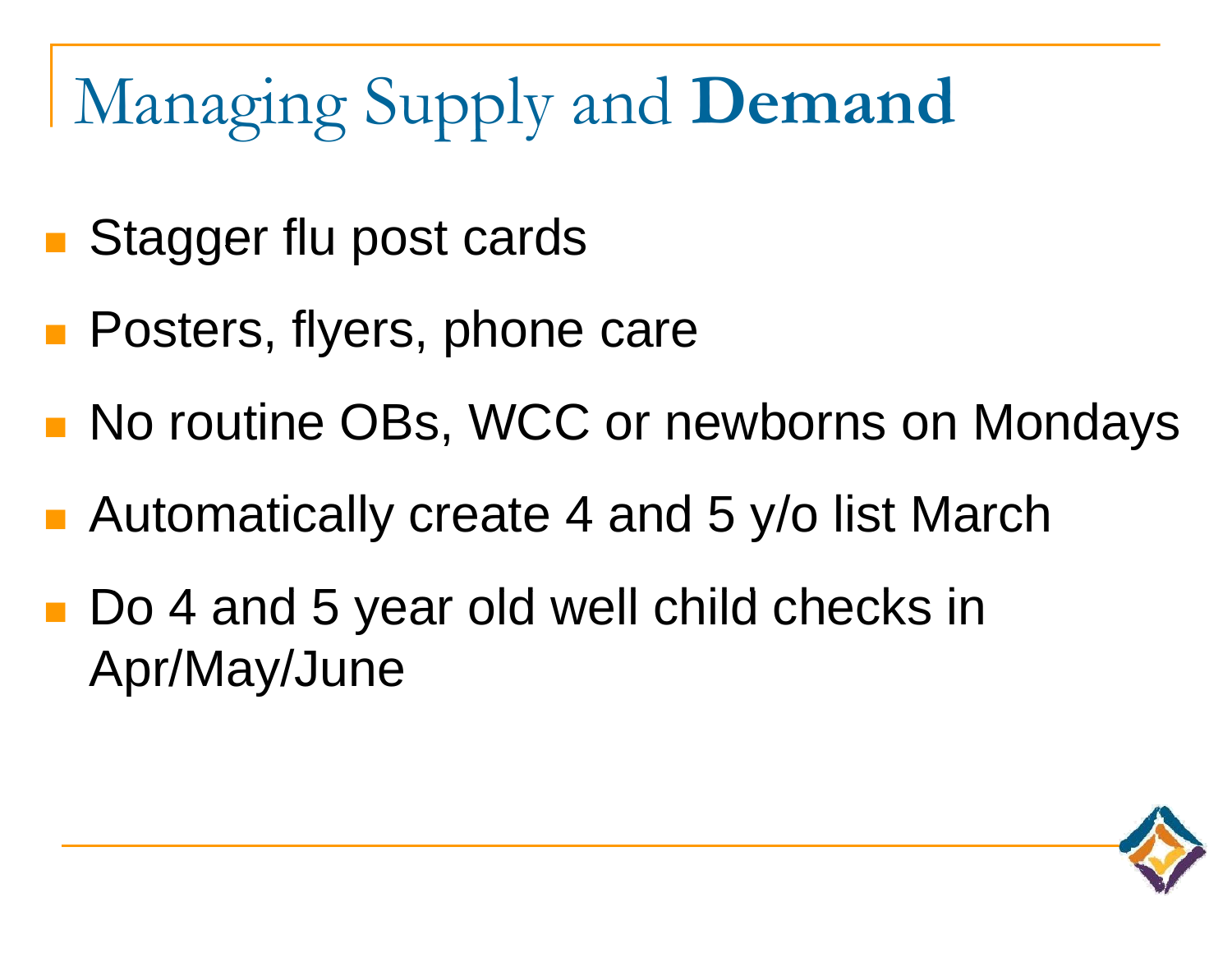

**Time to Third**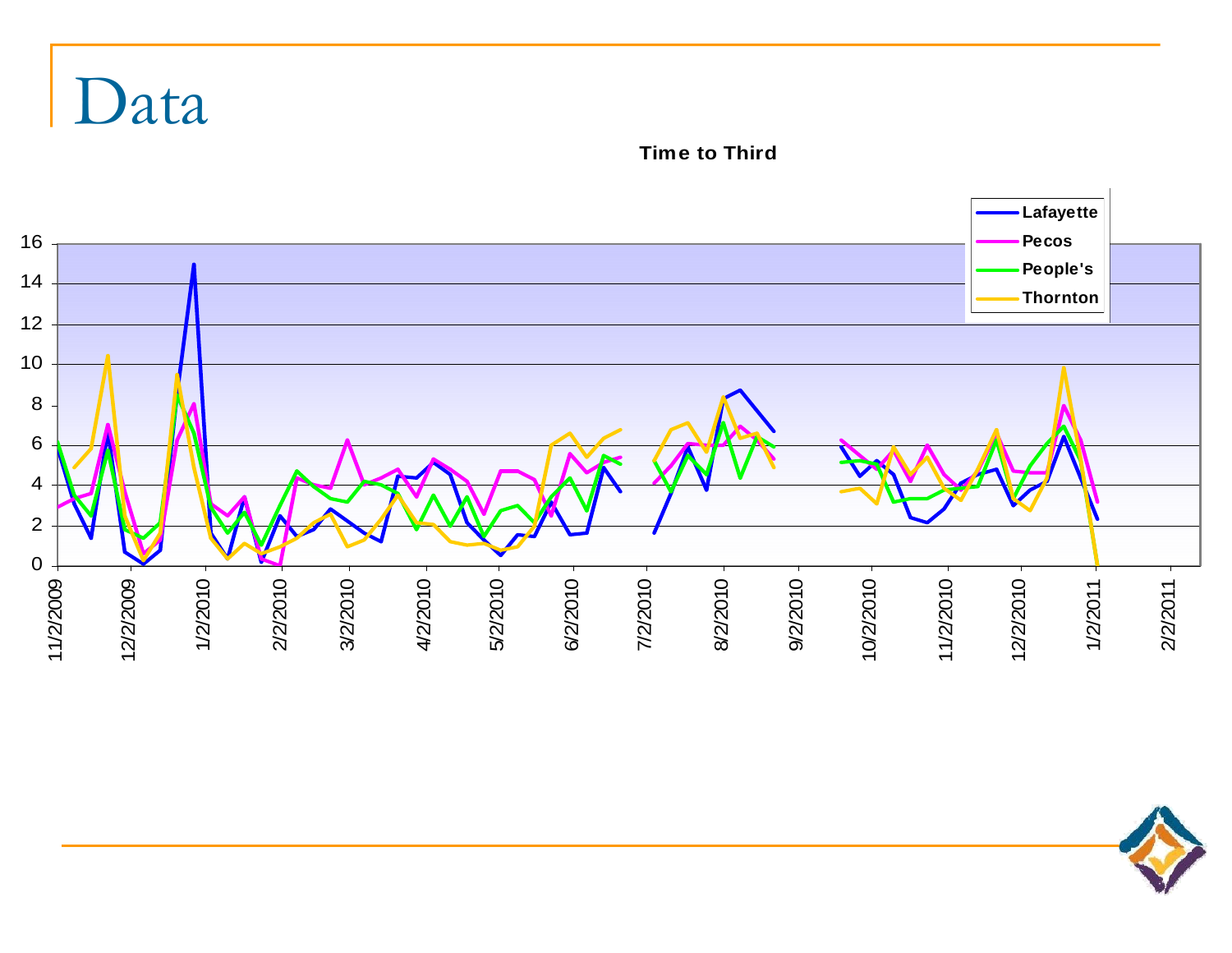**Continuity Match %** 



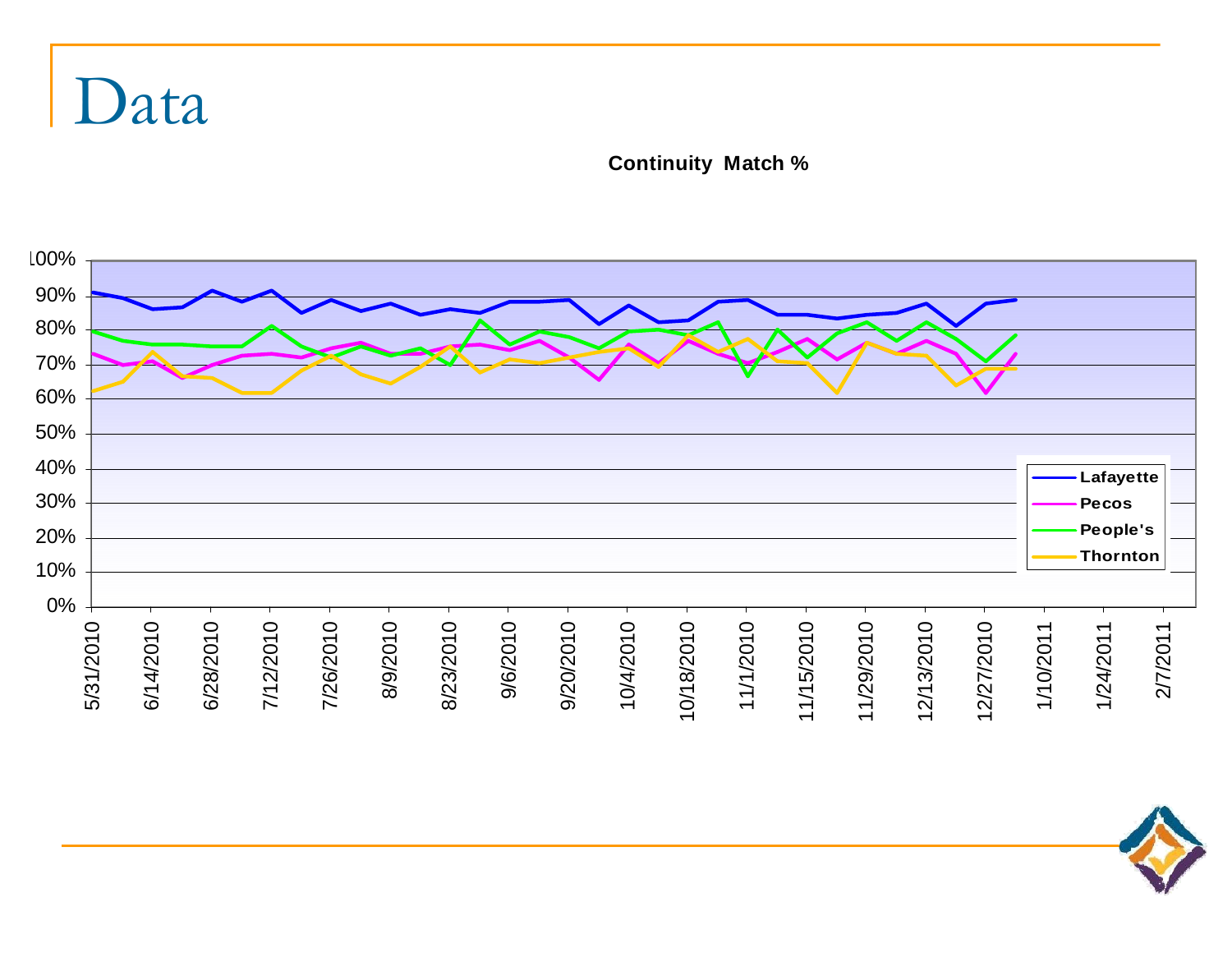### **Time To Third by Month**

For Pecos - Orange



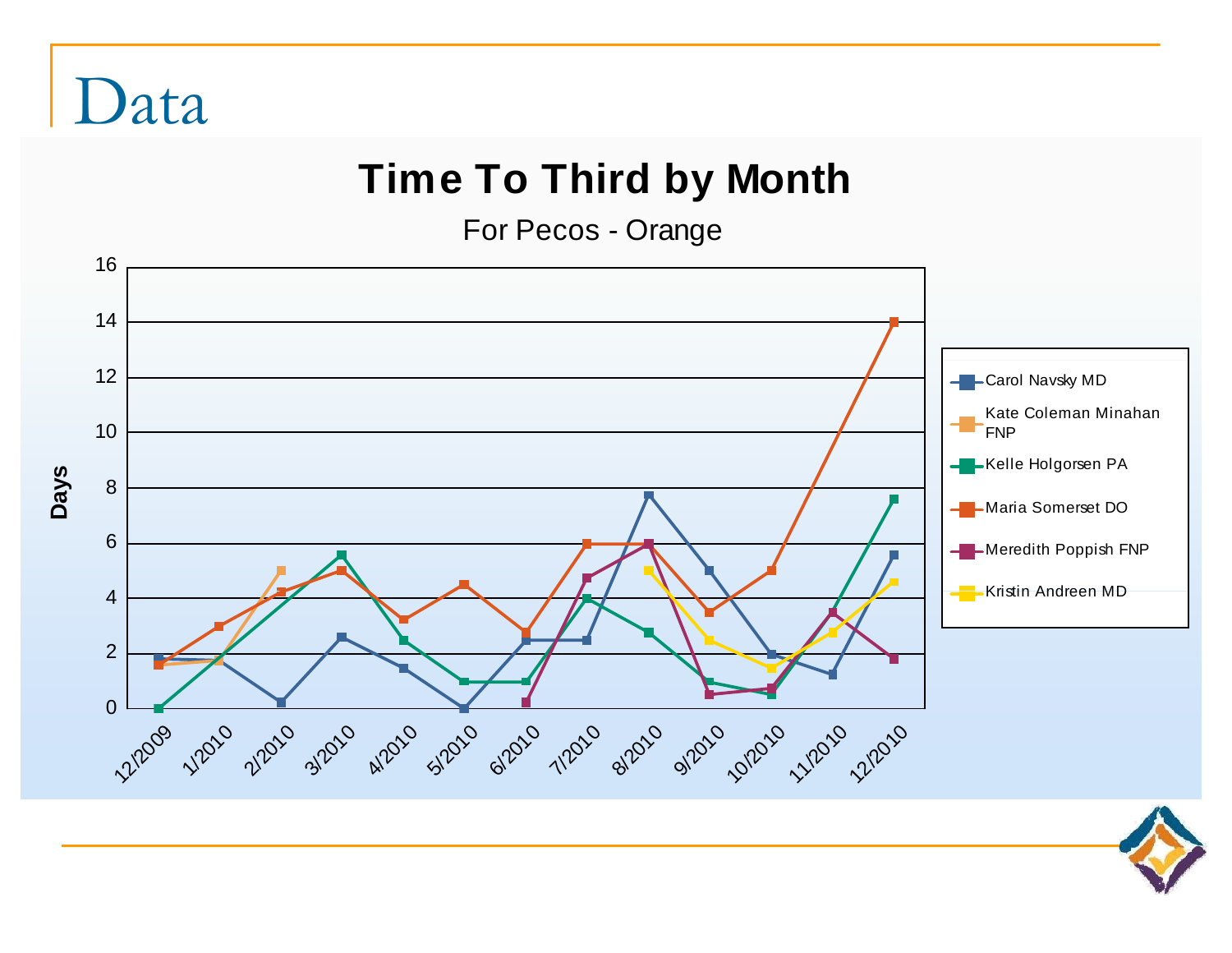#### Panel Size Report

| Provider          | Pod        | <b>FTE</b>     | Current               | Goal           | 2010-3              | 2010-4              | Over    |
|-------------------|------------|----------------|-----------------------|----------------|---------------------|---------------------|---------|
|                   |            |                | Number of<br>Patients | (w/factor)     | Panel<br>(adjusted) | Panel<br>(adjusted) | (Under) |
| Lafayette         |            |                |                       |                |                     |                     |         |
| Himan, Julie      | Purple     | 0.91           | 1077                  | 1092           | 1,132               | 1,137               | 45      |
| Keenan, Chris     | Purple     | 0.50           | 683                   | 600            | 681                 | 711                 | 111     |
| Mitchell, Susan   | Purple     | 0.75           | 985                   | 900            | 1,035               | 1,016               | 116     |
| Obrien, Daniel    | Purple     | 0.80           | 785                   | 960            | 760                 | 812                 | (148)   |
| Shepherd, John C  | Purple-Gon | $\overline{0}$ | 6                     | $\overline{0}$ | $\overline{2}$      | 6                   | 6       |
| Boysen, Eric      | Red        | 0.55           | 468                   | 660            | 414                 | 428                 | (232)   |
| Funk, Karen       | Red        | 0.60           | 808                   | 720            | 831                 | 829                 | 109     |
| Johnson, Jennifer | Red        | 0.60           | 867                   | 720            | 921                 | 901                 | 181     |
| Kamer, Mary       | Red        | 065            | 885                   | 780            | 901                 | 884                 | 104     |
| Monyok, Eileen    | Red        | 0.68           | 809                   | 816            | 795                 | 794                 | (22)    |
| Unassigned        | No PCP     |                | 23                    |                | 30                  | 26                  | N/A     |
| Total - Lafayette |            | 6.04           | 7420                  | 7248           | 7,530               | 7,572               | 270     |

### GOAL= less than 4% of patients unassigned

 $29/7420 = .04\%$ 

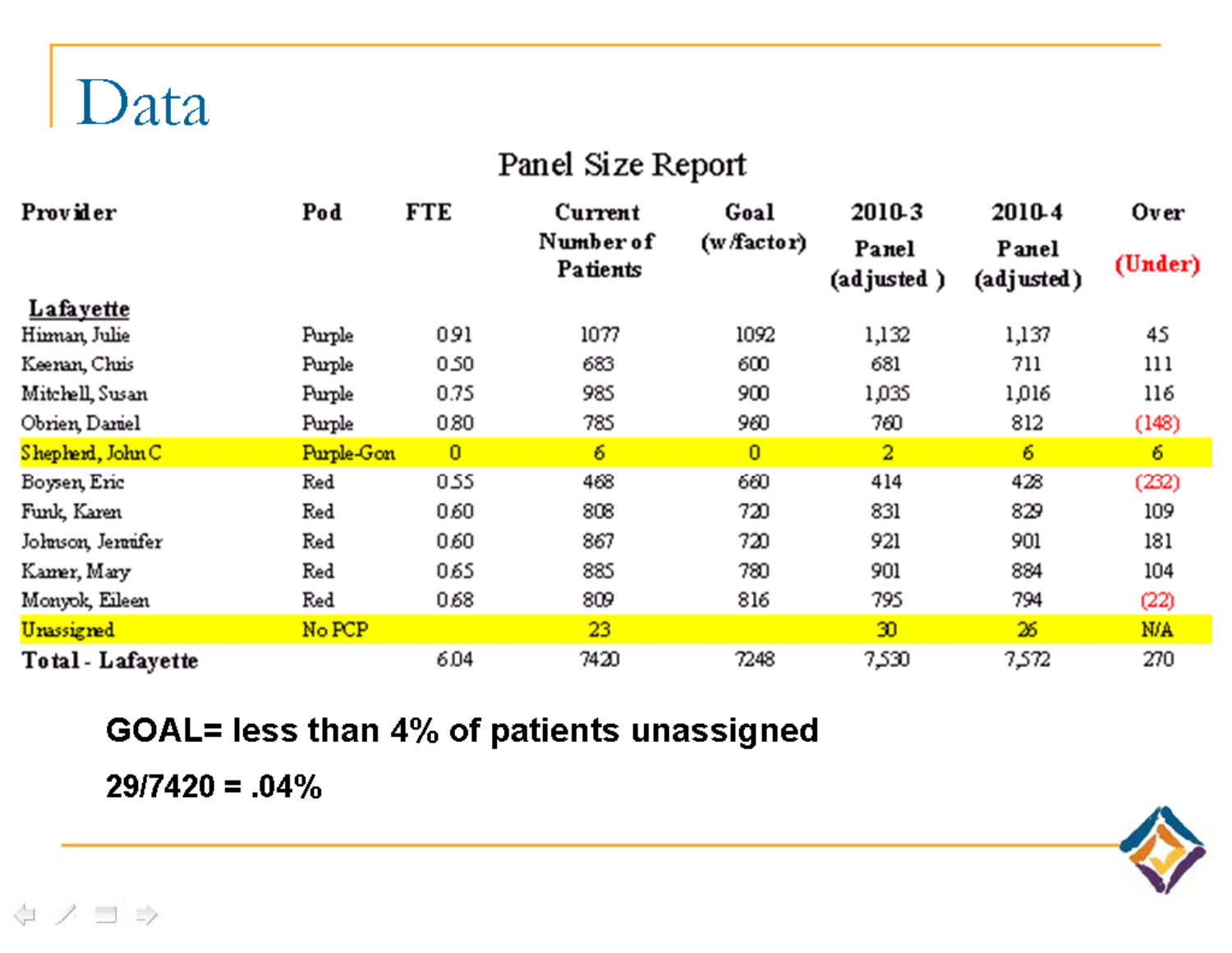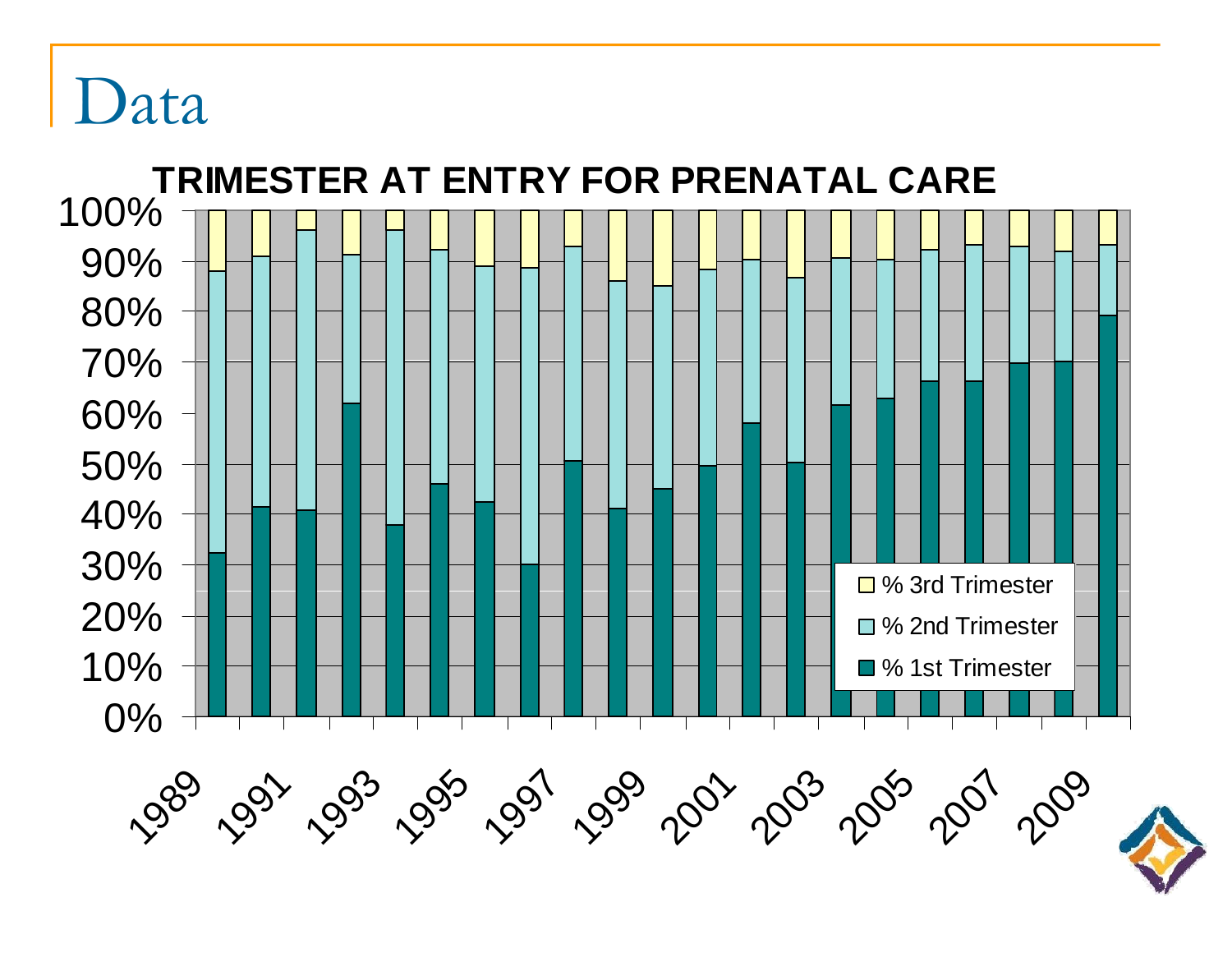### Improved Access to Care

John Pendleton, MD Associate Medical Director Petaluma Health Center 2011 CHCF Patient Experience Conference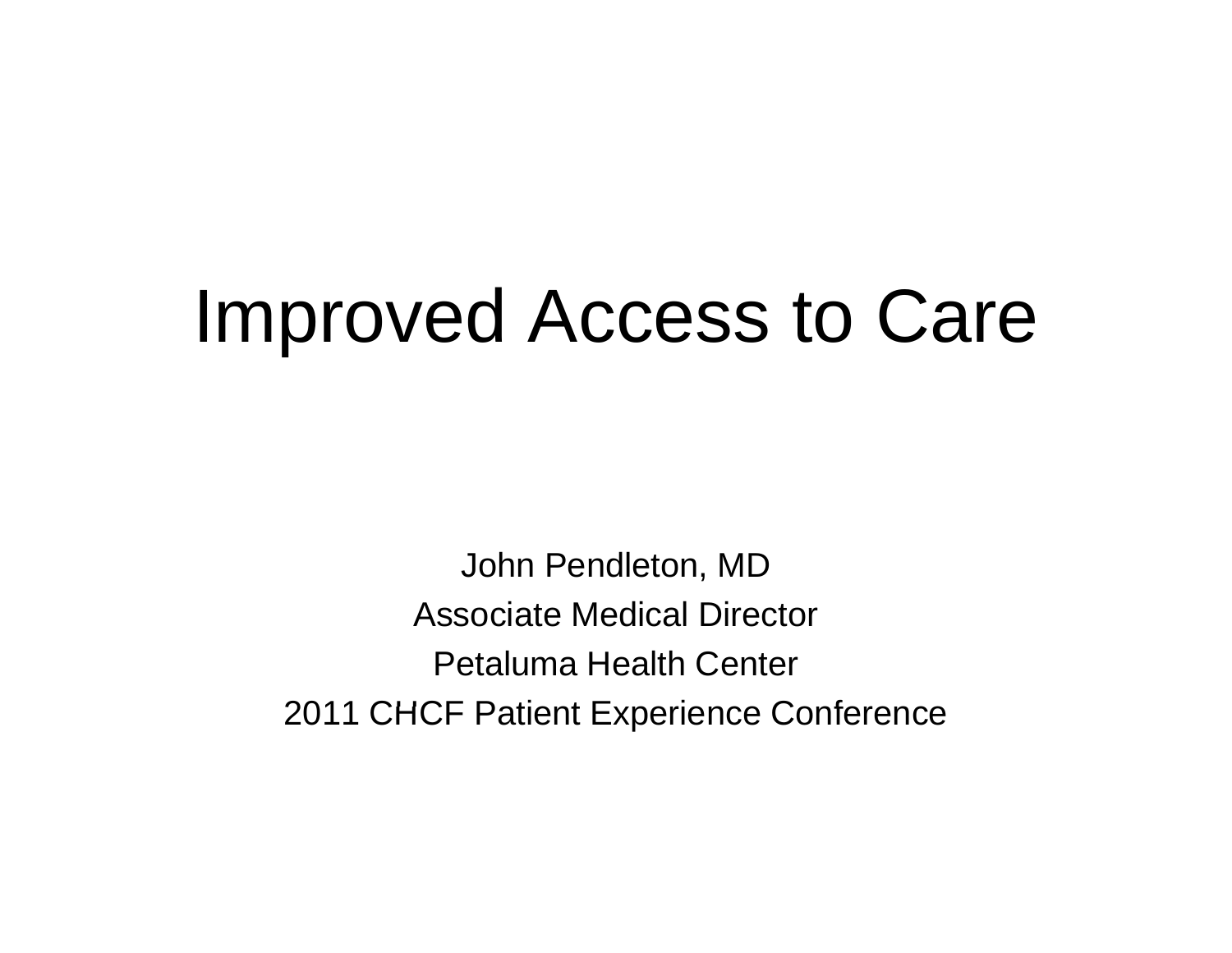



Petaluma Health Center FQHC 15,000 active patients 15 family medicine providers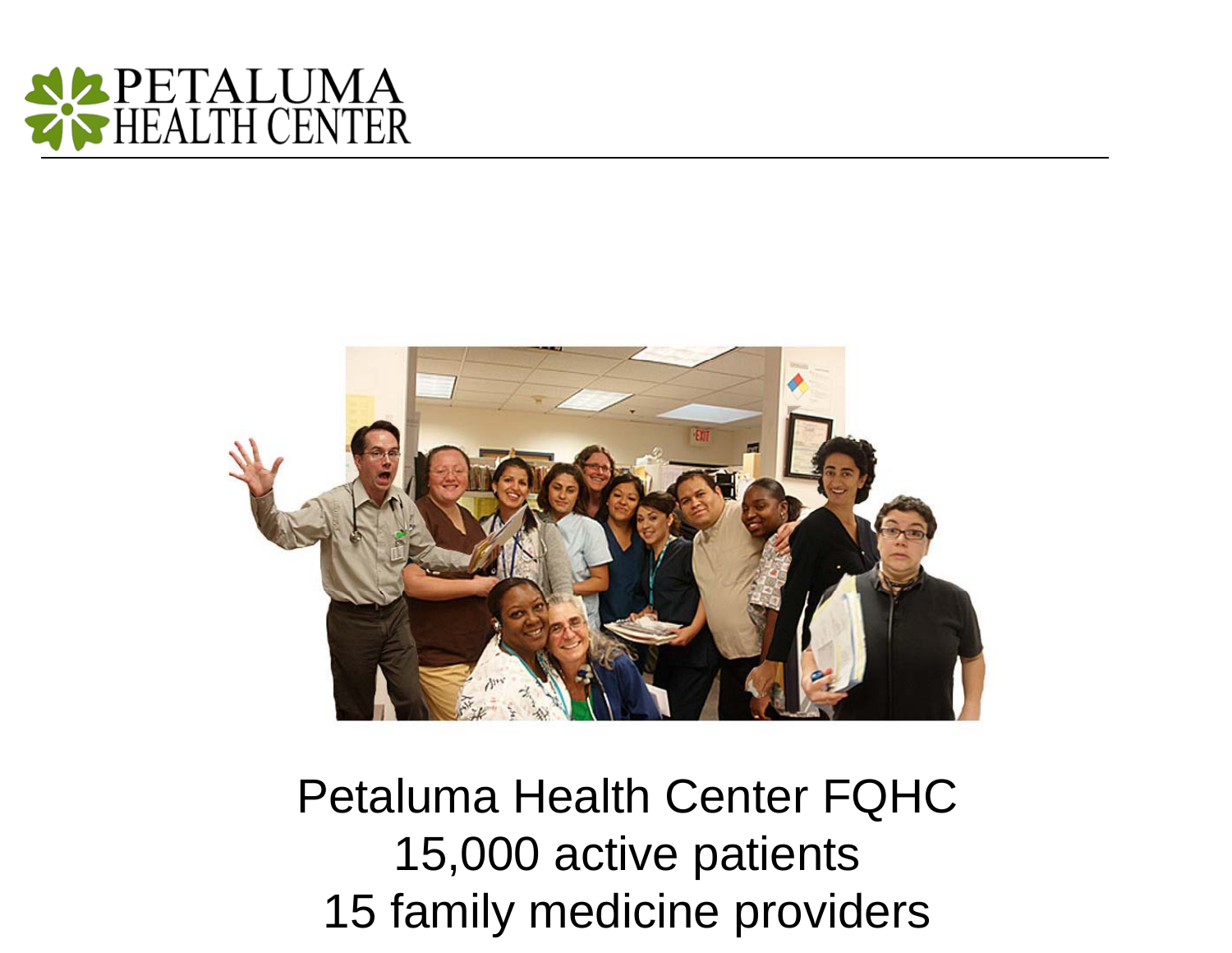

#### **P t l H lth C t TNAA D t Petaluma Health Center Data**

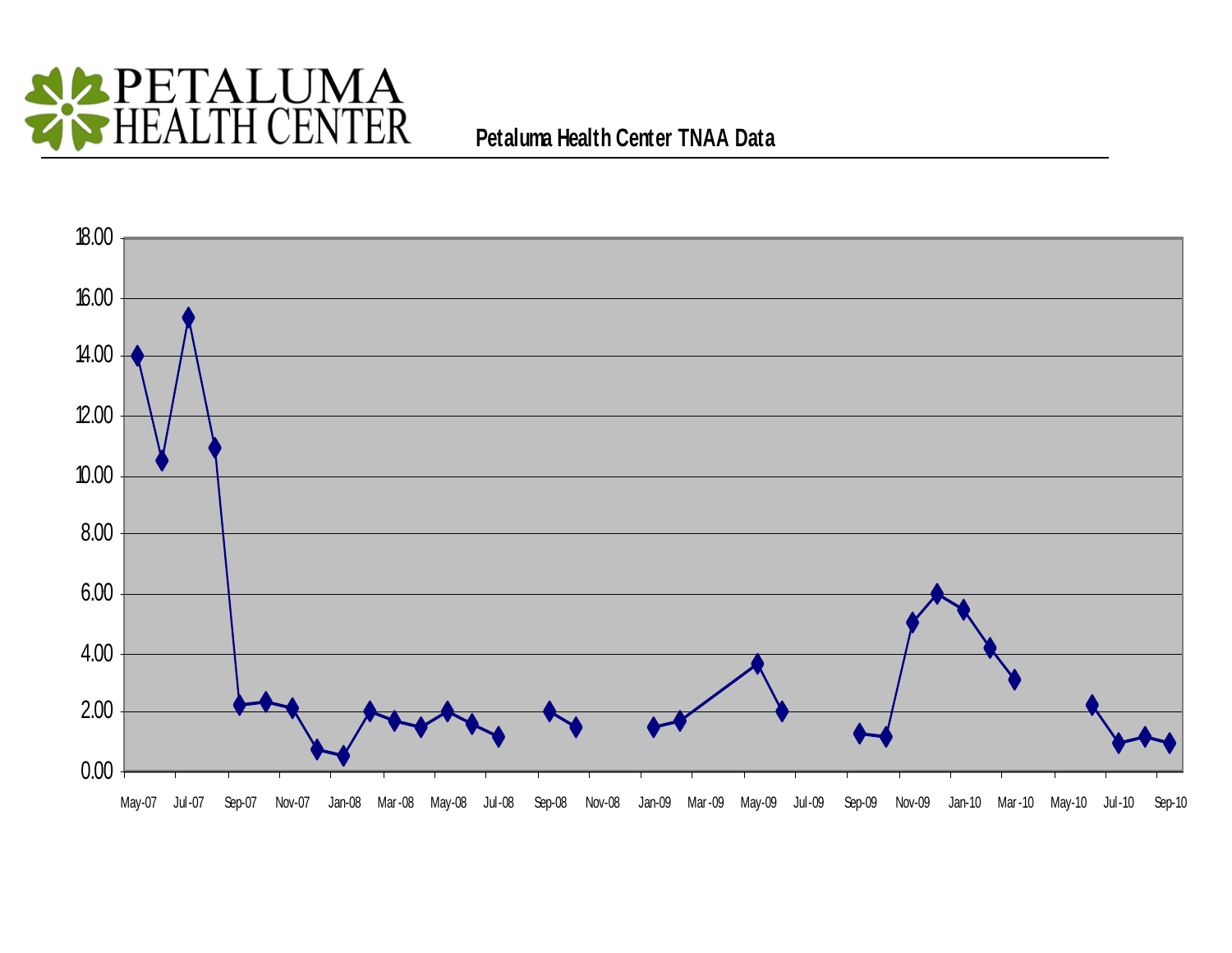

**PHC - Continuity 9/08 - 3/09**

 $\mathcal{C}$ Percent of provider's encounters with panel Percent of encounters by panel with their PCP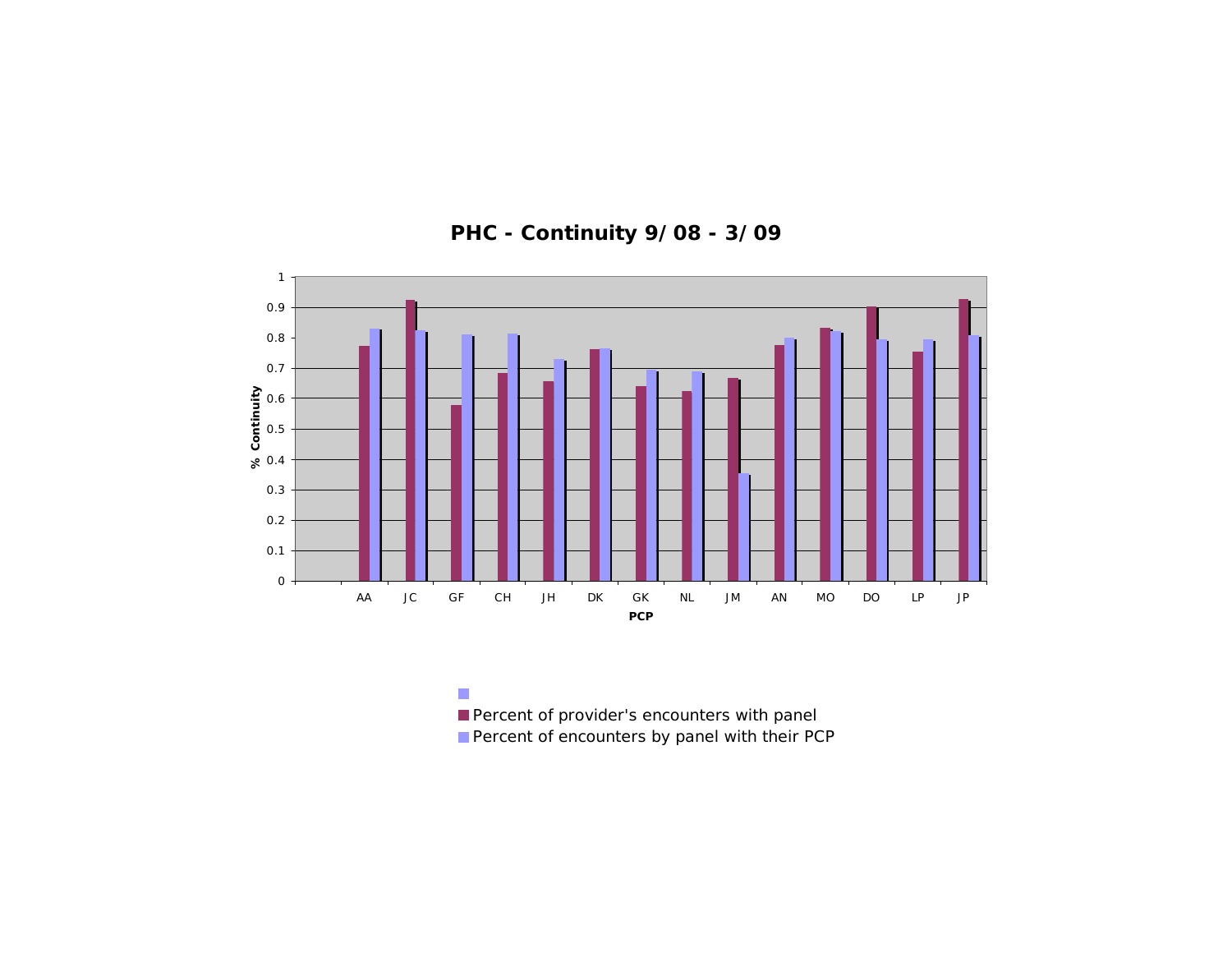# PETALUMA

reat"

ered "G ood/Gr

nts who answe

#### **Patient Satisfaction Survey**  $\overline{100}$

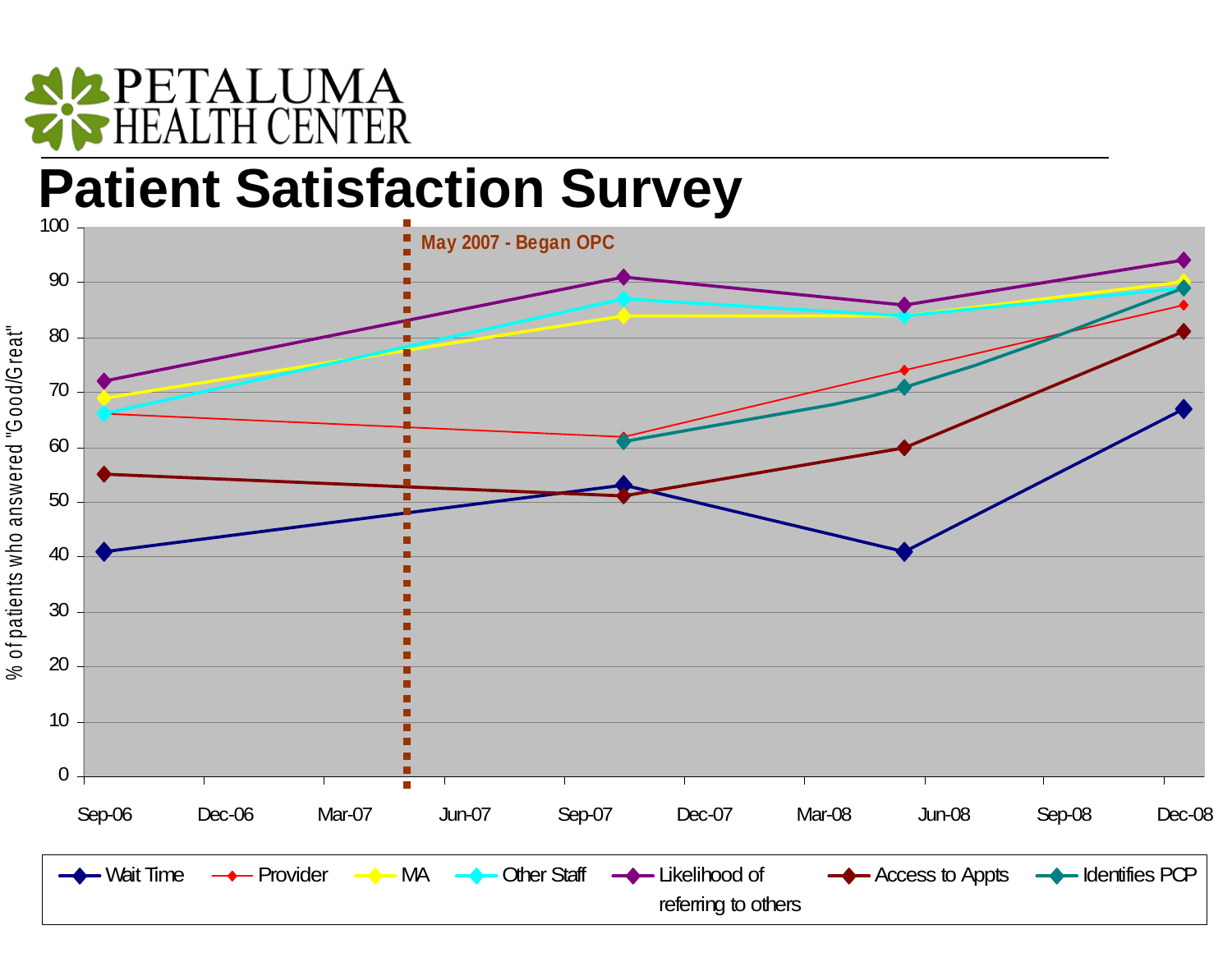# Avoiding Failure

- Backlog will come back without fundamental change in organizational mindset and function surrounding:
- -appt types
- -acceptable patient wait times
- -continuity goals
- -- ultra proactive supply and demand predictions
- -systems that can flex to meet variation
- -data maintenance and transparency
- -re-training
- Must have provider buy-in!!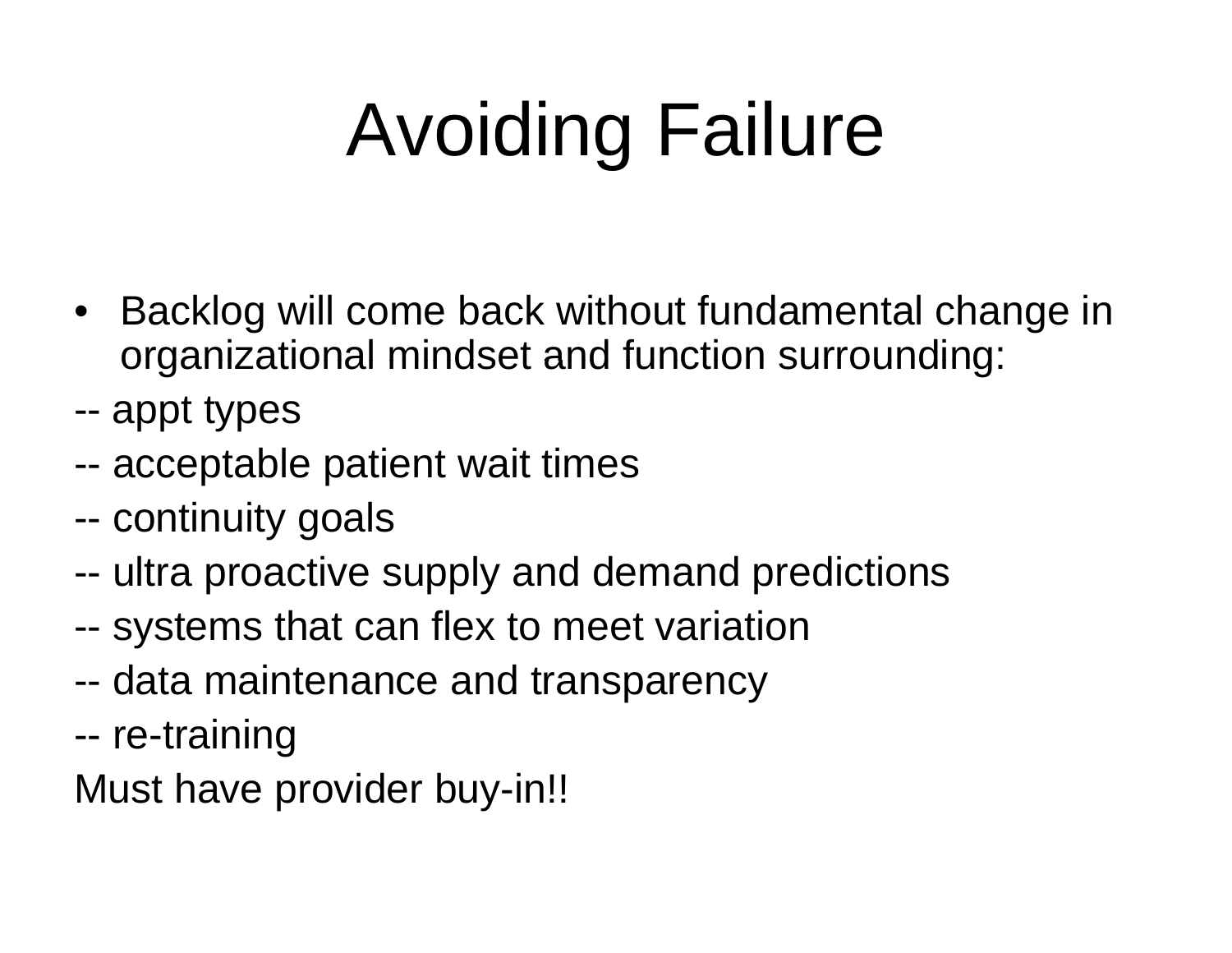### Steps to Advanced Access

- 1. Collect supply and demand data
- 2. Study, fix and solidify panel sizes
- 3. Plan backlog reduction strategy
- 4. Plan maintenance strategy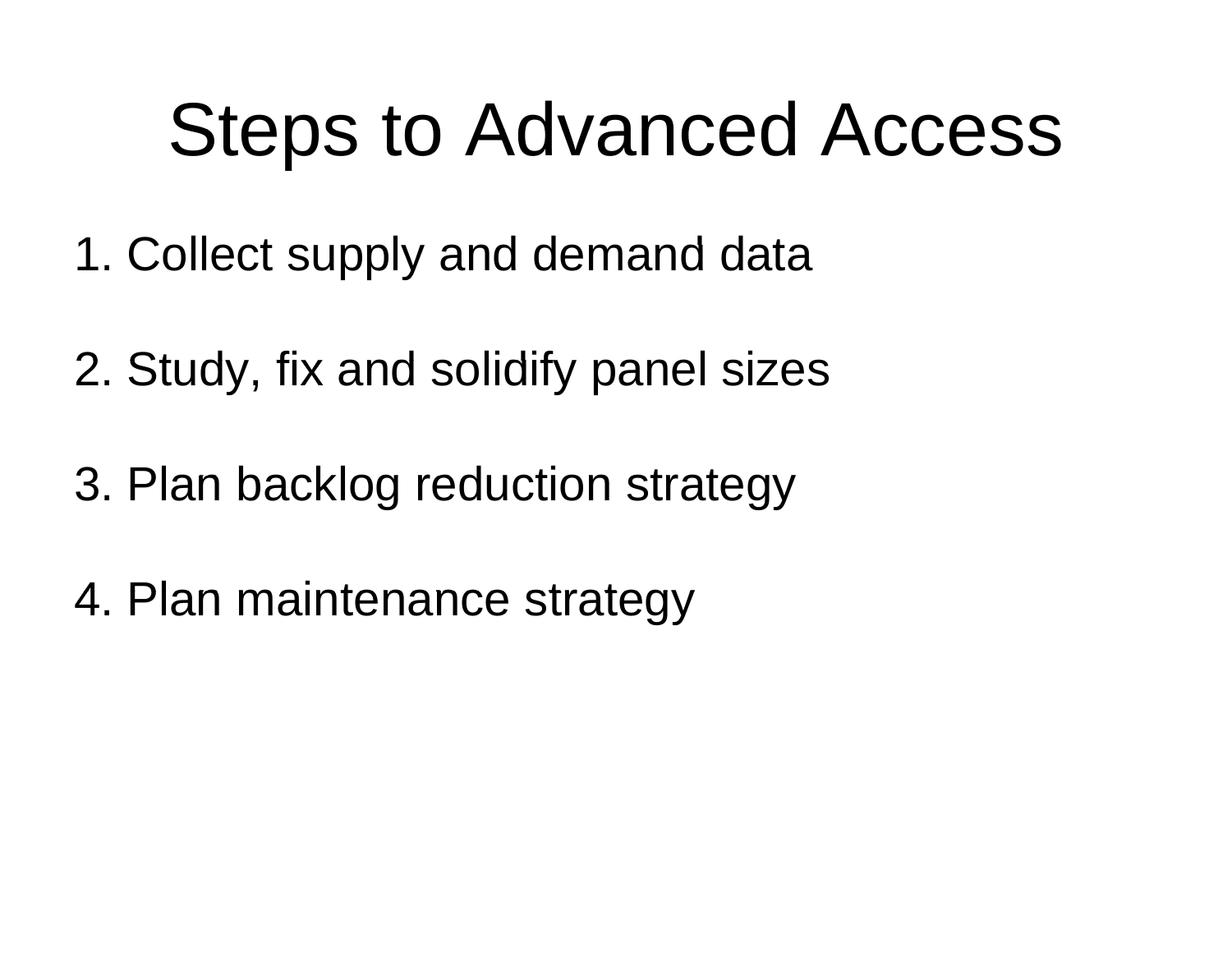# Supply and Demand

- Are you just behind, or does demand greatly overmatch supply? Can you adjust demand?
- $\bullet\,$  Don't start backlog reduction until you are sure you can maintain the gains.
- Measure daily the demand and supply for appointments by provider. How many are provider driven vs patient driven?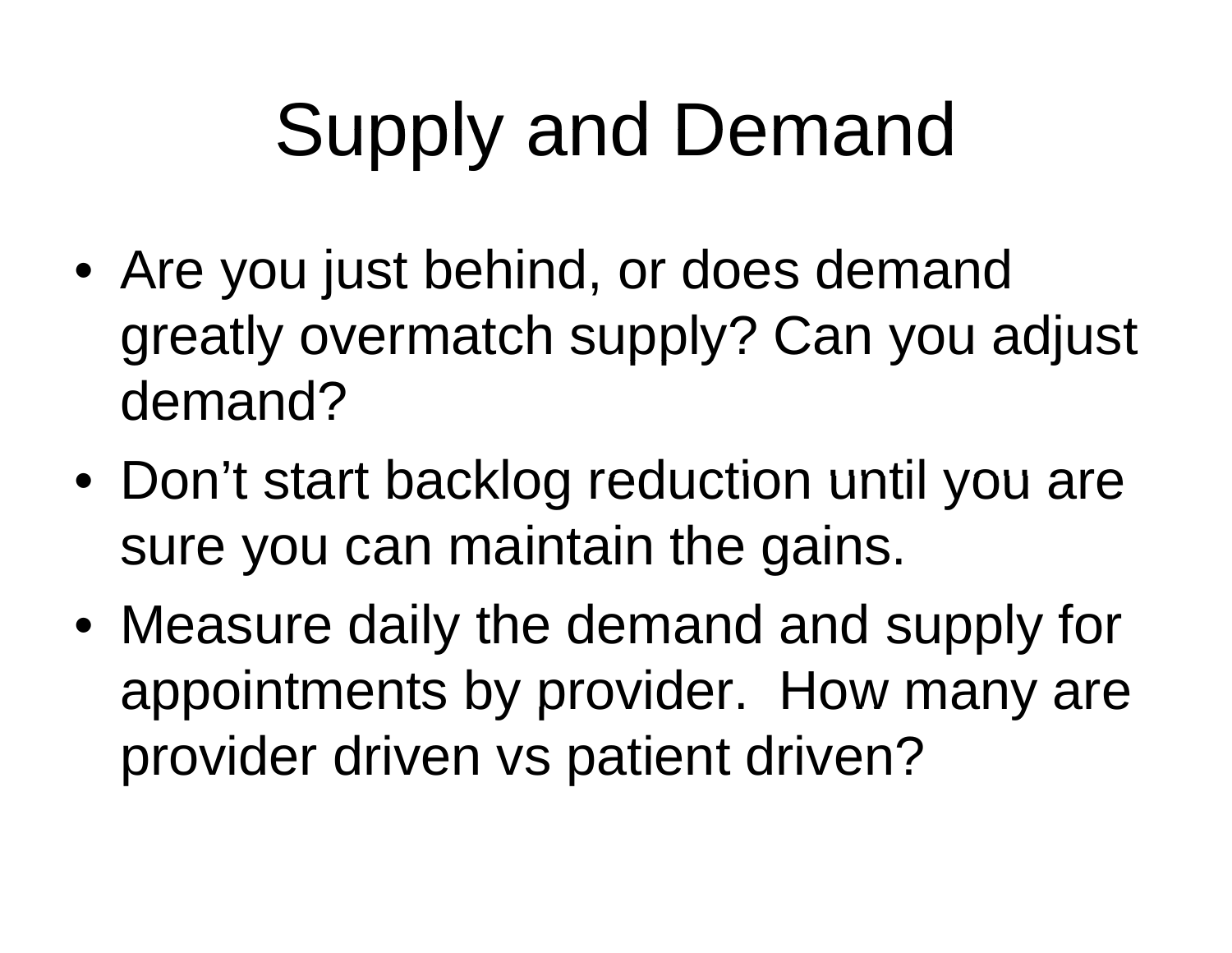#### Dr. Happy

| Date         | Shift     | Hours          | Potential | Scheduled | Scheduled_     | Total          | Total | <b>Corrected Seen</b> |
|--------------|-----------|----------------|-----------|-----------|----------------|----------------|-------|-----------------------|
|              |           | Worked         | Appts     | at 8am    | Same Day       | Seen           | Fail  | Per 4 Hour            |
| 8/3/2009     | <b>PM</b> | 4              | 12        | 11        | 6              | <u>12</u>      | 5.00  | <b>12.00</b>          |
| 8/3/2009     | AM        | $\overline{4}$ | 12        | 13        | $\mathbf 1$    | <b>10</b>      | 4.00  | 10.00                 |
| 8/4/2009     | EV        | 3              | 9         | 6         | $\overline{2}$ | $\overline{6}$ | 2.00  | 8.00                  |
| 8/4/2009     | <b>PM</b> | $\overline{4}$ | 12        | 12        | $\overline{2}$ | 9              | 5.00  | 9.00                  |
| 8/5/2009     | AM        | $\overline{4}$ | 12        | 14        | $\overline{2}$ | <b>12</b>      | 4.00  | 12.00                 |
| 8/6/2009     | <b>PM</b> | $\overline{4}$ | 12        | 14        | $\mathbf{1}$   | 13             | 2.00  | <b>13.00</b>          |
| 8/6/2009     | AM        | $\overline{4}$ | 12        | 15        | $\mathbf{1}$   | <b>14</b>      | 2.00  | <b>14.00</b>          |
| 8/7/2009     | <b>PM</b> | $\overline{4}$ | 12        | 14        | 3              | 13             | 4.00  | 13.00                 |
|              |           |                |           |           |                |                |       |                       |
| <b>Total</b> | 8         | 31             | 93        | 99        | <b>18</b>      | 89             | 28.00 | <b>11.50</b>          |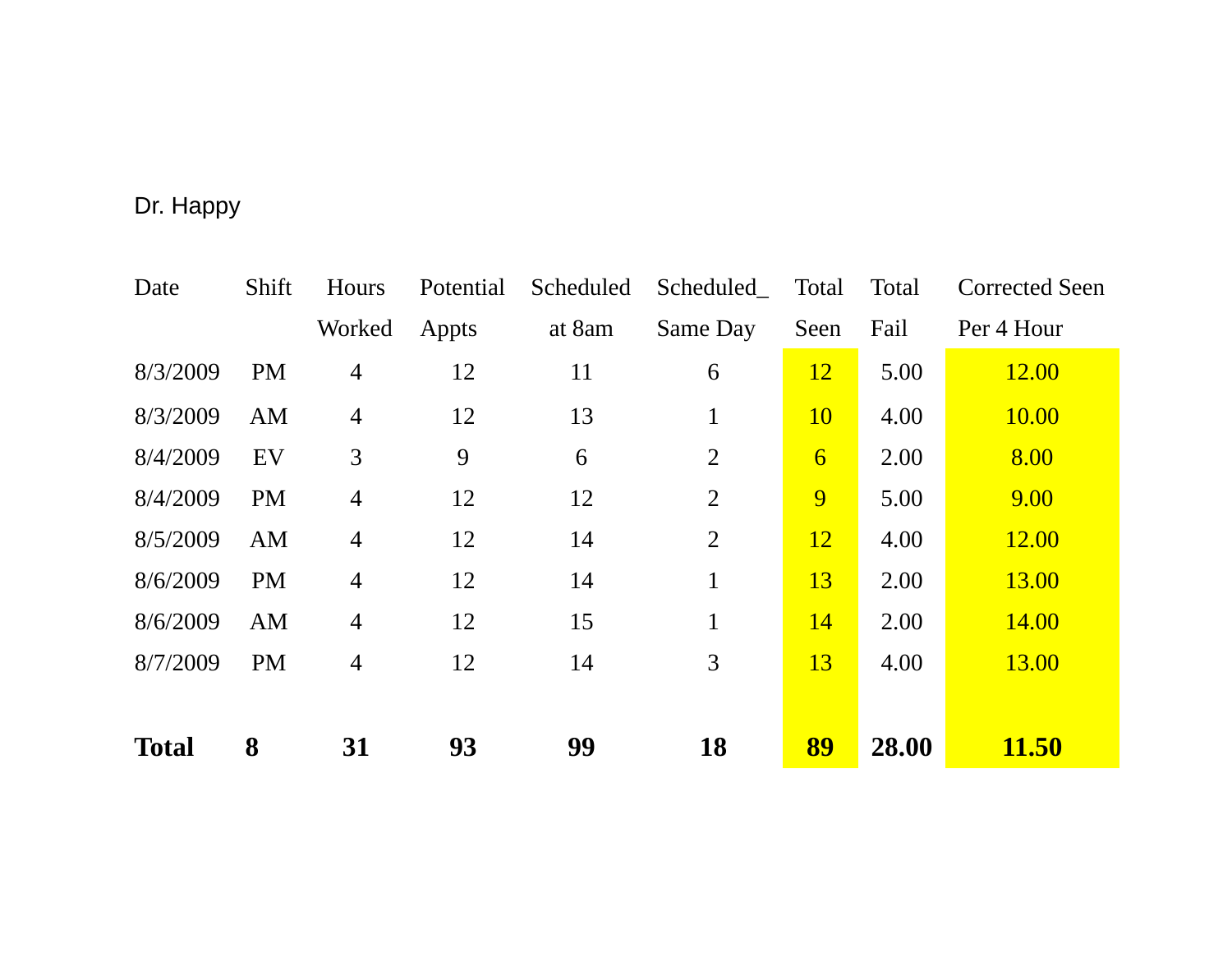#### 8am Summary Report - Medical Department

*8/1/2009 to 8/17/2009*

|                 | Total | Potential | Total | Percent | Percent | <b>Unfilled</b> | <b>New</b>      |
|-----------------|-------|-----------|-------|---------|---------|-----------------|-----------------|
| Date_shift      | Seen  | Appts     | Goal  | Goal    | Fail    | Appts           | <b>Patients</b> |
| Sat, 8/1/09     | 29    | 24        | 23    | 126.10  | 6.50    | $-5$            | $\overline{2}$  |
| Mon, 8/3/09     | 154   | 181       | 165   | 93.30   | 25.60   | 27              | 14              |
| Tues, 8/4/09    | 151   | 166       | 165   | 91.50   | 14.70   | 15              | $5\overline{)}$ |
| Wed, 8/05/09    | 153   | 172       | 165   | 92.70   | 21.90   | 19              | 10              |
| Thur, 8/06/09   | 131   | 148       | 165   | 79.40   | 24.30   | 17              | $\overline{2}$  |
| Fri, 8/07/09    | 143   | 139       | 138   | 103.60  | 19.70   | $-4$            | 12              |
| Sat, 8/08/09    | 19    | 33        | 23    | 82.60   | 40.60   | 14              | 3               |
| Mon, 8/10/09    | 149   | 159       | 165   | 90.30   | 23.20   | 10              | 9               |
| Tues, 8/11/09   | 132   | 163       | 165   | 80.00   | 33.30   | 31              | 8               |
| Wed, 8/12/09    | 169   | 176       | 165   | 102.40  | 20.70   | 7               | 10              |
| Thur, 8/13/09   | 158   | 152       | 165   | 95.80   | 15.10   | $-6$            | $\overline{7}$  |
| Fri, 8/14/09    | 135   | 126       | 138   | 97.80   | 15.10   | $-9$            | 14              |
| Sat, 8/15/09    | 16    | 12        | 23    | 69.60   | 20.00   | $-4$            | $\mathbf{1}$    |
| Mon, 8/17/09    | 176   | 173       | 165   | 106.70  | 22.10   | $-3$            | 13              |
| Total Days - 14 | 1715  | 1824      | 1830  | 93.70%  | 21.70%  | 109             | 110             |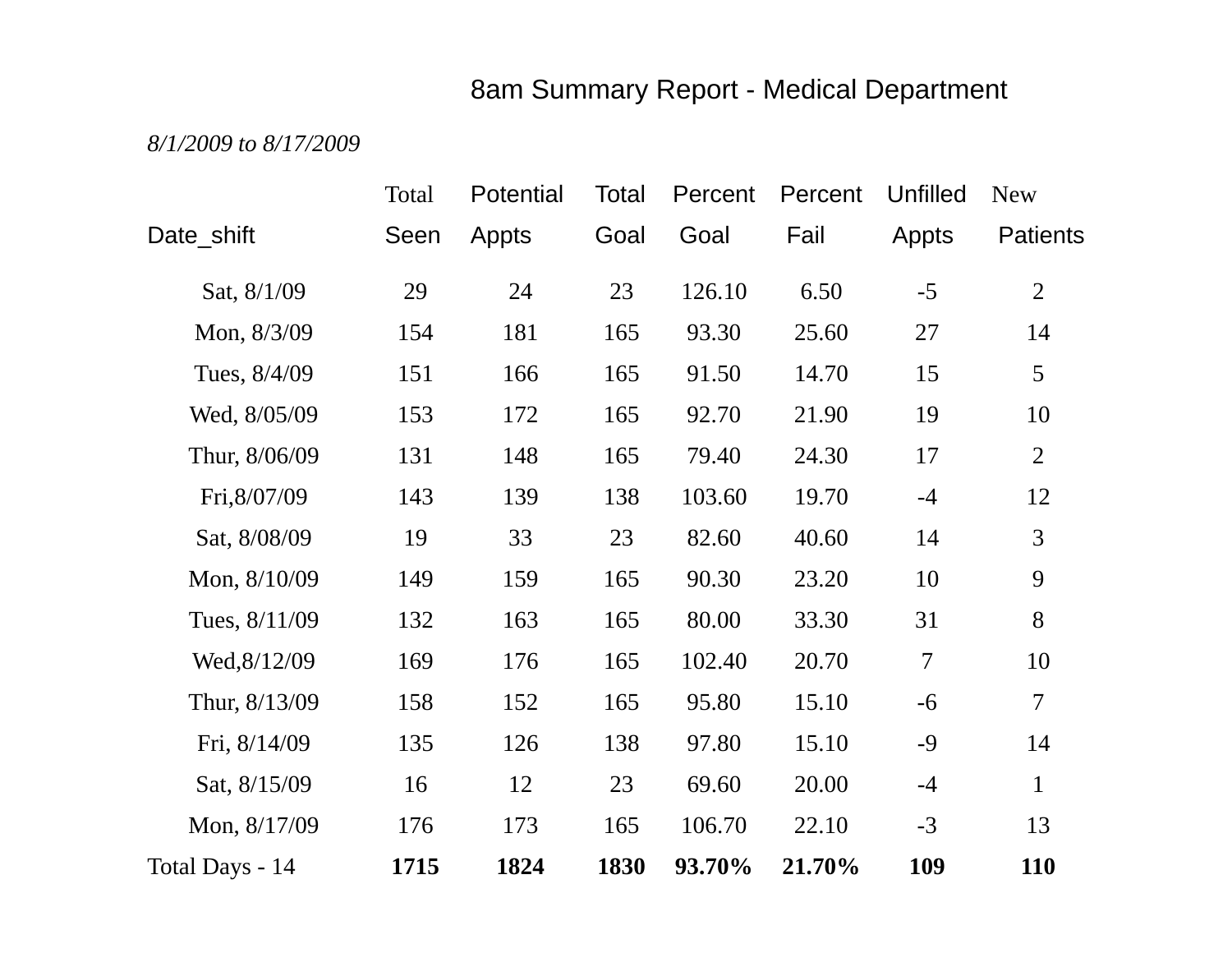### Panel Size

- Make them transparent
- $\bullet\,$  Make them accessible at least monthly
- Give providers extra data about their panels – high utilizing patients, age distributions, disease types.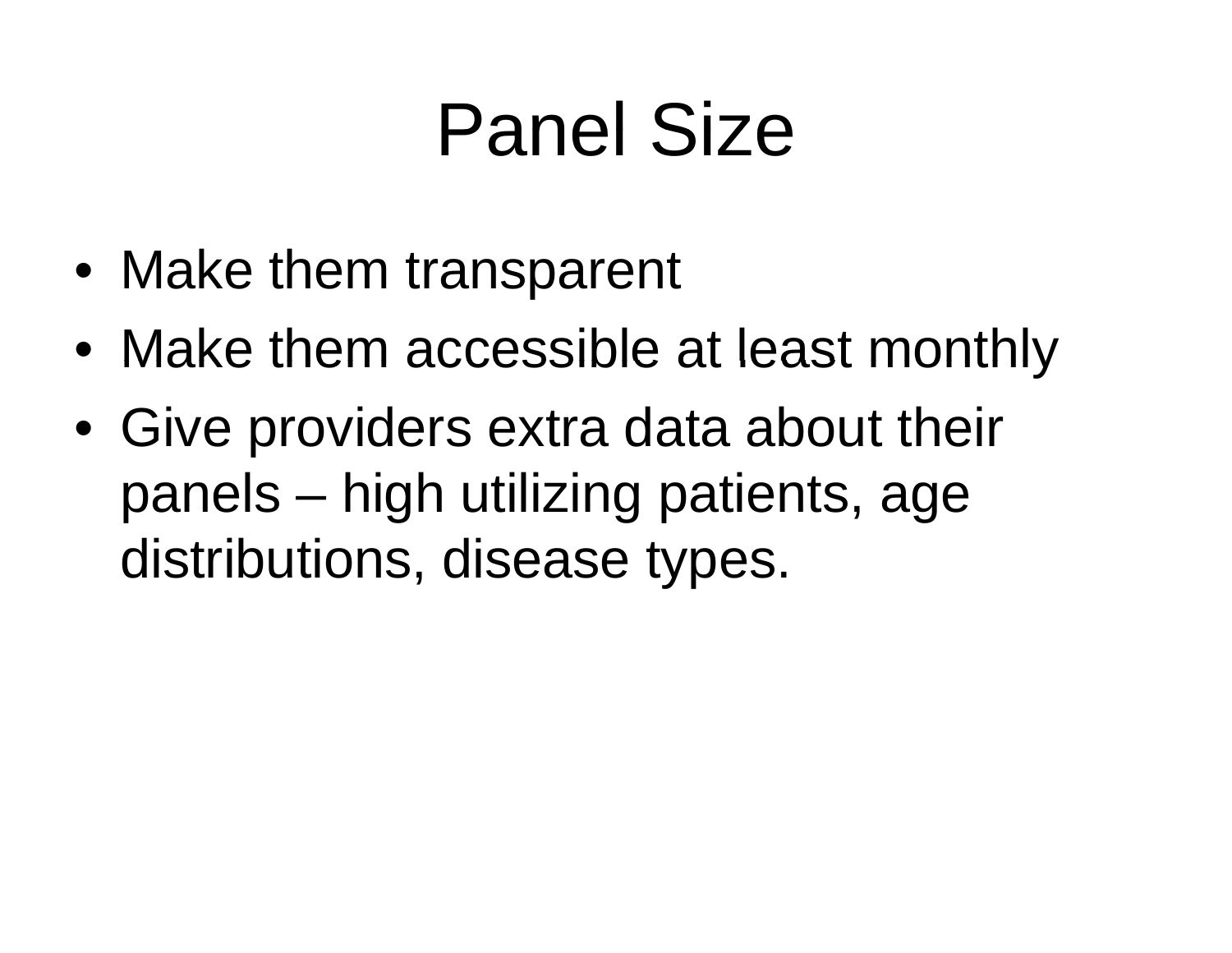### Panel size calculation

Hours worked per year X Visits per hour

divided by

Visits per patient per year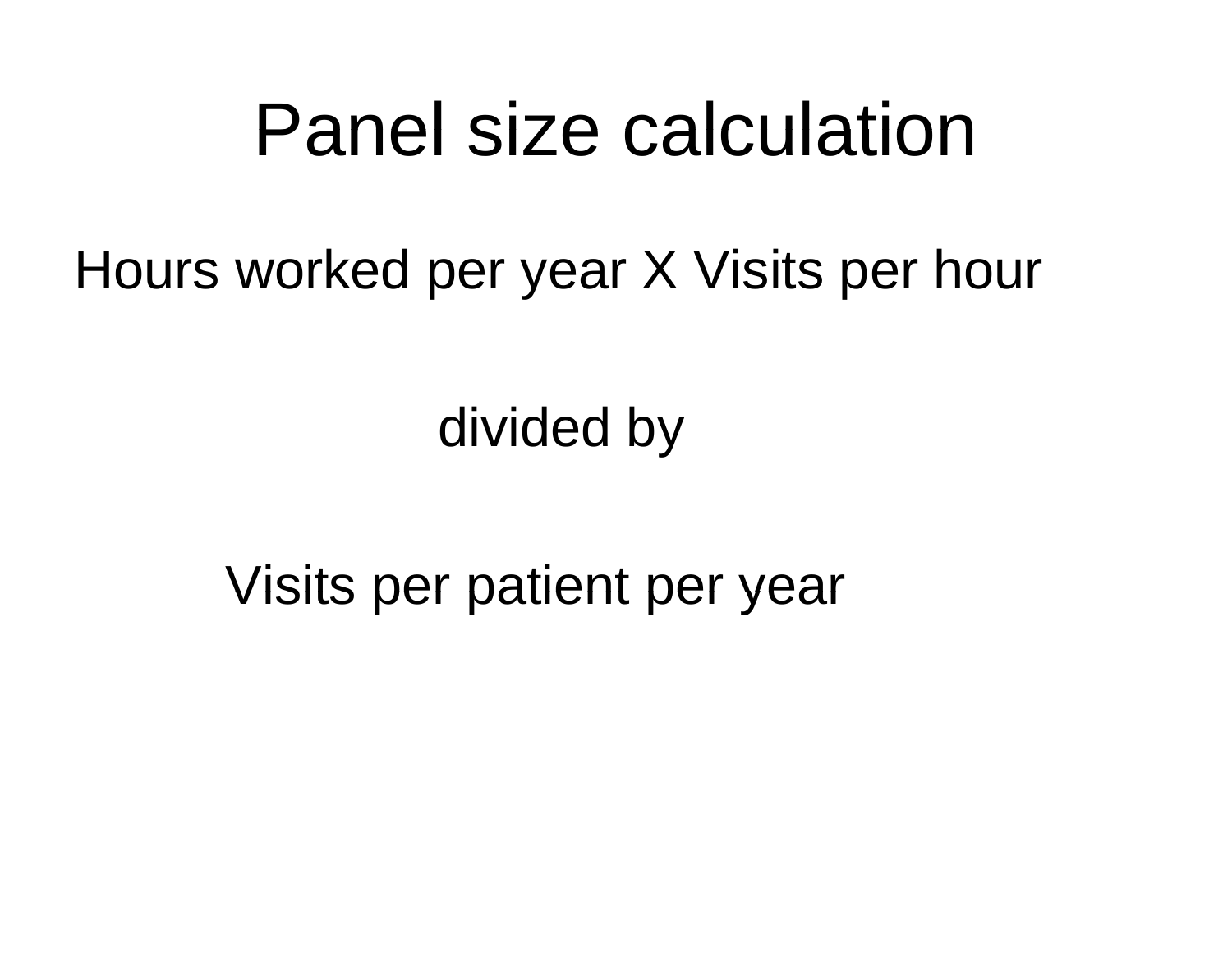#### **PANEL SUMMARY REPORT**

12 month totals

| <b>PCP</b>   | <b>4 Hr Clinics</b> | <b>Visits per</b>       | <b>Panel Size</b> | <b>Panel Size</b> | <b>Panel</b> | <b>Panel</b> | Av appts  | <b>Backlog</b> | <b>No Show</b> |
|--------------|---------------------|-------------------------|-------------------|-------------------|--------------|--------------|-----------|----------------|----------------|
|              | per wk              | patient/yr              | <b>CAP</b>        | <b>Nov 2010</b>   | openings     | openings %   | per 4 hrs | 3rd next avail | percent        |
|              |                     |                         |                   |                   |              |              | Aug-09    | <b>Aug-09</b>  | <b>Aug-09</b>  |
|              |                     |                         |                   |                   |              |              |           |                |                |
| <b>AA</b>    | $\overline{7}$      | 3.7                     | 1032              | 1056              | $-24$        | 102%         | 11.6      | $\overline{0}$ | 11.4%          |
| <b>AN</b>    | $6\phantom{1}$      | 3.3                     | 992               | 1068              | $-76$        | 108%         | 12.1      | $\mathbf{1}$   | 15.4%          |
| <b>JC</b>    | 6.1                 | $\overline{\mathbf{4}}$ | 832               | 1062              | $-230$       | 128%         | 12.3      | $\overline{2}$ | 16.6%          |
| <b>DK</b>    | $6\phantom{a}$      | 2.8                     | 1170              | 1204              | $-34$        | 103%         | 11.8      | $\overline{0}$ | 13.6%          |
| <b>NL</b>    | 3                   | $\overline{4}$          | 409               | 449               | $-40$        | 110%         | 11.7      | 10             | 12.9%          |
| JM           | $\overline{4}$      | 2.7                     | 808               | 838               | $-30$        | 104%         | 12.4      | 3              | 18.0%          |
| GK           | 5                   | 2.8                     | 975               | 985               | $-10$        | 101%         | 13.1      | $\mathbf 0$    | 13.6%          |
| <b>LP</b>    | $6\phantom{.}$      | 3.3                     | 992               | 1028              | $-36$        | 104%         | 11.1      | $\mathbf{1}$   | 17.9%          |
| <b>MO</b>    | 8                   | 3.5                     | 1248              | 1344              | $-96$        | 108%         | 12.0      | $\mathbf{1}$   | 13.8%          |
| <b>DO</b>    | 7.5                 | 3.4                     | 1204              | 1272              | $-68$        | 106%         | 12.5      | $\,6\,$        | 14.6%          |
| <b>JP</b>    | $6\,$               | $\overline{\mathbf{4}}$ | 819               | 881               | $-62$        | 108%         | 11.9      | $\mathbf{1}$   | 11.2%          |
| <b>JH</b>    | $\overline{4}$      | 3.2                     | 682               | 794               | $-112$       | 116%         | 12.4      | $6\phantom{a}$ | 16.4%          |
| <b>CH</b>    | 6                   | 2.7                     | 1213              | 1274              | $-61$        | 105%         | 11.8      | 0              | 17.3%          |
| <b>KS</b>    | 6                   | 2.7                     | 1213              | 335               | 878          | 28%          | 7.5       | $\mathbf 0$    |                |
| <b>Total</b> | 80.6                | $3.3$ avg               | 13589             | 13590             |              |              | $12.0$    |                | 15.3%          |
|              |                     |                         |                   |                   |              |              |           |                |                |
|              |                     |                         |                   |                   |              |              |           |                |                |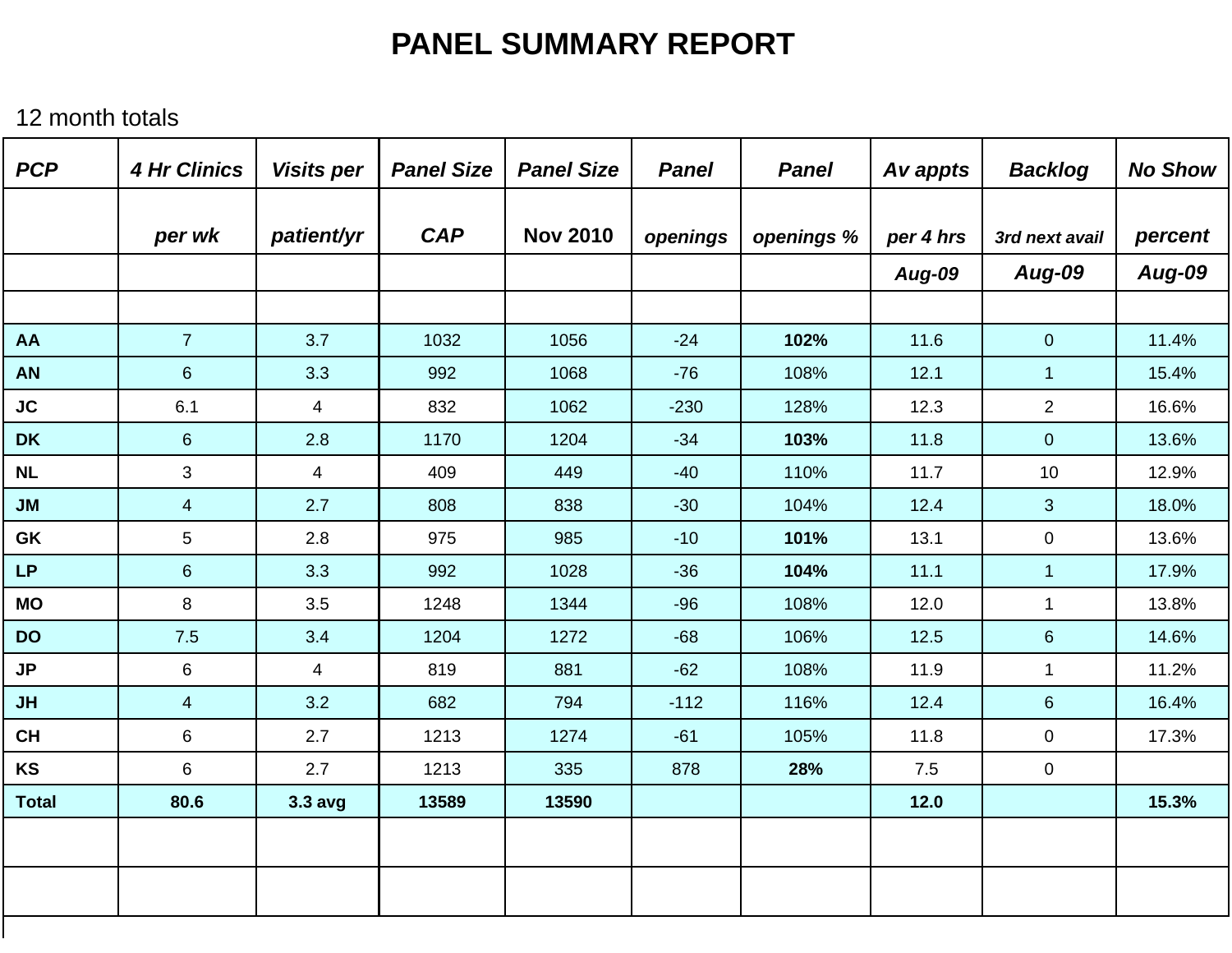# Keys To Backlog Reduction

• Keep backlog reduction as brief as possible

- Decrease demand and increase supply
- Celebrate and reward extra efforts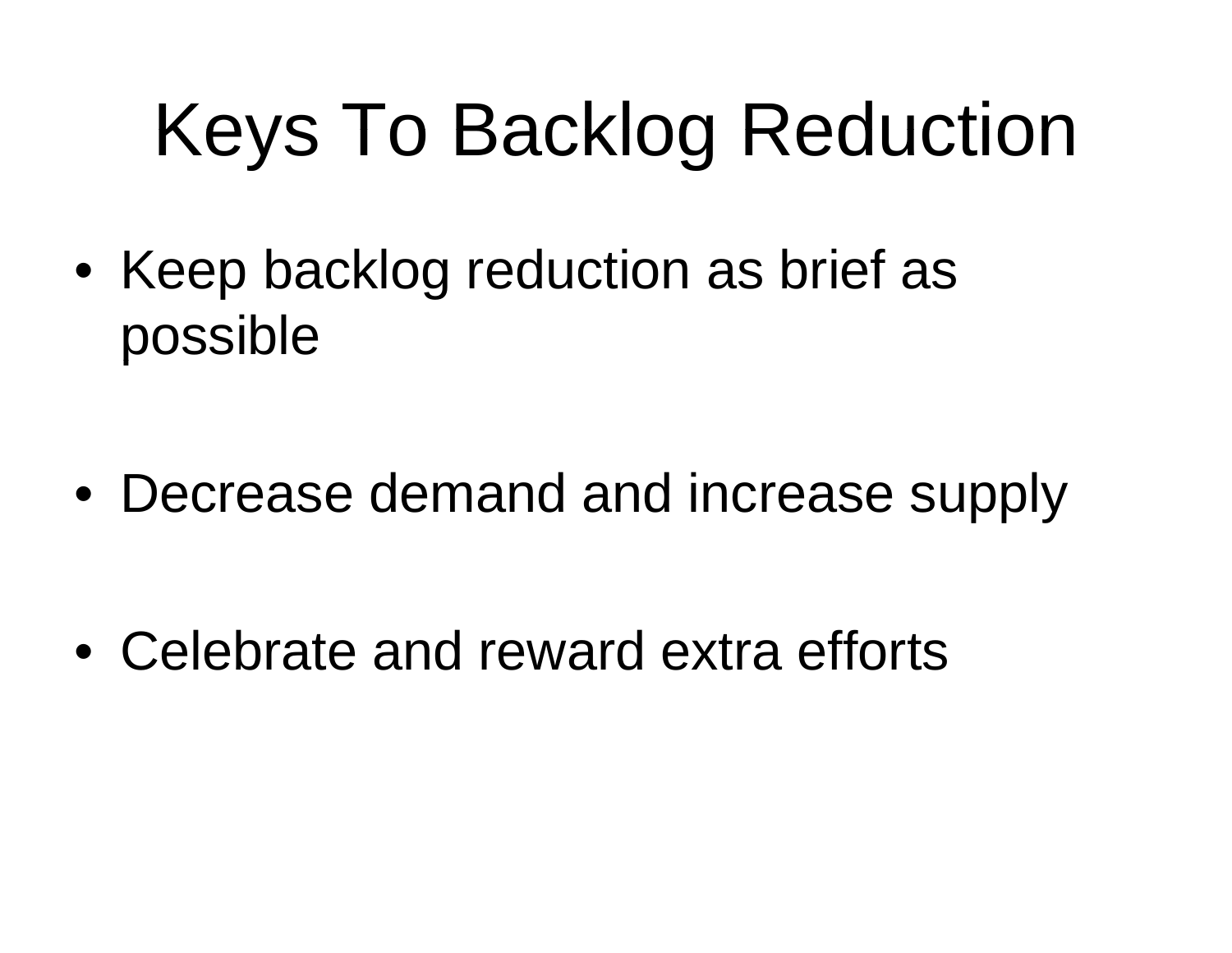### Decreasing Demand for Backlog Reduction

- Choose low demand months of year
- Thoroughly comb schedule for issues that can be met without an office visit
- Start extending follow up visit intervals months ahead of time and use phone or email followup
- Shift physicals to low demand times of year
- Use specialty groups/clinics for predictable demand surges
- Address multiple issues during same visit
- Consider brief reduction in new patients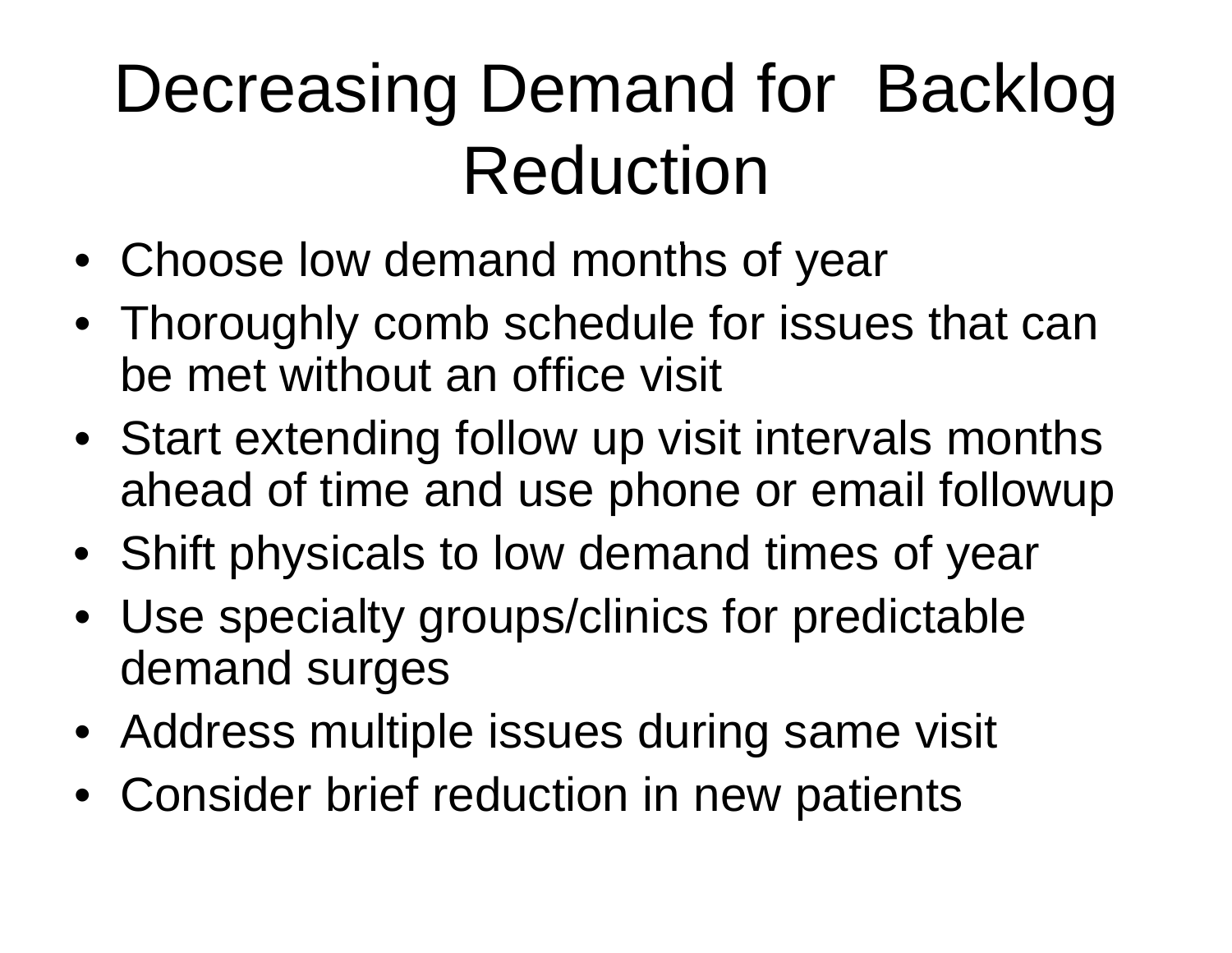# Increasing Supply

- Extend clinic hours
- Use well trained locums or new hires
- Decrease administrative time, vacations and cme
- Support providers with extra MA or RN help during busy days
- See more visits!
- Watch the backlog melt away..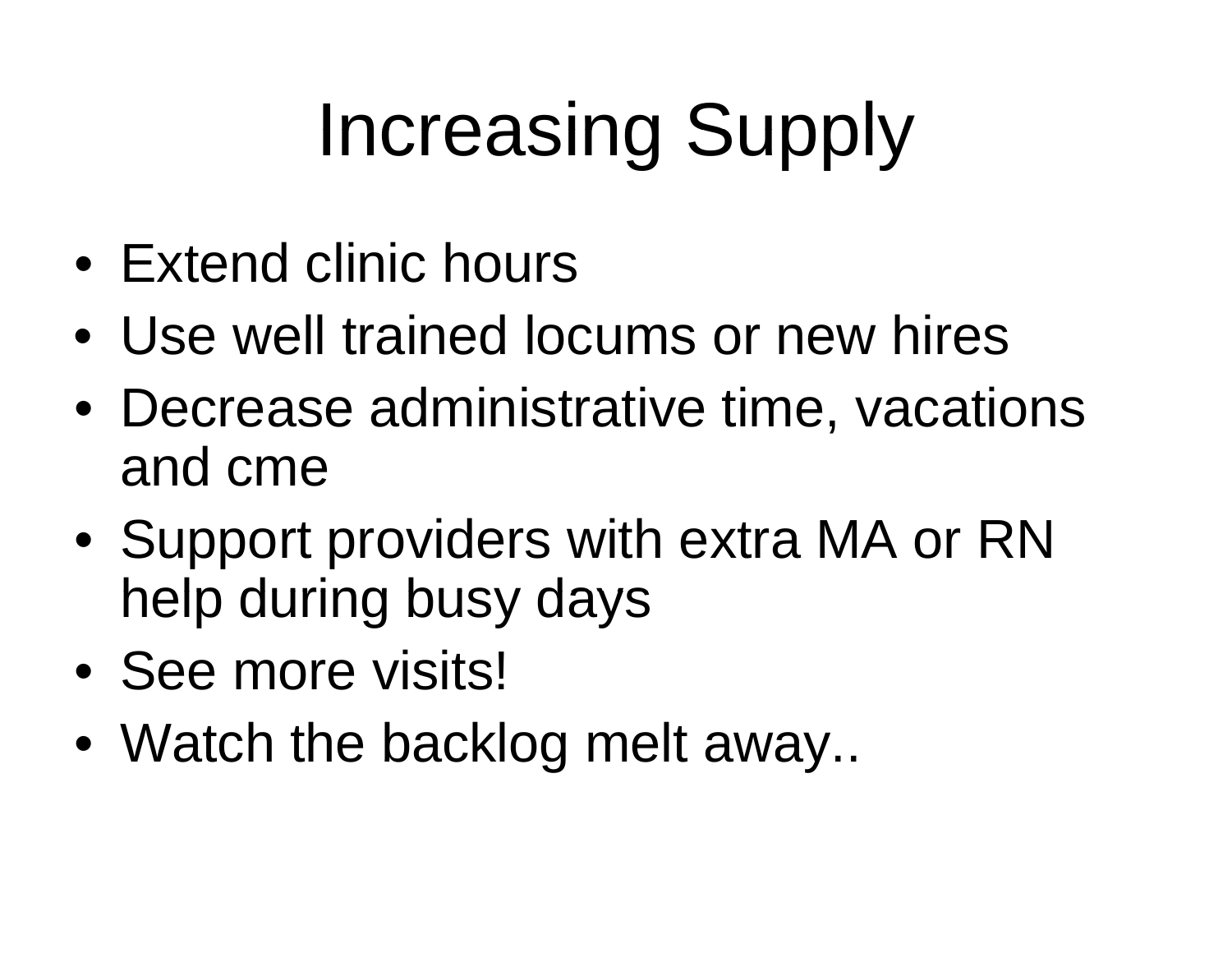# Maintaining Gains

- $\bullet\,$  Scheduling system should be simple with few appt types to avoid unused supply
- Make sure systems in place to maintain the gains –– how will system flex for busy days in the future? Cross-training, etc
- Continue many of demand reduction strategies used during backlog reduction
- Manage predictable yearly supply/demand flux
- Strong data management plan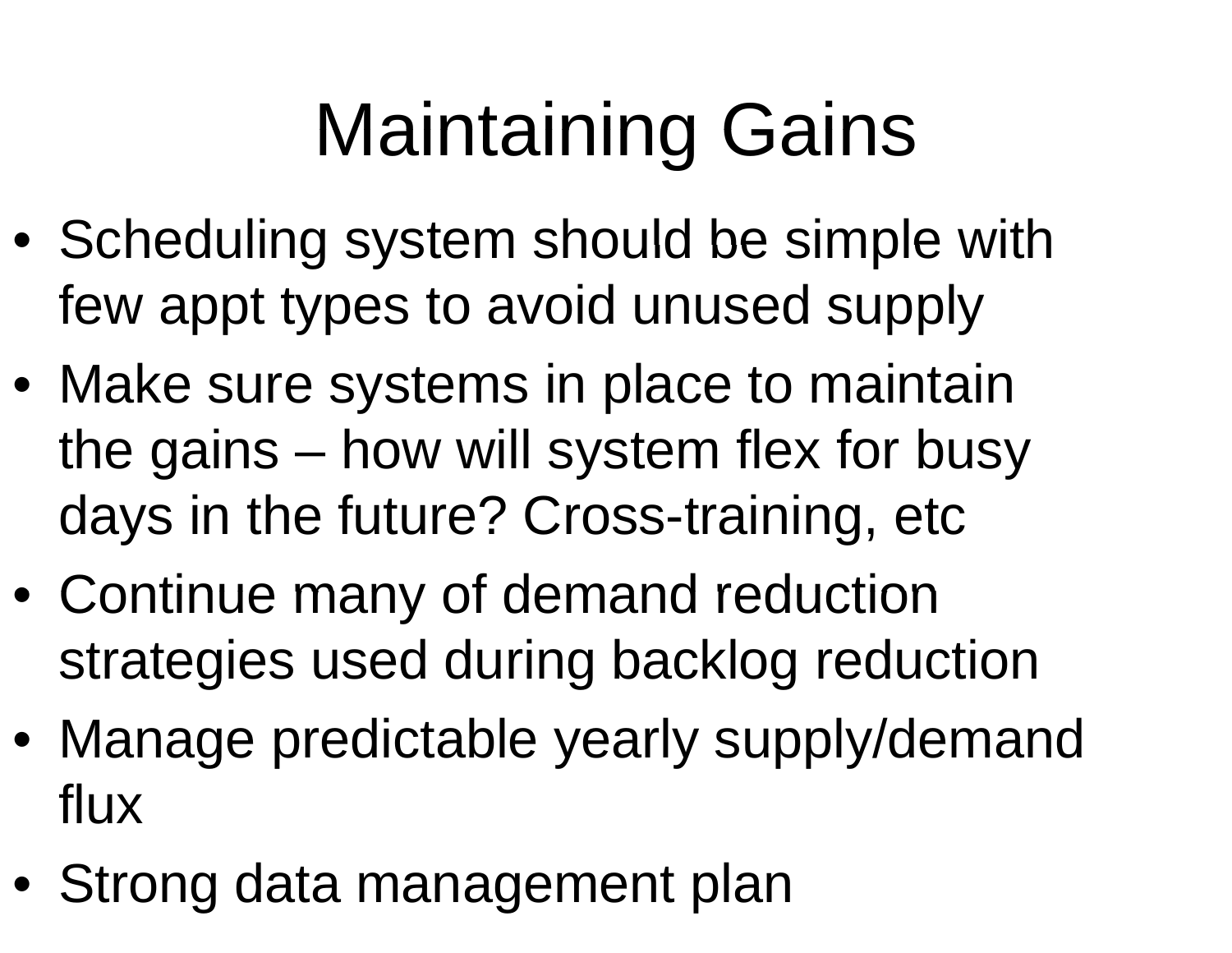# **Creating <sup>a</sup> Patient‐Centered Clinic Through Improved Access to Care**

Albert Yu, MD, MPH, MBA Director, Chinatown Public Health Center San Francisco Department of Public Health Clinical Professor, Family and Community Medicine UCSF School of Medicine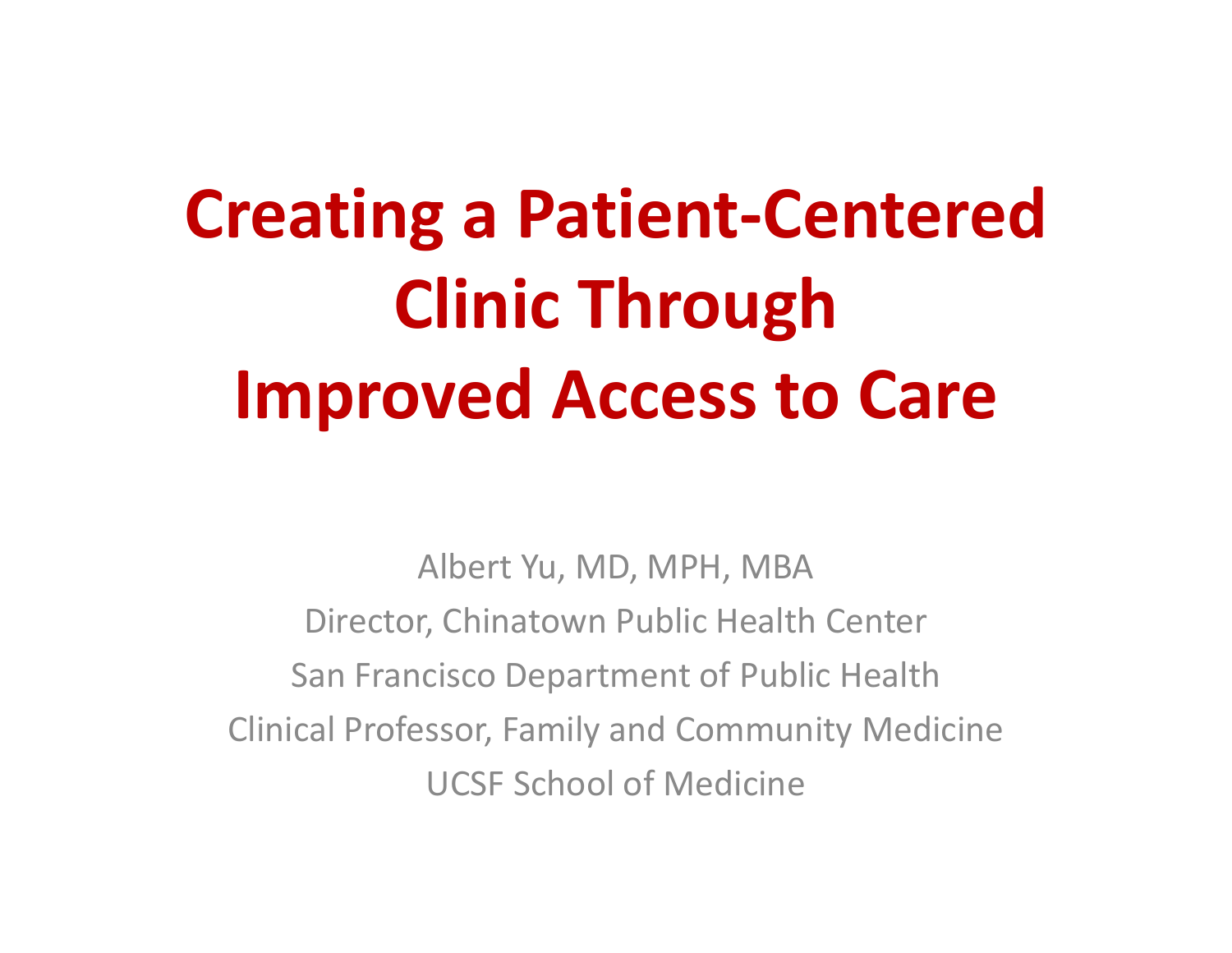**Patients have needs (***Demand***) that they expect their medical home to address efficiently (***Do Today's Work Today***) & effectively (***Improvement is Everyone's Work***).**

- •• See my PCP when it is convenient to me & where I feel heard
- •**•** Receive effective treatment and understandable recommendations that can address my health needs
- •Get advice when I cannot make it to my PCP's office
- • $\bullet$  See my results in a timely manner with clear explanations and appropriate actions
- $\bullet$ Be able to communicate efficiently with my medical home
- $\bullet$  Get refills, referrals or forms executed in <sup>a</sup> reasonable time frame and without errors
- •• Interact with courteous and professional staff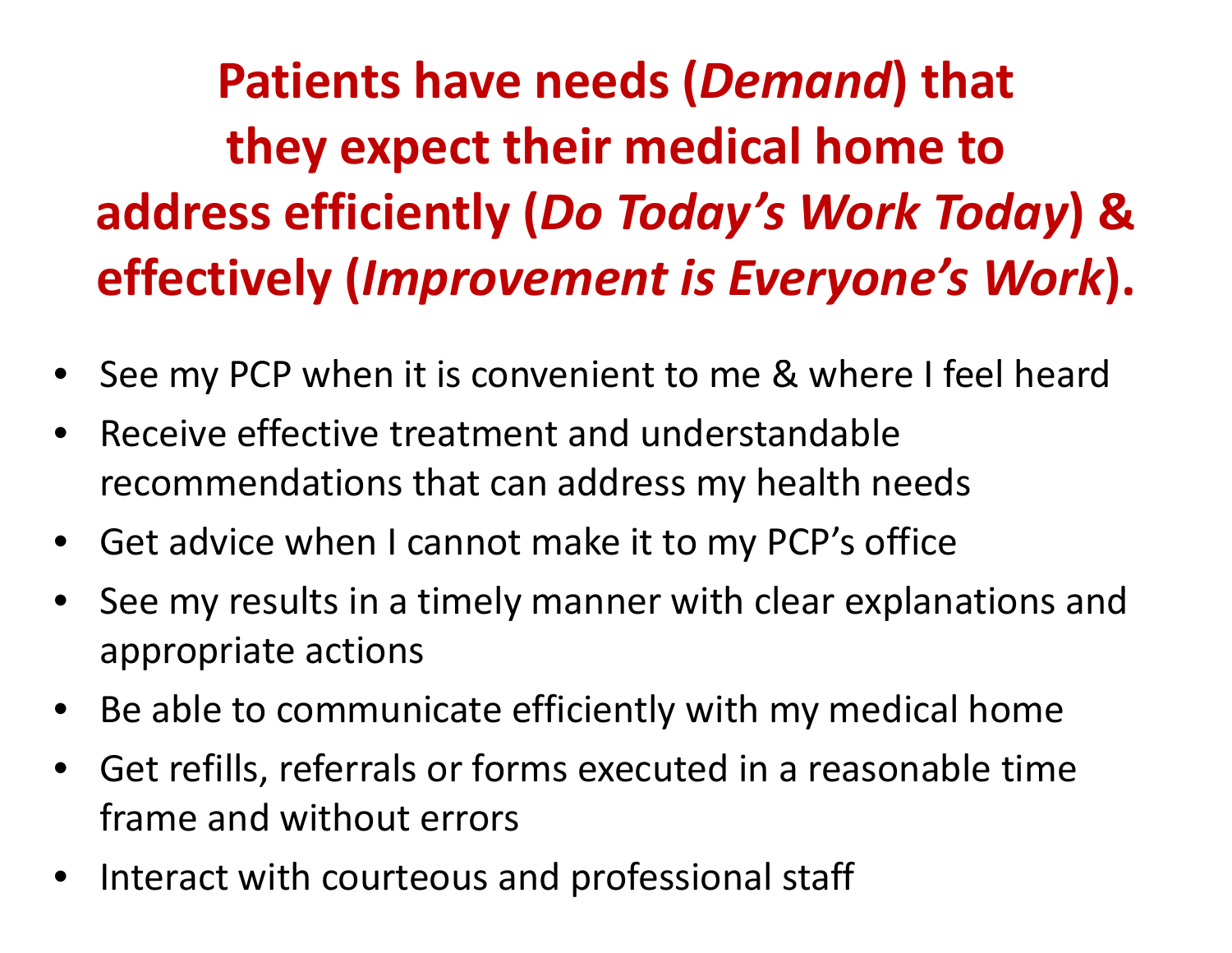**Purpose: Why are you doing what you aim to achieve?**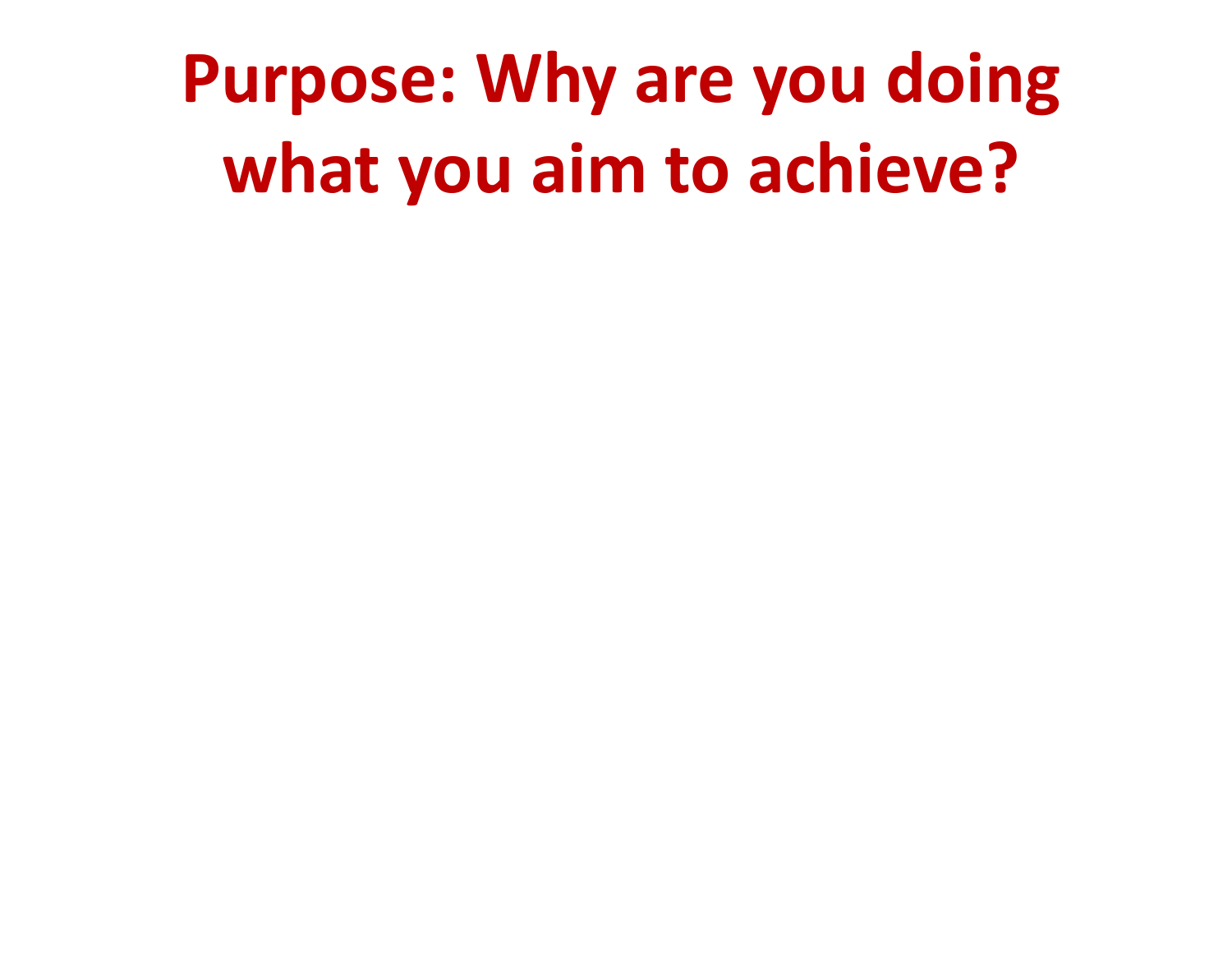# **Shared Vision**

- Does each staff at every level of the organization understand where the practice is going or what it wants to become?
- Are frontline staff involved in the process of defining this vision?
- $\bullet$  Is the vision achievable, with clear milestones?
- Does the vision address this principle? "Put staff and team in positions to succeed"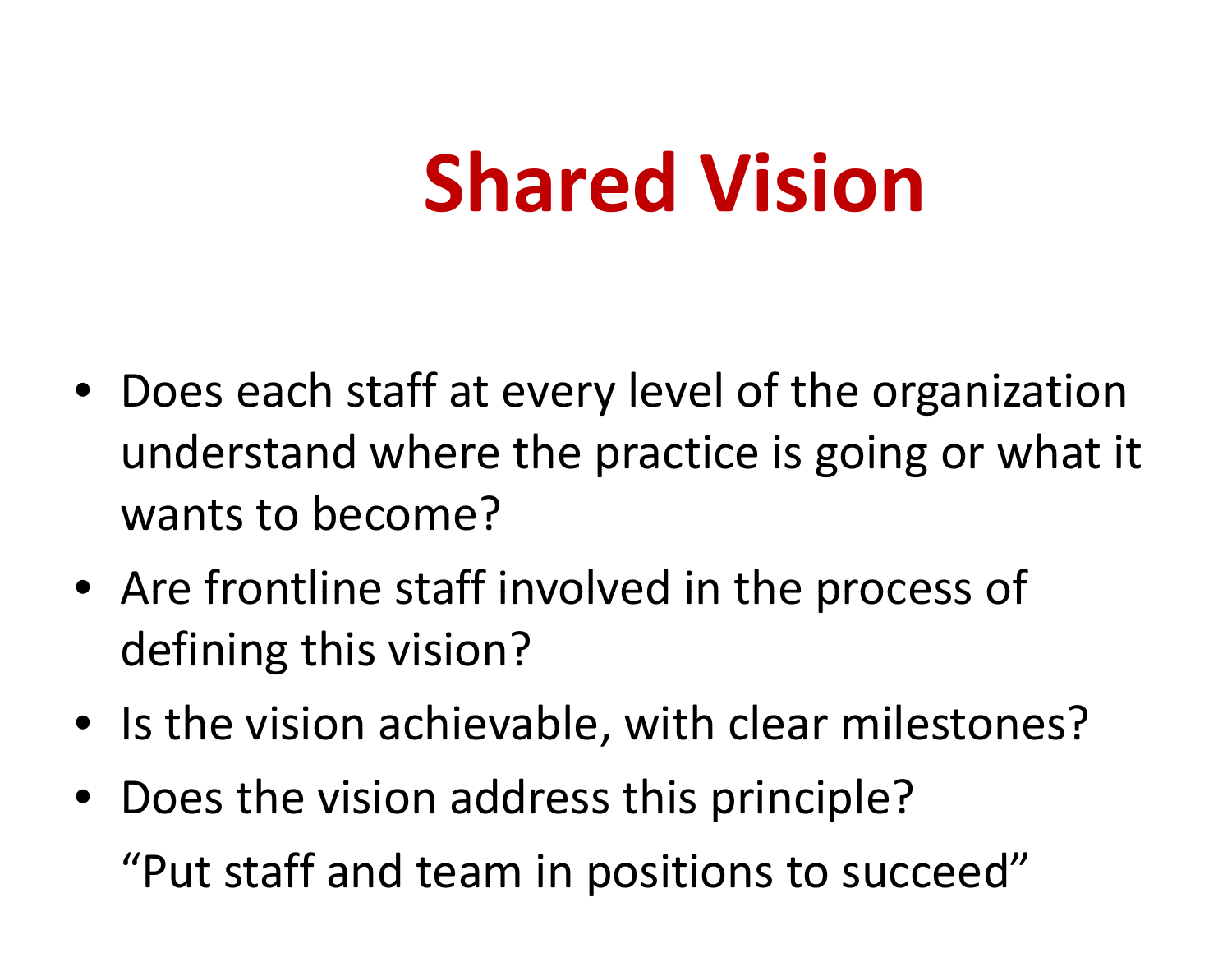*"If you don If t' know* where you are *going, you will end up somewhere else else."*

Yogi Berra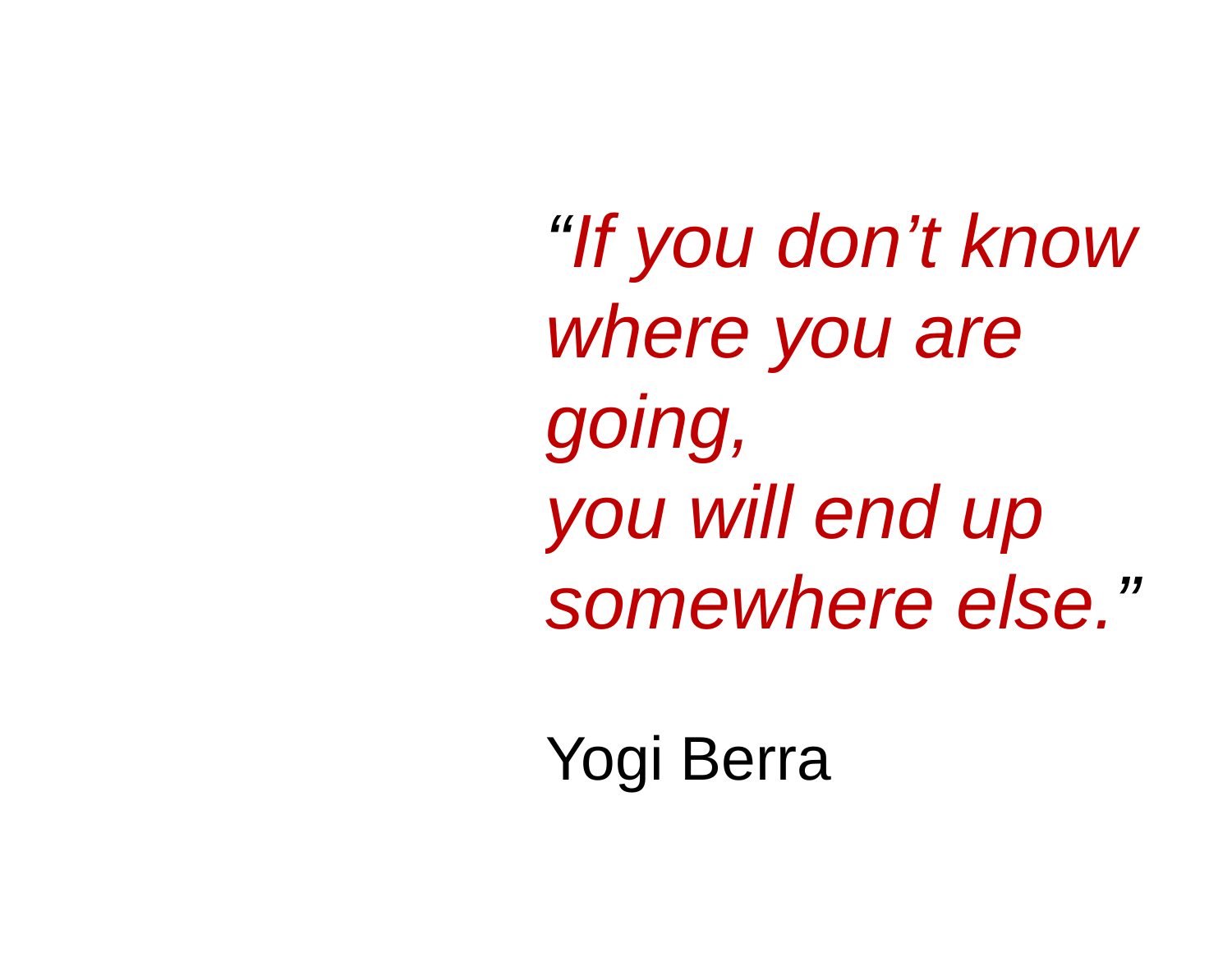# **Executive Level Engagement**

- •• ROI – enhanced patient satisfaction, access mandates, higher productivity, improved morale
- •● Create a high-performance "Change Team"
- •Set clear expectations and goals
- •• Demand accountability
- •• Be patient and focus on results and purpose (patient‐centered)
- Commit to putting staff in positions to succeed – right panel (workload), sufficient resources, adequate training & tools, and positive reward & feedback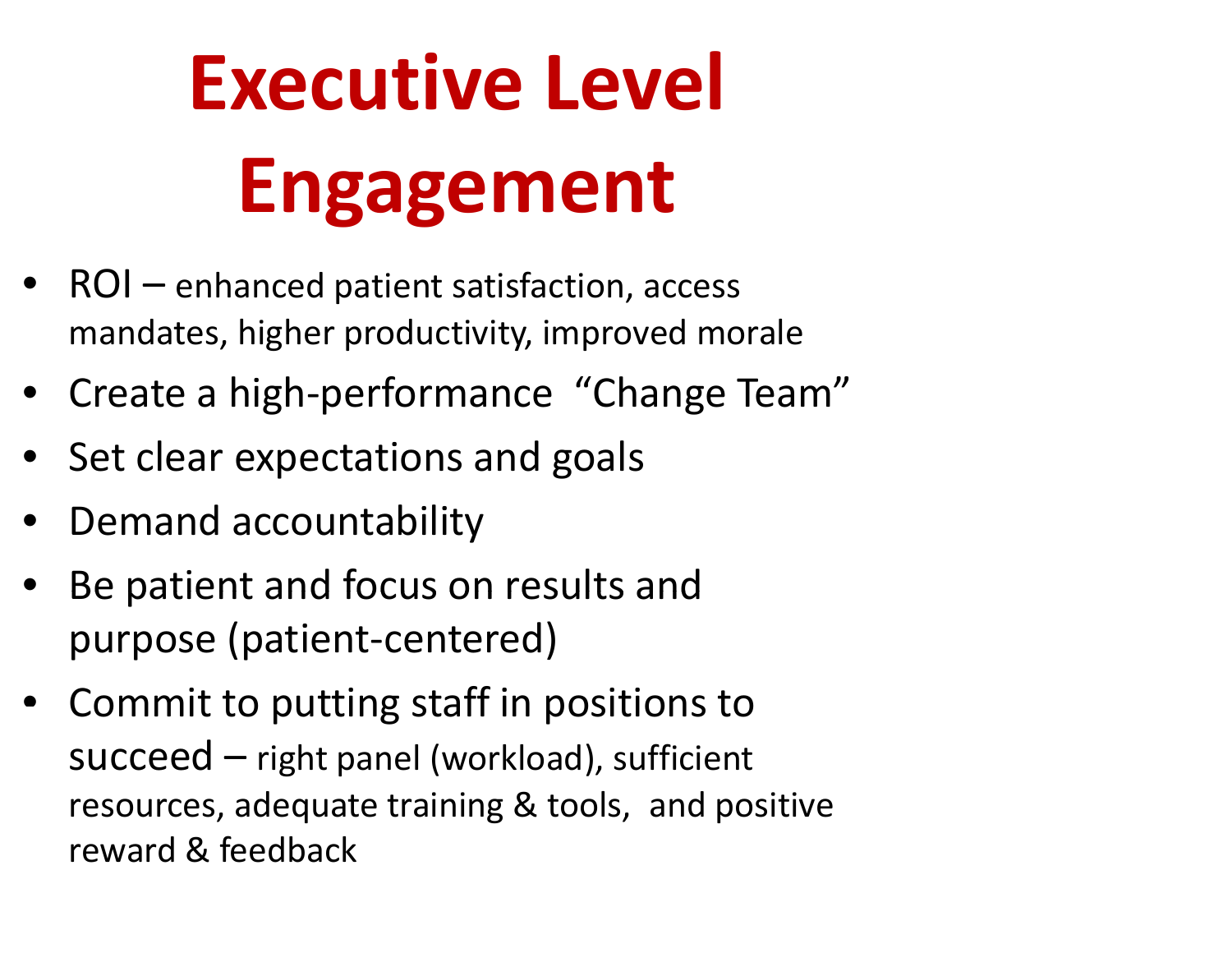# **PCP Eng ga ement**

Identify <sup>a</sup> physician champion who has the skills to:

- •Gain the trust & confidence of other PCPs
- •**•** Reframe frustration into opportunities for collective problem‐solving
- Challenge habits and dogma respectfully
- • Help PCPs who feel "entitled" to reflect on personal attitudes, actions, and words
- Provide positive and consistent feedback for efforts and willingness
- • Work with management and change team to assure sufficient resources

ROI – better care continuity, more predictable work flow, more fulfilling pt encounters, less cross coverage, better team support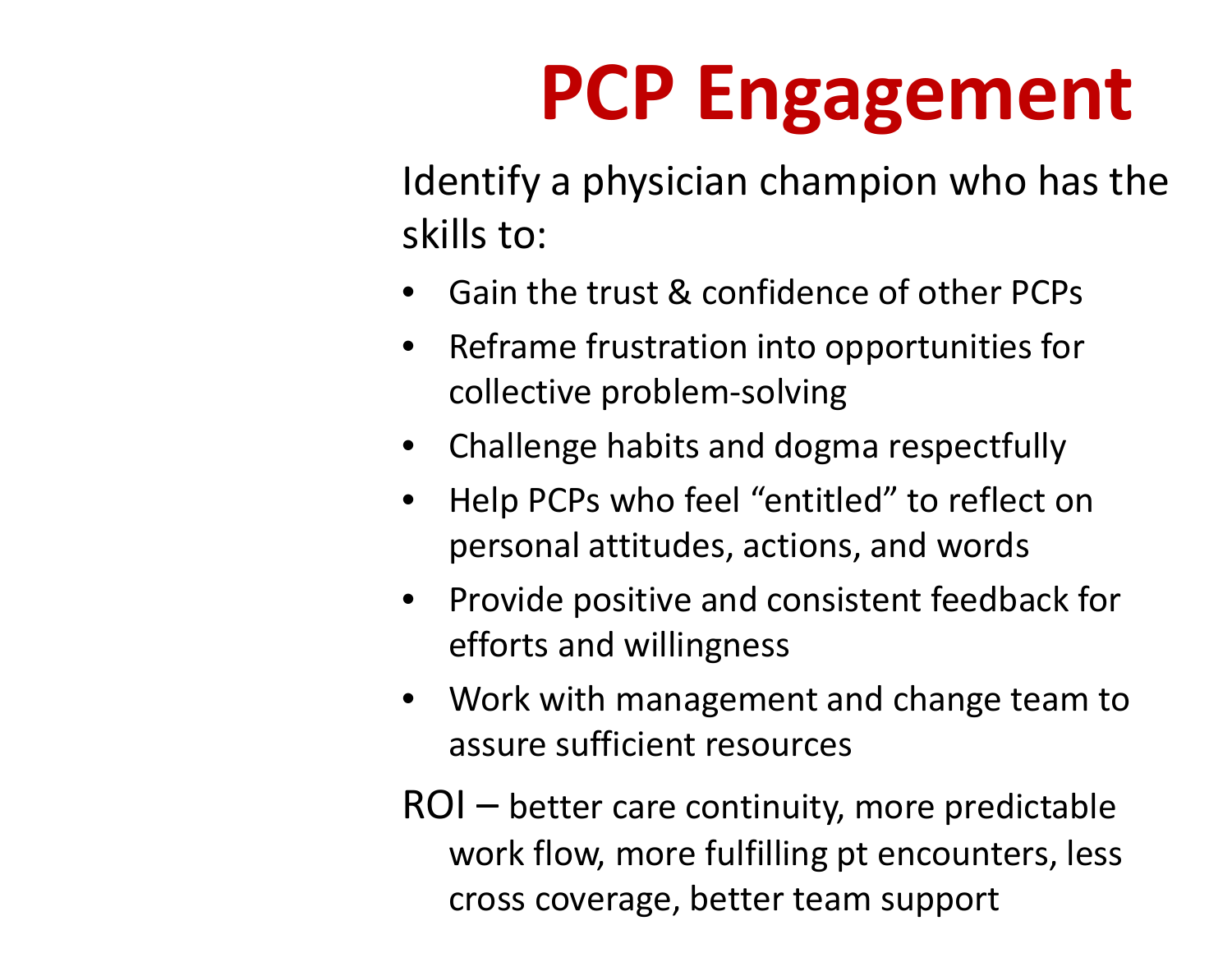# **Staff Level Eng ga ement**

They must develop <sup>a</sup> trust that:

- •• Their ideas matter & will influence change plans.
- • They can challenge PCPs/management/change team without reprimand as long as it is done respectfully.
- •Their contributions as "team" members are valued.
- • They will be given the necessary tools, trainings and time to master new roles and responsibilities.
- They will be rewarded and recognized for their efforts.
- •They will be receive feedback on their performance.

ROI – apologize less to pts, don't have to deal with frustrated pts who can't get an appt, greater work satisfaction & professional growth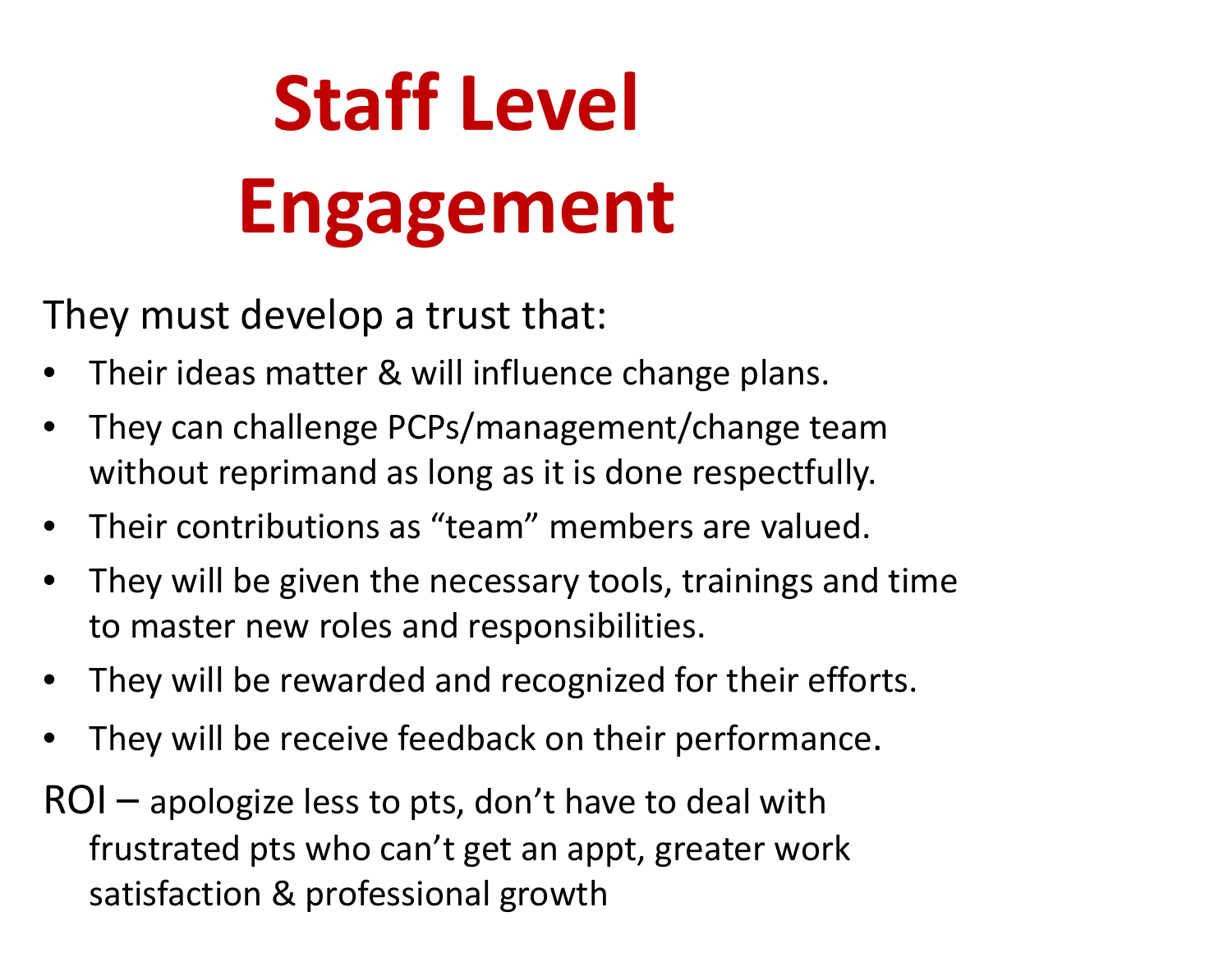### **Change Team E <sup>t</sup> ngagement**

- Select members who are:
	- and the state of the — Early adopters
	- Problem‐solvers
	- Team players
	- –Good communicators/listeners
	- and the state of the — Respected
- Must establish ground rules and commit each other to creating <sup>a</sup> truly cohesive team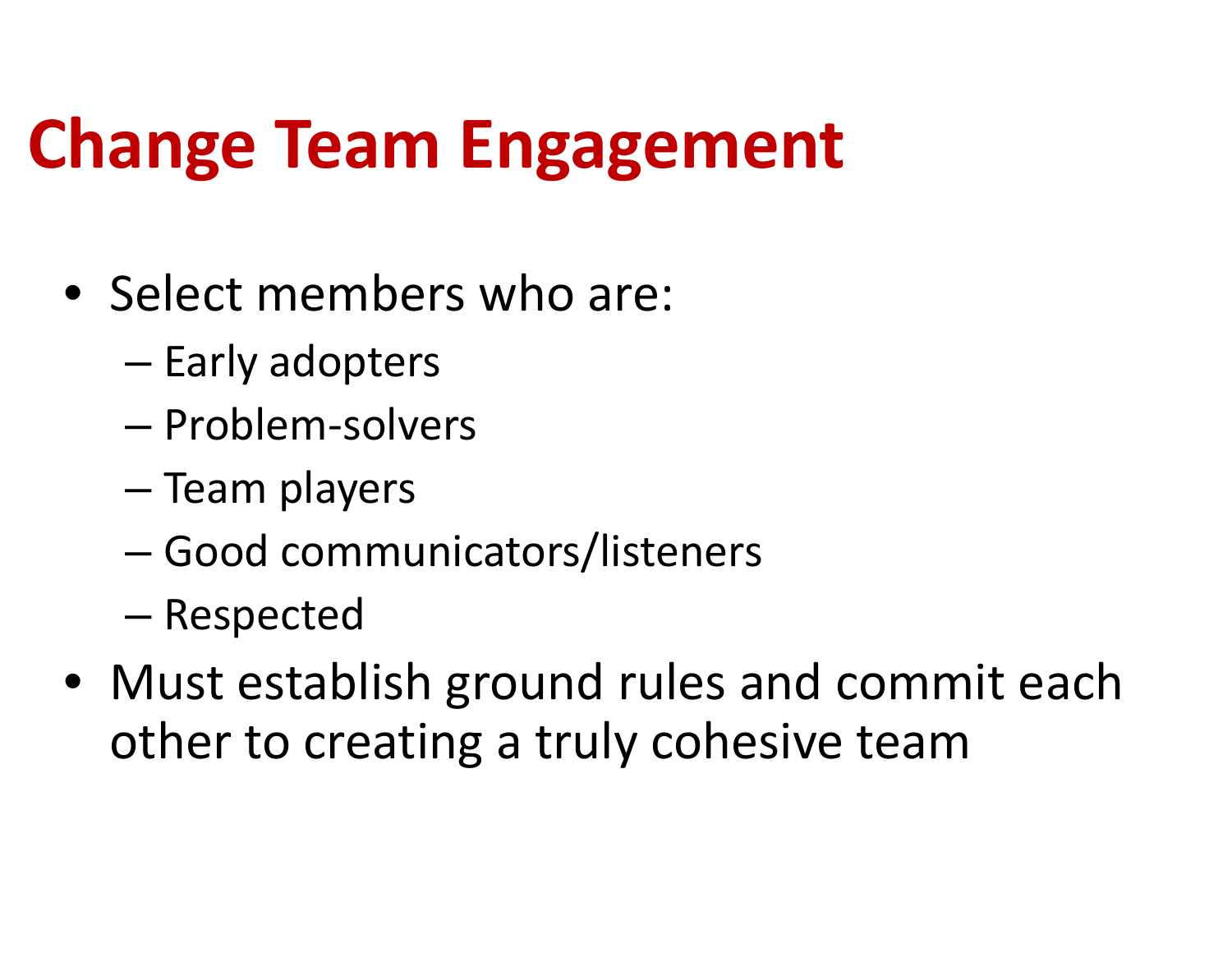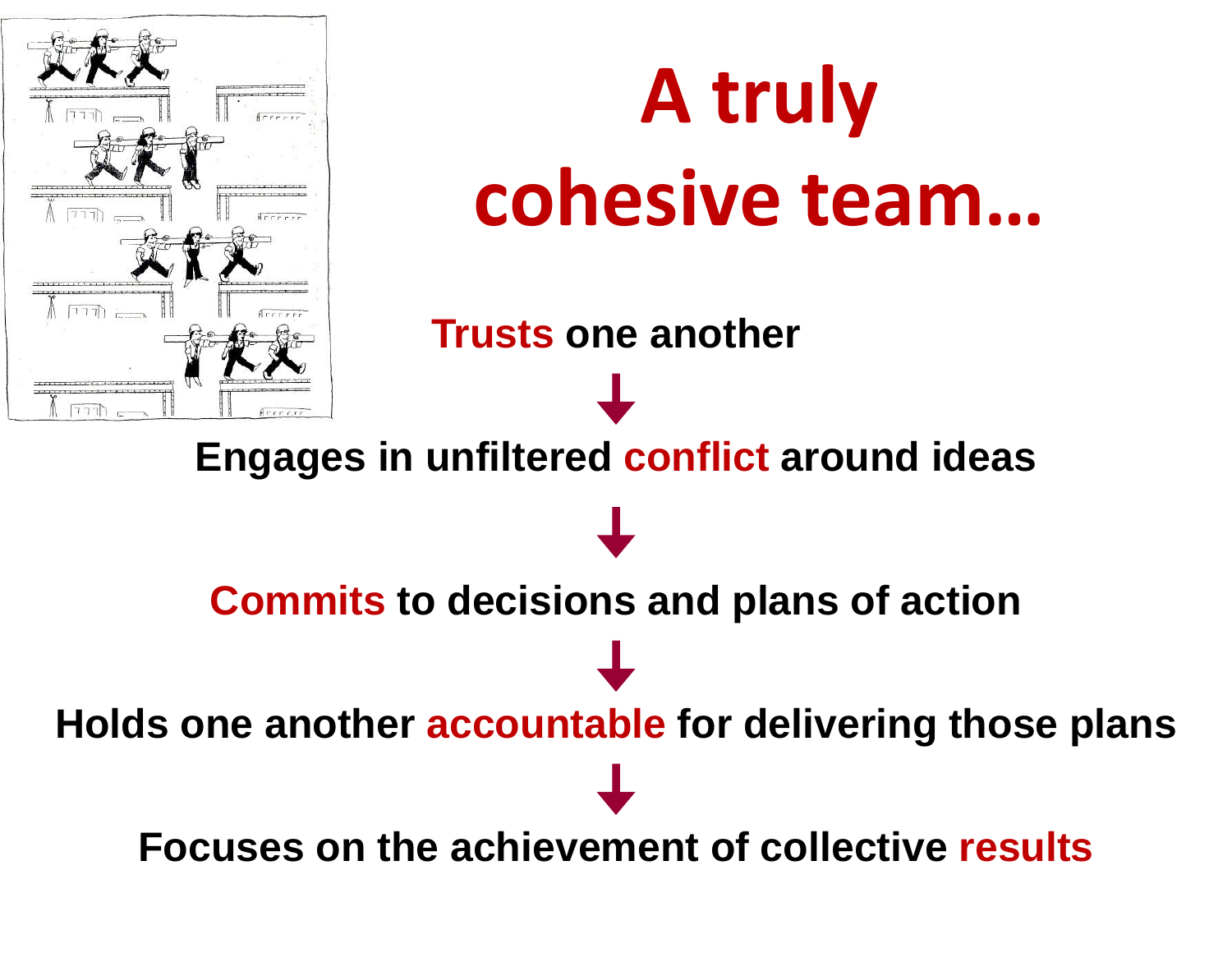# **Maintain Regular and Open Communication**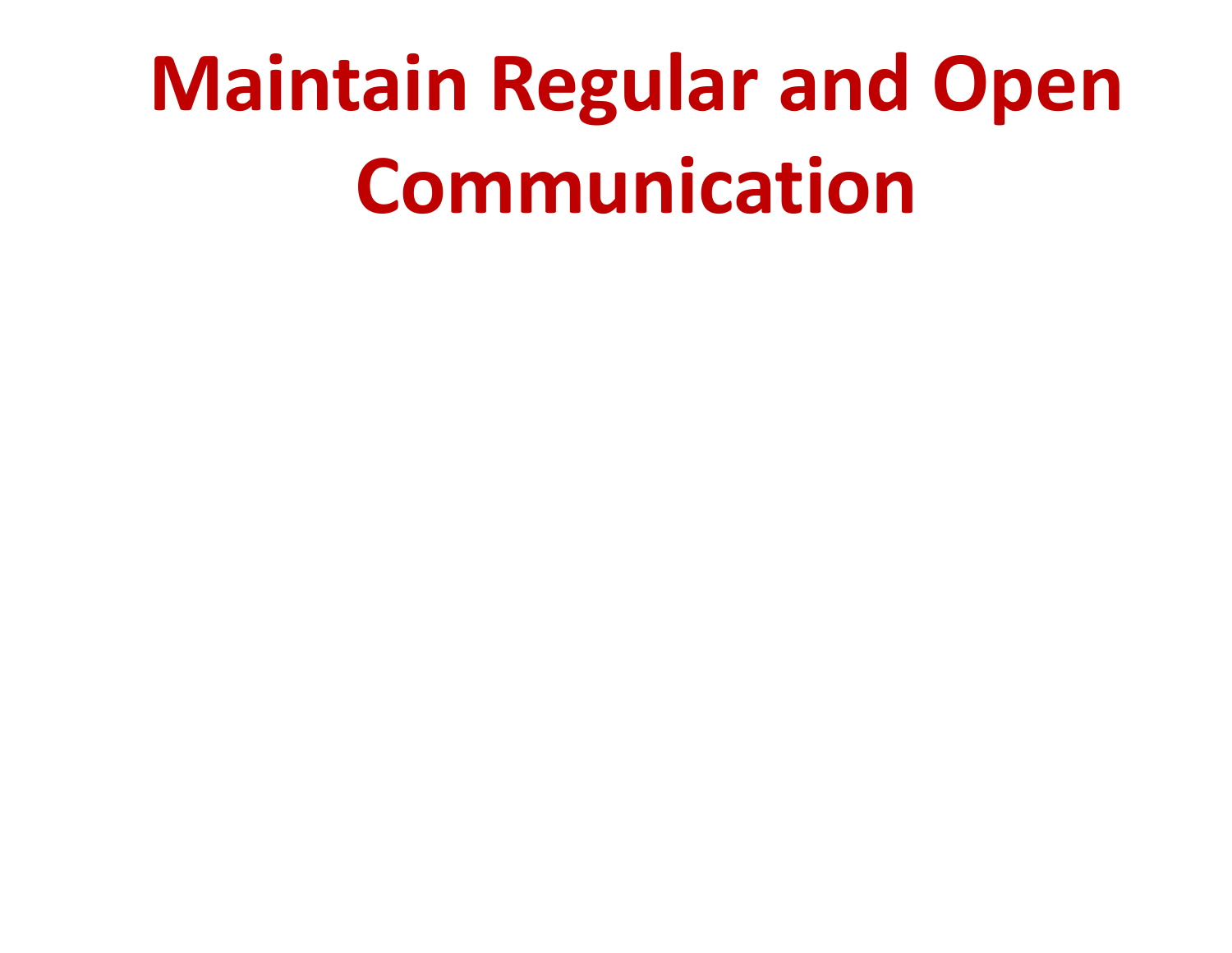## **Be Prepared to Shift Resistance**

"Faced with the choice between changing one's mind and proving that there is no need to do so, almost everyone gets busy on the proof."

**John Kenneth Galbraith**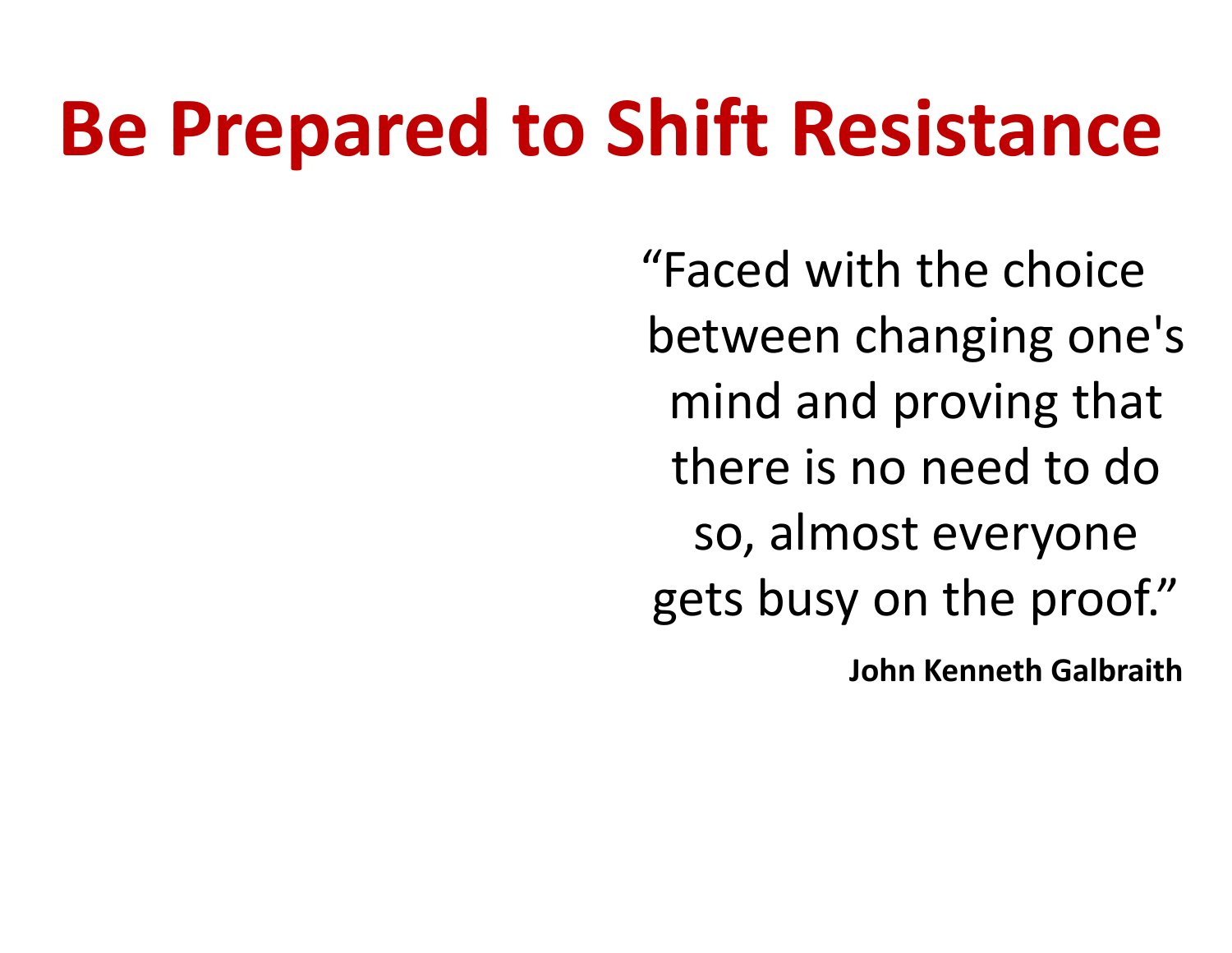### **Stay Focused on Results**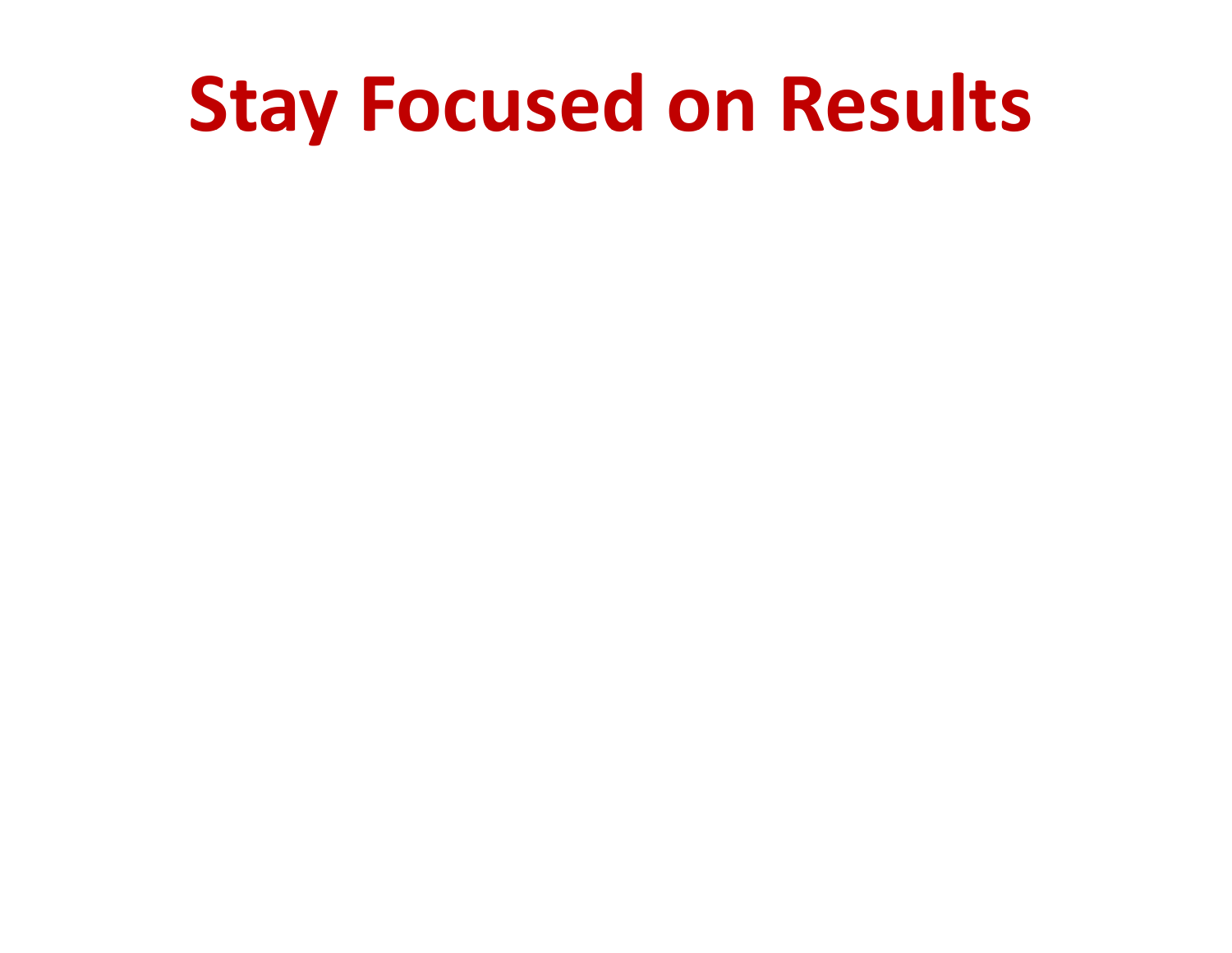# **Celebrate and Reward Success**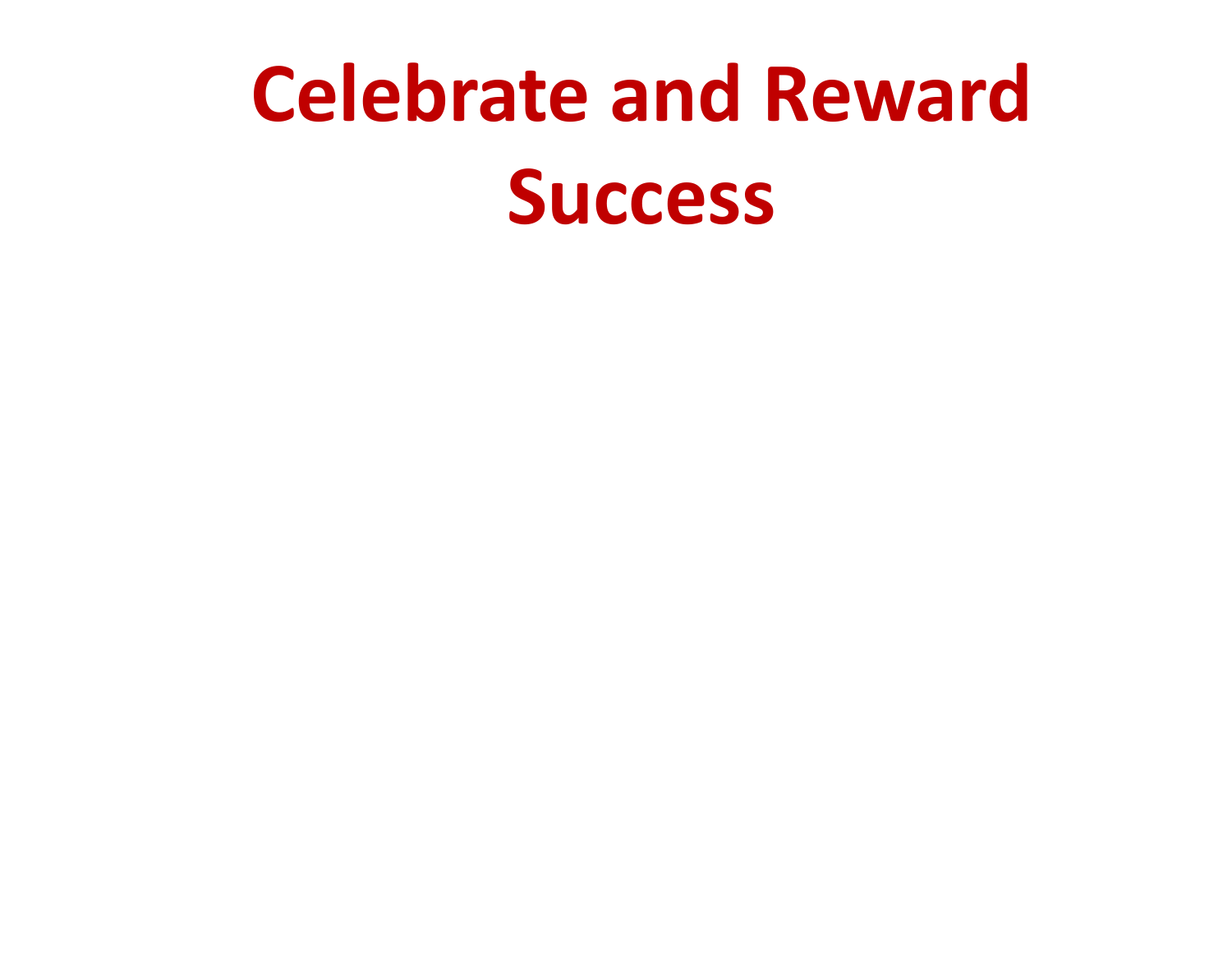# **Be Mindful to Take Care of Each Other**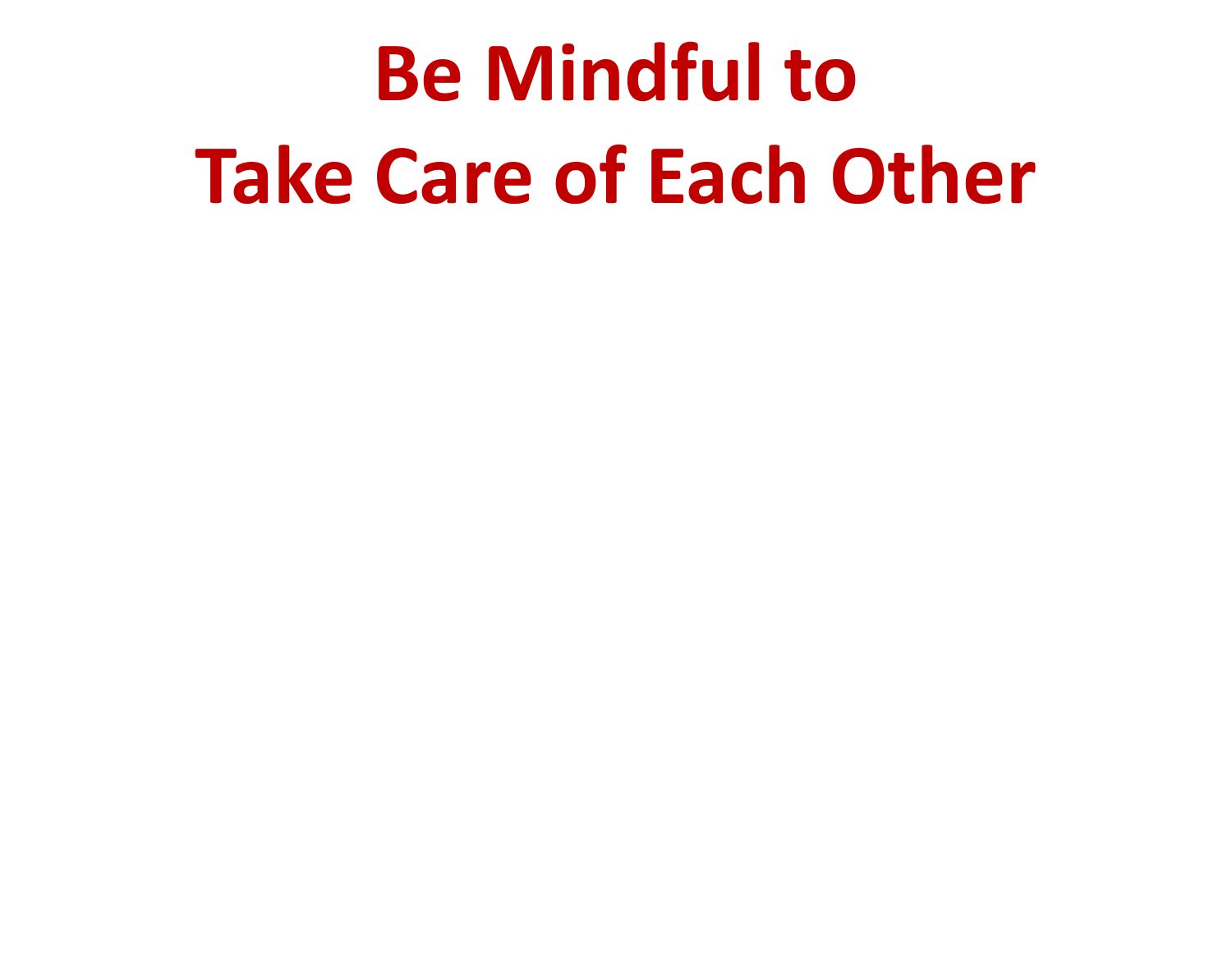

### **What Is Backlog?**



*Major Insight***: Supply >/= Demand**

**©** Mark Murray & Associates, LLC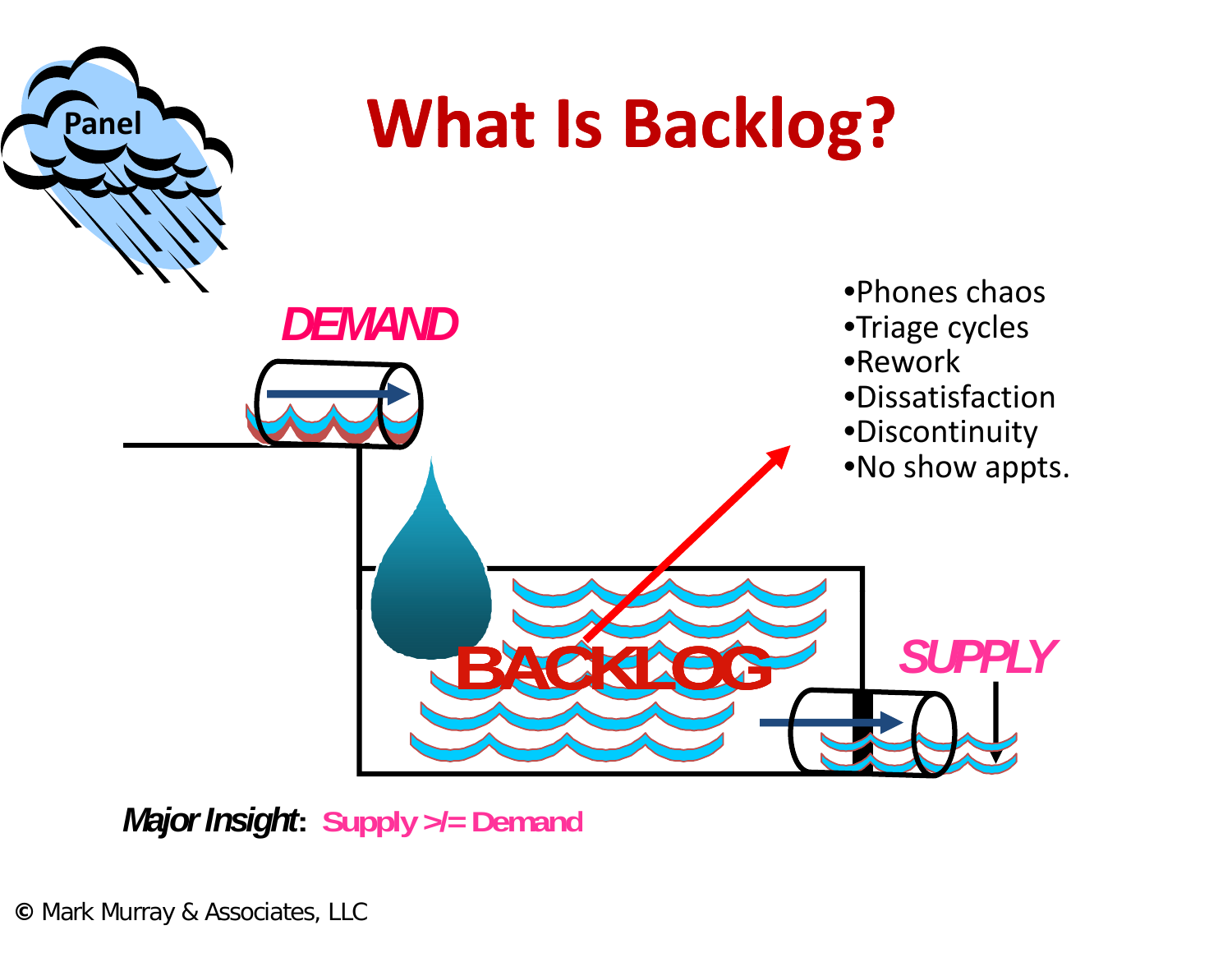### **Working Down the Backlog**

• Backlog is defined as… Waste and Inefficiency

• Measured by… TNAA & Future Open Capacity

• Created when… system cannot accommodate demand when supply (capacity) >/= demand

• Good backlog vs. bad backlog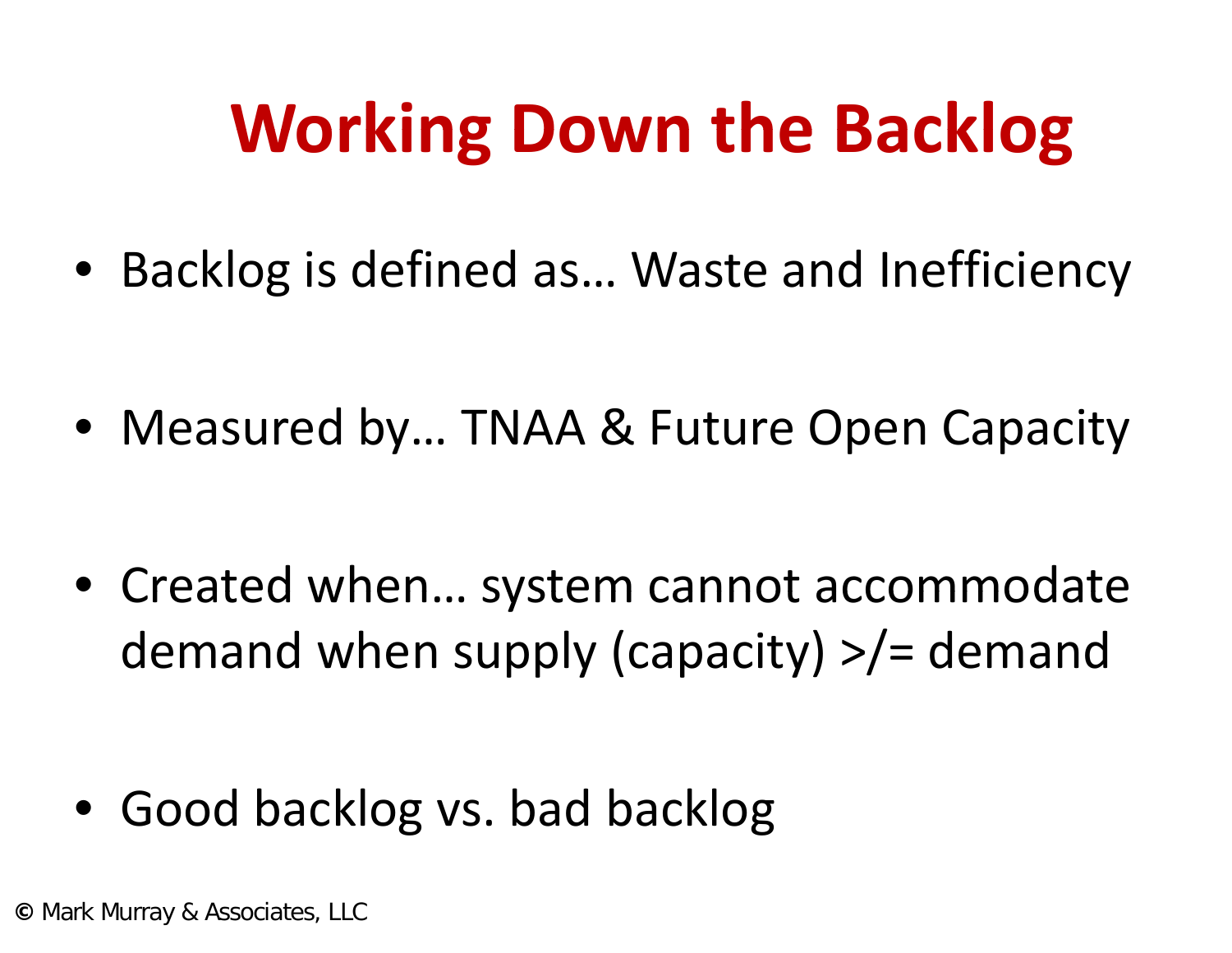## **Future Open Capacity**

- Determine how many appt Determine now many appt  $\bullet$  150 open slots in<br>slots a provider has within a specified period of time
- Count how many of these are open
- Divide the number of open Divide the number of open  $\qquad \bullet$  70/150=.466<br>slots by the total number of slots (filled and unfilled)
- Express this number as a Future open percent capacity =46%
- 150 open slots i next four weeks
- 70 of these are open
- •70/150=.466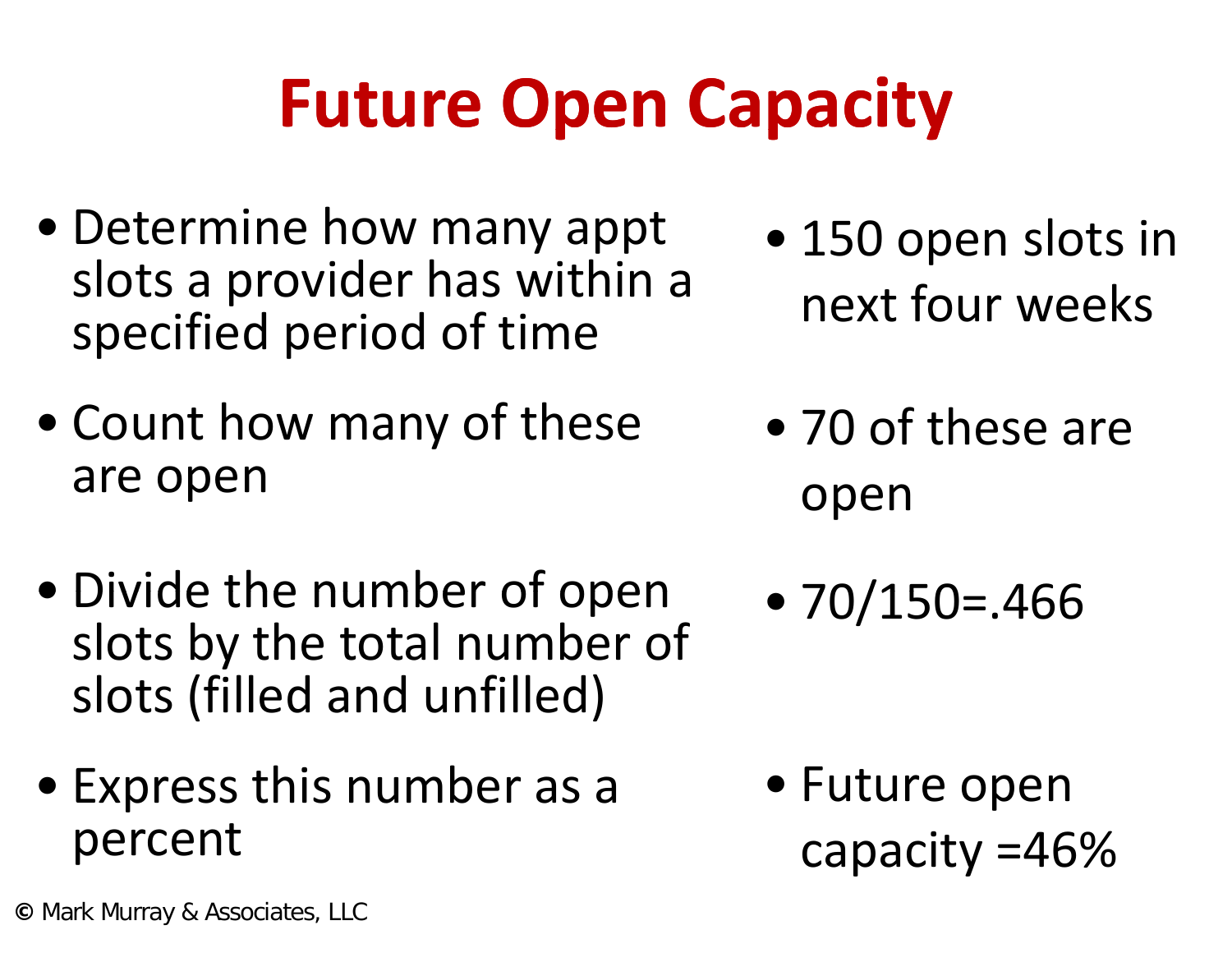### **Conversion Strategies to Reduce Backlog**



**©** Mark Murray & Associates, LLC